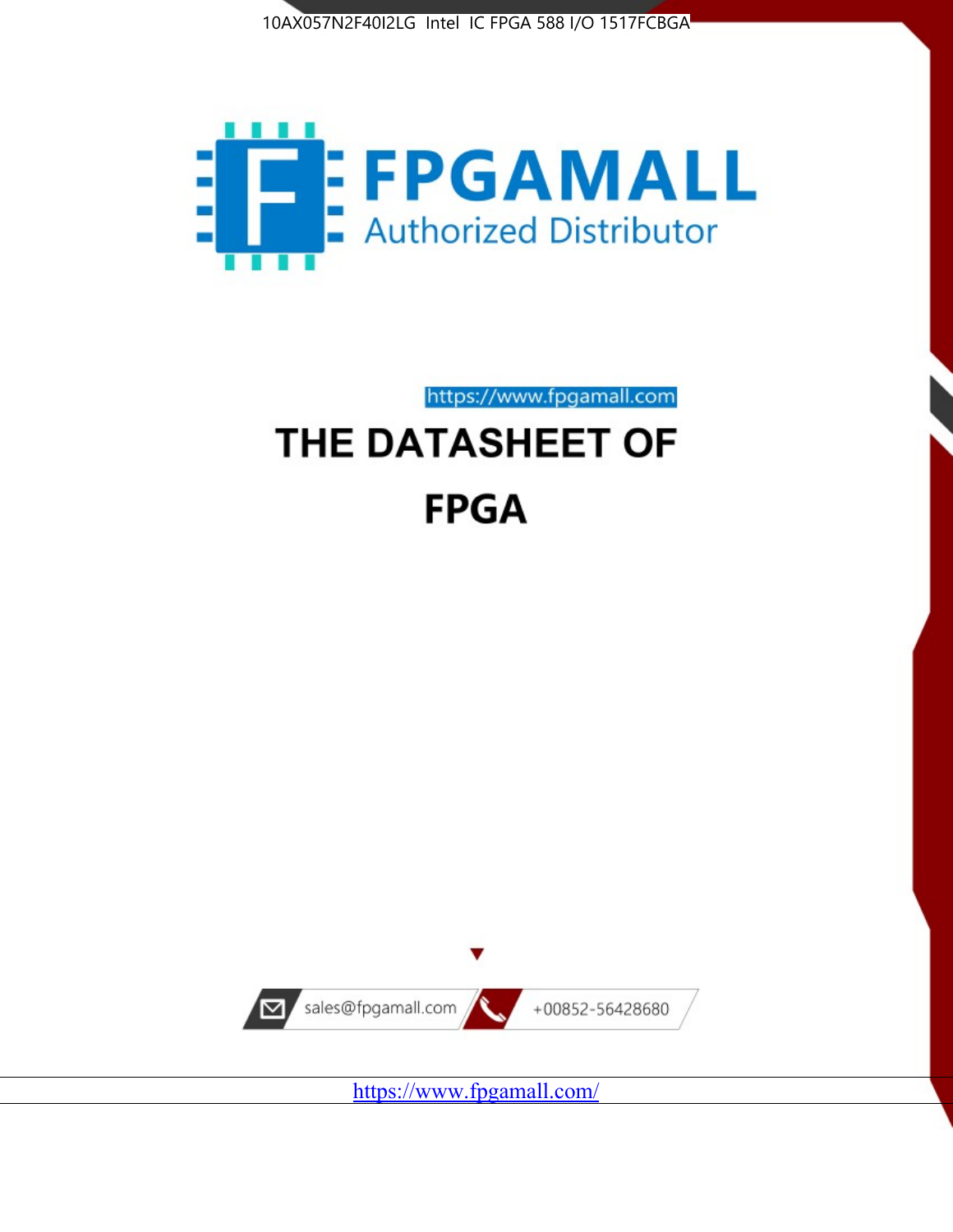10AX057N2F40I2LG Intel IC FPGA 588 I/O 1517FCBGA



# **Intel® Arria® 10 Device Overview**



**A10-OVERVIEW | 2018.12.06** Latest document on the web: **[PDF](https://www.intel.com/content/dam/www/programmable/us/en/pdfs/literature/hb/arria-10/a10_overview.pdf)** | **[HTML](https://www.intel.com/content/www/us/en/programmable/documentation/sam1403480274650.html)**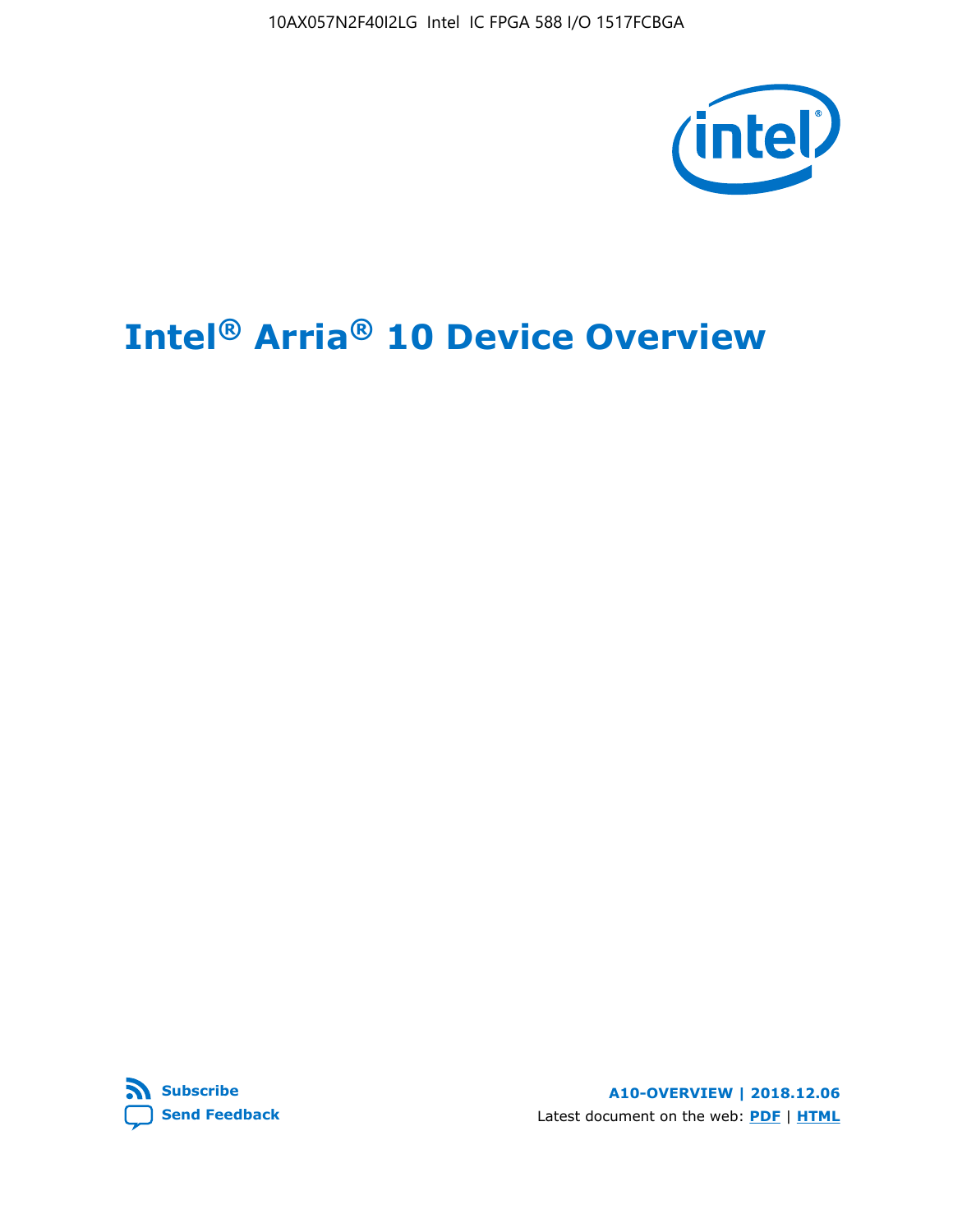

**Contents** 

# **Contents**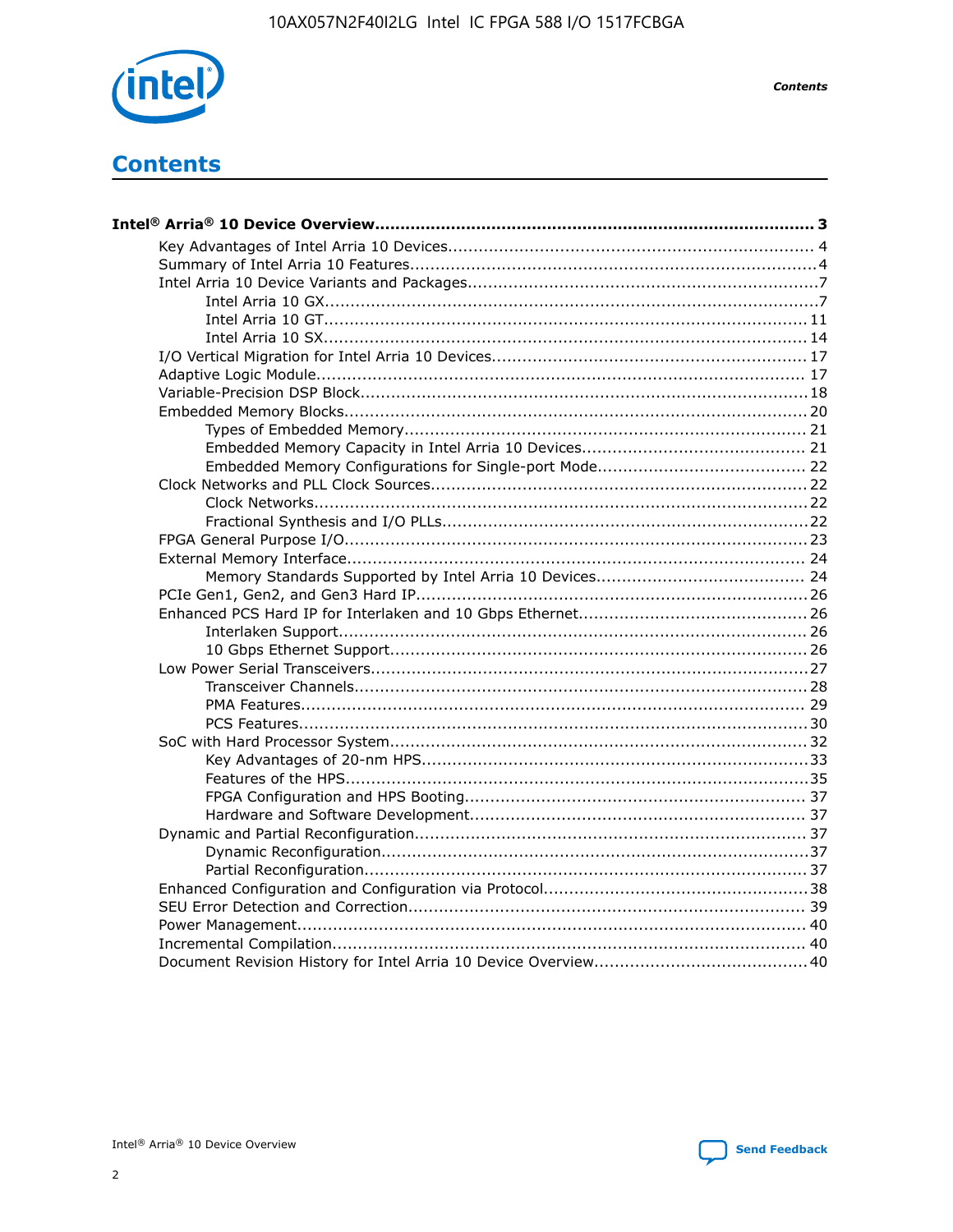**A10-OVERVIEW | 2018.12.06**

**[Send Feedback](mailto:FPGAtechdocfeedback@intel.com?subject=Feedback%20on%20Intel%20Arria%2010%20Device%20Overview%20(A10-OVERVIEW%202018.12.06)&body=We%20appreciate%20your%20feedback.%20In%20your%20comments,%20also%20specify%20the%20page%20number%20or%20paragraph.%20Thank%20you.)**



# **Intel® Arria® 10 Device Overview**

The Intel<sup>®</sup> Arria<sup>®</sup> 10 device family consists of high-performance and power-efficient 20 nm mid-range FPGAs and SoCs.

Intel Arria 10 device family delivers:

- Higher performance than the previous generation of mid-range and high-end FPGAs.
- Power efficiency attained through a comprehensive set of power-saving technologies.

The Intel Arria 10 devices are ideal for high performance, power-sensitive, midrange applications in diverse markets.

| <b>Market</b>         | <b>Applications</b>                                                                                               |
|-----------------------|-------------------------------------------------------------------------------------------------------------------|
| Wireless              | Channel and switch cards in remote radio heads<br>٠<br>Mobile backhaul<br>٠                                       |
| Wireline              | 40G/100G muxponders and transponders<br>٠<br>100G line cards<br>٠<br><b>Bridging</b><br>٠<br>Aggregation<br>٠     |
| <b>Broadcast</b>      | Studio switches<br>٠<br>Servers and transport<br>٠<br>Videoconferencing<br>٠<br>Professional audio and video<br>٠ |
| Computing and Storage | Flash cache<br>٠<br>Cloud computing servers<br>٠<br>Server acceleration<br>٠                                      |
| Medical               | Diagnostic scanners<br>٠<br>Diagnostic imaging<br>٠                                                               |
| Military              | Missile guidance and control<br>٠<br>Radar<br>٠<br>Electronic warfare<br>٠<br>Secure communications<br>٠          |

#### **Table 1. Sample Markets and Ideal Applications for Intel Arria 10 Devices**

#### **Related Information**

- [Intel Arria 10 Device Handbook: Known Issues](http://www.altera.com/support/kdb/solutions/rd07302013_646.html) Lists the planned updates to the *Intel Arria 10 Device Handbook* chapters.
- [Intel Arria 10 GX/GT Device Errata and Design Recommendations](https://www.intel.com/content/www/us/en/programmable/documentation/agz1493851706374.html#yqz1494433888646)
- [Intel Arria 10 SX Device Errata and Design Recommendations](https://www.intel.com/content/www/us/en/programmable/documentation/cru1462832385668.html#cru1462832558642)

Intel Corporation. All rights reserved. Intel, the Intel logo, Altera, Arria, Cyclone, Enpirion, MAX, Nios, Quartus and Stratix words and logos are trademarks of Intel Corporation or its subsidiaries in the U.S. and/or other countries. Intel warrants performance of its FPGA and semiconductor products to current specifications in accordance with Intel's standard warranty, but reserves the right to make changes to any products and services at any time without notice. Intel assumes no responsibility or liability arising out of the application or use of any information, product, or service described herein except as expressly agreed to in writing by Intel. Intel customers are advised to obtain the latest version of device specifications before relying on any published information and before placing orders for products or services. \*Other names and brands may be claimed as the property of others.

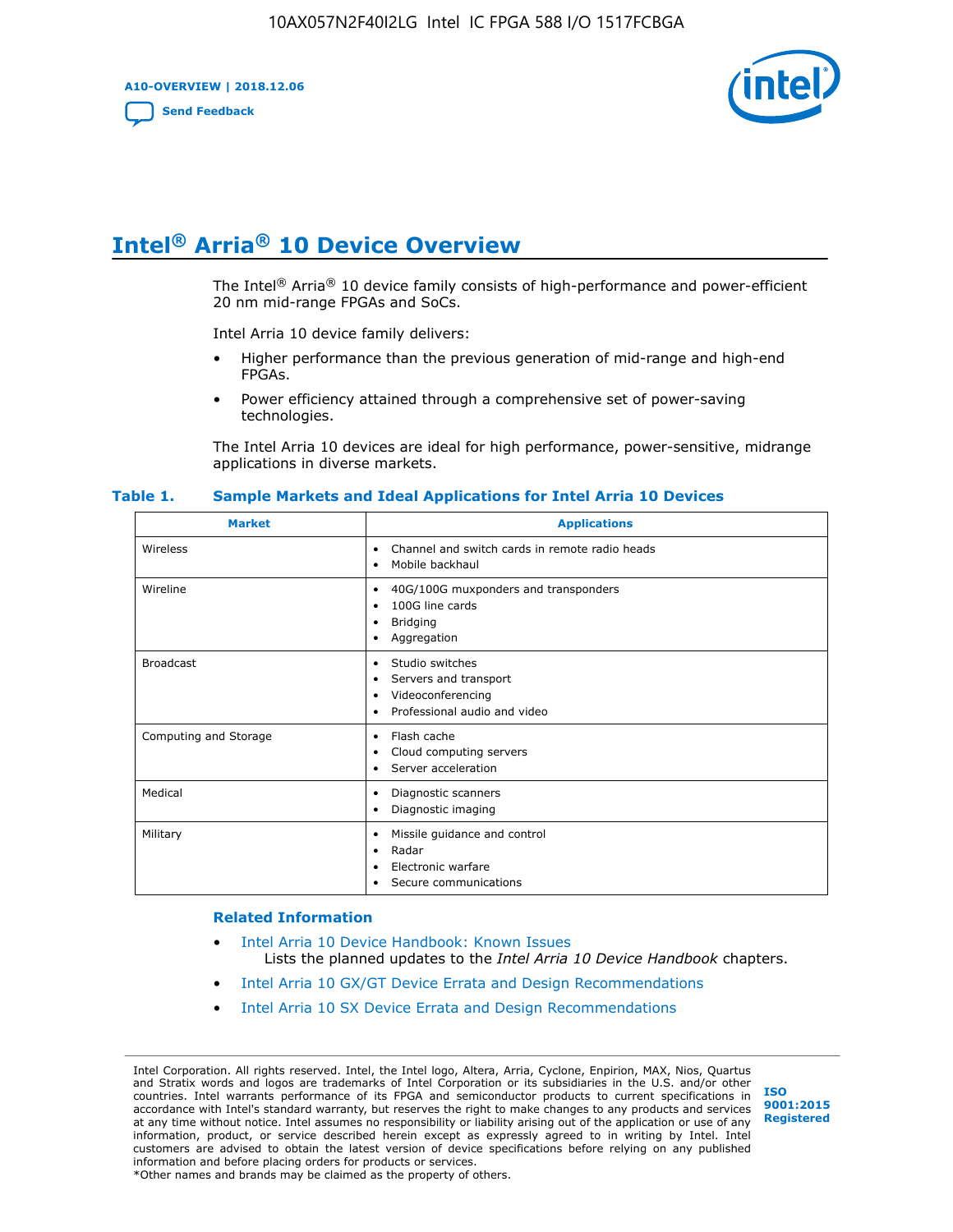

# **Key Advantages of Intel Arria 10 Devices**

# **Table 2. Key Advantages of the Intel Arria 10 Device Family**

| <b>Advantage</b>                                                                                          | <b>Supporting Feature</b>                                                                                                                                                                                                                                                                                                |
|-----------------------------------------------------------------------------------------------------------|--------------------------------------------------------------------------------------------------------------------------------------------------------------------------------------------------------------------------------------------------------------------------------------------------------------------------|
| Enhanced core architecture                                                                                | Built on TSMC's 20 nm process technology<br>٠<br>60% higher performance than the previous generation of mid-range FPGAs<br>٠<br>15% higher performance than the fastest previous-generation FPGA<br>٠                                                                                                                    |
| High-bandwidth integrated<br>transceivers                                                                 | Short-reach rates up to 25.8 Gigabits per second (Gbps)<br>٠<br>Backplane capability up to 12.5 Gbps<br>٠<br>Integrated 10GBASE-KR and 40GBASE-KR4 Forward Error Correction (FEC)<br>٠                                                                                                                                   |
| Improved logic integration and<br>hard IP blocks                                                          | 8-input adaptive logic module (ALM)<br>٠<br>Up to 65.6 megabits (Mb) of embedded memory<br>٠<br>Variable-precision digital signal processing (DSP) blocks<br>Fractional synthesis phase-locked loops (PLLs)<br>Hard PCI Express Gen3 IP blocks<br>Hard memory controllers and PHY up to 2,400 Megabits per second (Mbps) |
| Second generation hard<br>processor system (HPS) with<br>integrated ARM* Cortex*-A9*<br>MPCore* processor | Tight integration of a dual-core ARM Cortex-A9 MPCore processor, hard IP, and an<br>٠<br>FPGA in a single Intel Arria 10 system-on-a-chip (SoC)<br>Supports over 128 Gbps peak bandwidth with integrated data coherency between<br>$\bullet$<br>the processor and the FPGA fabric                                        |
| Advanced power savings                                                                                    | Comprehensive set of advanced power saving features<br>٠<br>Power-optimized MultiTrack routing and core architecture<br>٠<br>Up to 40% lower power compared to previous generation of mid-range FPGAs<br>Up to 60% lower power compared to previous generation of high-end FPGAs                                         |

# **Summary of Intel Arria 10 Features**

## **Table 3. Summary of Features for Intel Arria 10 Devices**

| <b>Feature</b>                  | <b>Description</b>                                                                                                                                                                                                                                                                                                                                                                                           |
|---------------------------------|--------------------------------------------------------------------------------------------------------------------------------------------------------------------------------------------------------------------------------------------------------------------------------------------------------------------------------------------------------------------------------------------------------------|
| Technology                      | TSMC's 20-nm SoC process technology<br>Allows operation at a lower $V_{\text{CC}}$ level of 0.82 V instead of the 0.9 V standard $V_{\text{CC}}$ core voltage                                                                                                                                                                                                                                                |
| Packaging                       | 1.0 mm ball-pitch Fineline BGA packaging<br>٠<br>0.8 mm ball-pitch Ultra Fineline BGA packaging<br>Multiple devices with identical package footprints for seamless migration between different<br><b>FPGA</b> densities<br>Devices with compatible package footprints allow migration to next generation high-end<br>Stratix <sup>®</sup> 10 devices<br>RoHS, leaded $(1)$ , and lead-free (Pb-free) options |
| High-performance<br>FPGA fabric | Enhanced 8-input ALM with four registers<br>Improved multi-track routing architecture to reduce congestion and improve compilation time<br>Hierarchical core clocking architecture<br>Fine-grained partial reconfiguration                                                                                                                                                                                   |
| Internal memory<br>blocks       | M20K-20-Kb memory blocks with hard error correction code (ECC)<br>Memory logic array block (MLAB)-640-bit memory                                                                                                                                                                                                                                                                                             |
|                                 | continued                                                                                                                                                                                                                                                                                                                                                                                                    |



<sup>(1)</sup> Contact Intel for availability.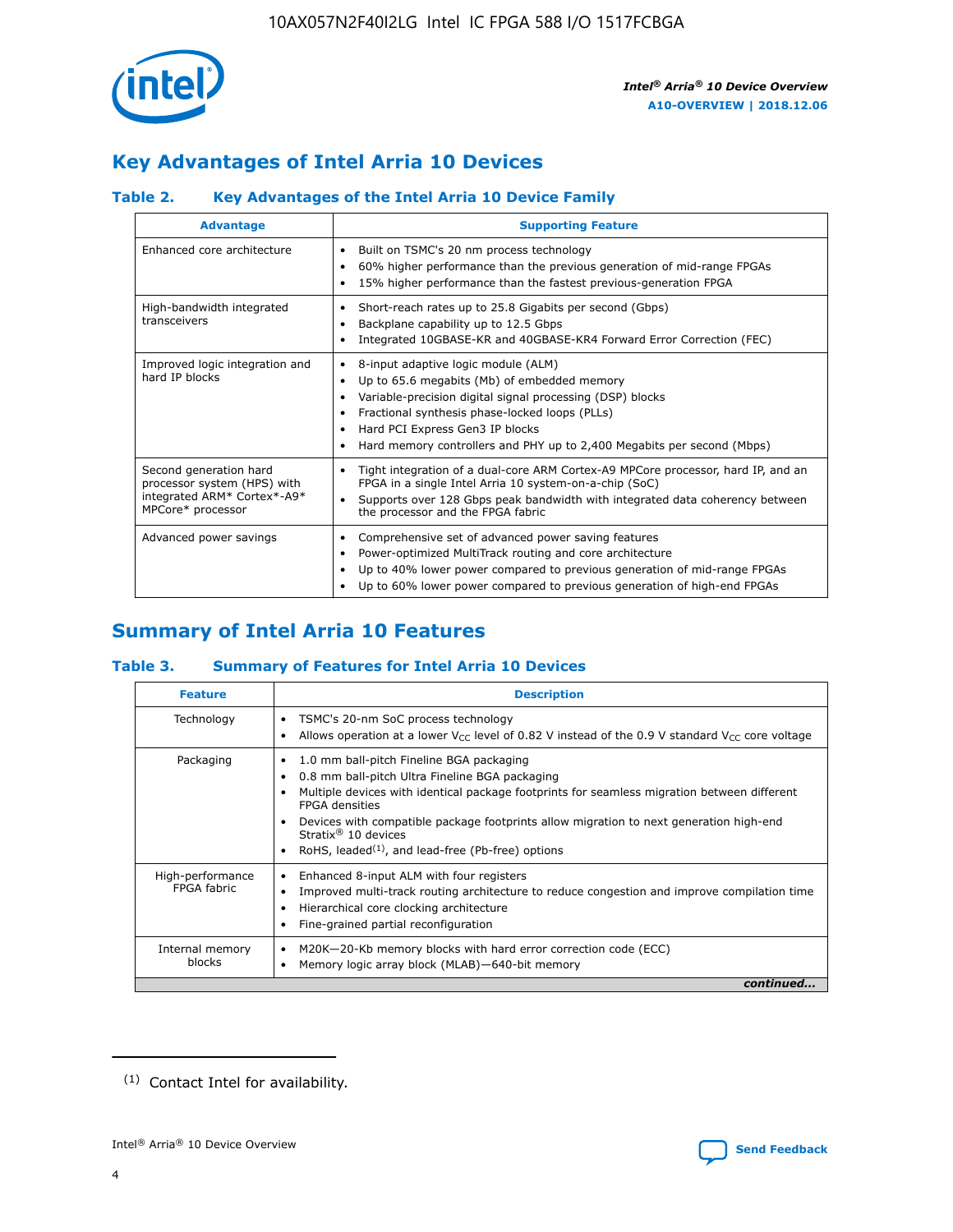r



| <b>Feature</b>                         |                                                                                                                                                                                                                                                                               | <b>Description</b>                                                                                                                                                                                                                                                                                                                                                                                                                                                                                                                                                                                                                                                                                                                                                                                                                                                            |  |  |  |  |
|----------------------------------------|-------------------------------------------------------------------------------------------------------------------------------------------------------------------------------------------------------------------------------------------------------------------------------|-------------------------------------------------------------------------------------------------------------------------------------------------------------------------------------------------------------------------------------------------------------------------------------------------------------------------------------------------------------------------------------------------------------------------------------------------------------------------------------------------------------------------------------------------------------------------------------------------------------------------------------------------------------------------------------------------------------------------------------------------------------------------------------------------------------------------------------------------------------------------------|--|--|--|--|
| Embedded Hard IP<br>blocks             | Variable-precision DSP                                                                                                                                                                                                                                                        | Native support for signal processing precision levels from $18 \times 19$ to<br>$\bullet$<br>54 x 54<br>Native support for 27 x 27 multiplier mode<br>$\bullet$<br>64-bit accumulator and cascade for systolic finite impulse responses<br>$\bullet$<br>(FIRs)<br>Internal coefficient memory banks<br>$\bullet$<br>Preadder/subtractor for improved efficiency<br>Additional pipeline register to increase performance and reduce<br>power<br>Supports floating point arithmetic:<br>- Perform multiplication, addition, subtraction, multiply-add,<br>multiply-subtract, and complex multiplication.<br>- Supports multiplication with accumulation capability, cascade<br>summation, and cascade subtraction capability.<br>- Dynamic accumulator reset control.<br>- Support direct vector dot and complex multiplication chaining<br>multiply floating point DSP blocks. |  |  |  |  |
|                                        | Memory controller                                                                                                                                                                                                                                                             | DDR4, DDR3, and DDR3L                                                                                                                                                                                                                                                                                                                                                                                                                                                                                                                                                                                                                                                                                                                                                                                                                                                         |  |  |  |  |
|                                        | PCI Express*                                                                                                                                                                                                                                                                  | PCI Express (PCIe*) Gen3 (x1, x2, x4, or x8), Gen2 (x1, x2, x4, or x8)<br>and Gen1 (x1, x2, x4, or x8) hard IP with complete protocol stack,<br>endpoint, and root port                                                                                                                                                                                                                                                                                                                                                                                                                                                                                                                                                                                                                                                                                                       |  |  |  |  |
|                                        | Transceiver I/O                                                                                                                                                                                                                                                               | 10GBASE-KR/40GBASE-KR4 Forward Error Correction (FEC)<br>PCS hard IPs that support:<br>٠<br>- 10-Gbps Ethernet (10GbE)<br>- PCIe PIPE interface<br>- Interlaken<br>- Gbps Ethernet (GbE)<br>- Common Public Radio Interface (CPRI) with deterministic latency<br>support<br>- Gigabit-capable passive optical network (GPON) with fast lock-<br>time support<br>13.5G JESD204b<br>$\bullet$<br>8B/10B, 64B/66B, 64B/67B encoders and decoders<br>$\bullet$<br>Custom mode support for proprietary protocols                                                                                                                                                                                                                                                                                                                                                                   |  |  |  |  |
| Core clock networks                    | $\bullet$                                                                                                                                                                                                                                                                     | Up to 800 MHz fabric clocking, depending on the application:<br>- 667 MHz external memory interface clocking with 2,400 Mbps DDR4 interface<br>- 800 MHz LVDS interface clocking with 1,600 Mbps LVDS interface<br>Global, regional, and peripheral clock networks<br>Clock networks that are not used can be gated to reduce dynamic power                                                                                                                                                                                                                                                                                                                                                                                                                                                                                                                                   |  |  |  |  |
| Phase-locked loops<br>(PLLs)           | High-resolution fractional synthesis PLLs:<br>٠<br>Integer PLLs:<br>- Adjacent to general purpose I/Os                                                                                                                                                                        | - Precision clock synthesis, clock delay compensation, and zero delay buffering (ZDB)<br>- Support integer mode and fractional mode<br>- Fractional mode support with third-order delta-sigma modulation<br>- Support external memory and LVDS interfaces                                                                                                                                                                                                                                                                                                                                                                                                                                                                                                                                                                                                                     |  |  |  |  |
| FPGA General-purpose<br>$I/Os$ (GPIOs) | On-chip termination (OCT)<br>٠                                                                                                                                                                                                                                                | 1.6 Gbps LVDS-every pair can be configured as receiver or transmitter<br>1.2 V to 3.0 V single-ended LVTTL/LVCMOS interfacing                                                                                                                                                                                                                                                                                                                                                                                                                                                                                                                                                                                                                                                                                                                                                 |  |  |  |  |
| <b>External Memory</b><br>Interface    | Hard memory controller- DDR4, DDR3, and DDR3L support<br>$\bullet$<br>$-$ DDR4 $-$ speeds up to 1,200 MHz/2,400 Mbps<br>- DDR3-speeds up to 1,067 MHz/2,133 Mbps<br>Soft memory controller—provides support for RLDRAM $3^{(2)}$ , QDR IV $^{(2)}$ , and QDR II+<br>continued |                                                                                                                                                                                                                                                                                                                                                                                                                                                                                                                                                                                                                                                                                                                                                                                                                                                                               |  |  |  |  |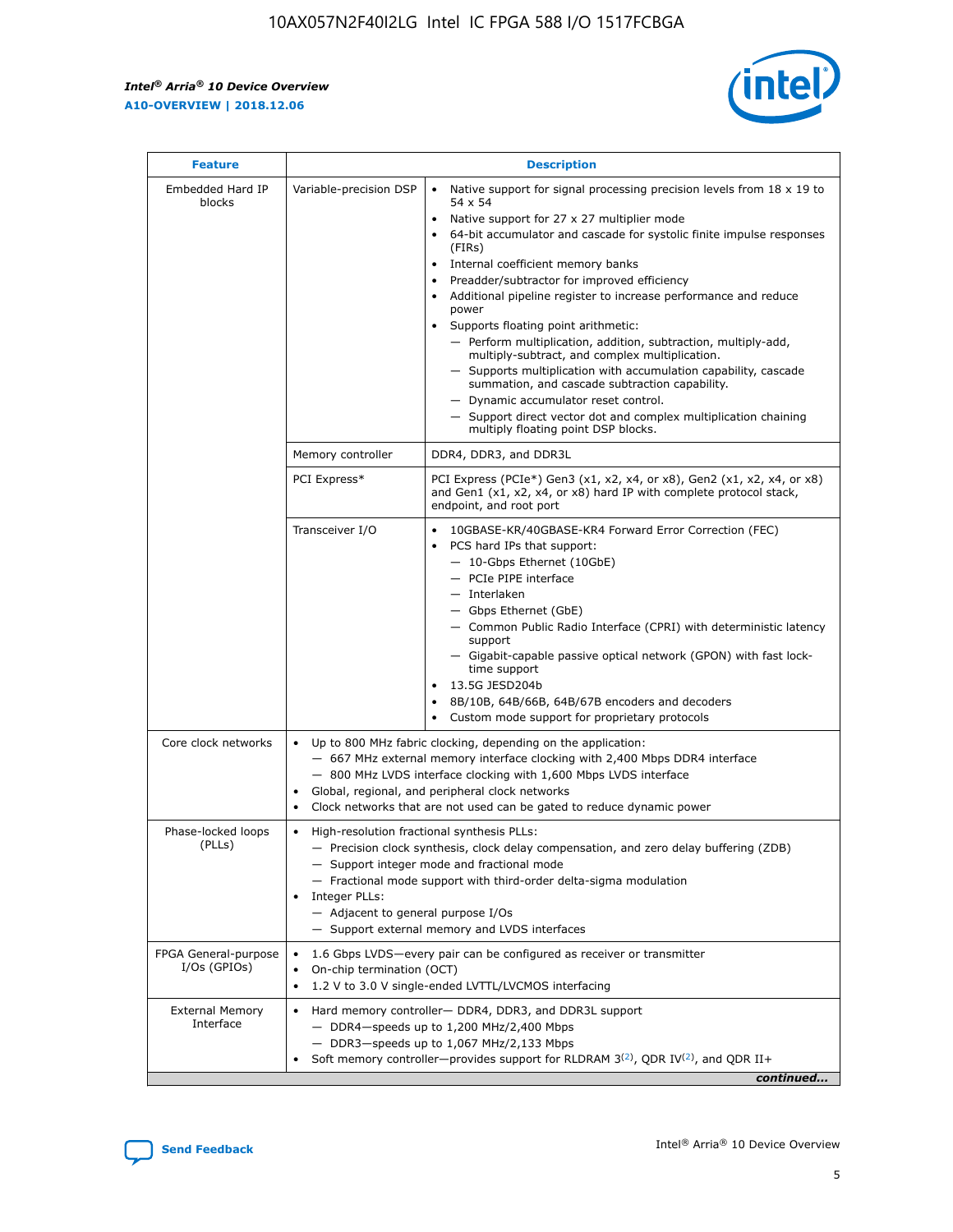

| <b>Feature</b>                                    | <b>Description</b>                                                                                                                                                                                                                                                                                                                                                                                                                                                                                                                                                                                                                                    |  |  |  |  |  |  |  |
|---------------------------------------------------|-------------------------------------------------------------------------------------------------------------------------------------------------------------------------------------------------------------------------------------------------------------------------------------------------------------------------------------------------------------------------------------------------------------------------------------------------------------------------------------------------------------------------------------------------------------------------------------------------------------------------------------------------------|--|--|--|--|--|--|--|
| Low-power serial<br>transceivers                  | • Continuous operating range:<br>- Intel Arria 10 GX-1 Gbps to 17.4 Gbps<br>- Intel Arria 10 GT-1 Gbps to 25.8 Gbps<br>Backplane support:<br>$-$ Intel Arria 10 GX-up to 12.5<br>- Intel Arria 10 GT-up to 12.5<br>Extended range down to 125 Mbps with oversampling<br>ATX transmit PLLs with user-configurable fractional synthesis capability<br>Electronic Dispersion Compensation (EDC) support for XFP, SFP+, QSFP, and CFP optical<br>module<br>Adaptive linear and decision feedback equalization<br>$\bullet$<br>Transmitter pre-emphasis and de-emphasis<br>$\bullet$<br>Dynamic partial reconfiguration of individual transceiver channels |  |  |  |  |  |  |  |
| <b>HPS</b><br>(Intel Arria 10 SX<br>devices only) | • Dual-core ARM Cortex-A9 MPCore processor-1.2 GHz CPU with<br>Processor and system<br>1.5 GHz overdrive capability<br>256 KB on-chip RAM and 64 KB on-chip ROM<br>$\bullet$<br>System peripherals—general-purpose timers, watchdog timers, direct<br>memory access (DMA) controller, FPGA configuration manager, and<br>clock and reset managers<br>Security features—anti-tamper, secure boot, Advanced Encryption<br>$\bullet$<br>Standard (AES) and authentication (SHA)<br>ARM CoreSight* JTAG debug access port, trace port, and on-chip<br>$\bullet$<br>trace storage                                                                          |  |  |  |  |  |  |  |
|                                                   | <b>External interfaces</b><br>Hard memory interface-Hard memory controller (2,400 Mbps DDR4,<br>$\bullet$<br>and 2,133 Mbps DDR3), Quad serial peripheral interface (QSPI) flash<br>controller, NAND flash controller, direct memory access (DMA)<br>controller, Secure Digital/MultiMediaCard (SD/MMC) controller<br>Communication interface-10/100/1000 Ethernet media access<br>$\bullet$<br>control (MAC), USB On-The-GO (OTG) controllers, I <sup>2</sup> C controllers,<br>UART 16550, serial peripheral interface (SPI), and up to 62<br>HPS GPIO interfaces (48 direct-share I/Os)                                                            |  |  |  |  |  |  |  |
|                                                   | High-performance ARM AMBA* AXI bus bridges that support<br>Interconnects to core<br>$\bullet$<br>simultaneous read and write<br>HPS-FPGA bridges-include the FPGA-to-HPS, HPS-to-FPGA, and<br>$\bullet$<br>lightweight HPS-to-FPGA bridges that allow the FPGA fabric to issue<br>transactions to slaves in the HPS, and vice versa<br>Configuration bridge that allows HPS configuration manager to<br>configure the core logic via dedicated 32-bit configuration port<br>FPGA-to-HPS SDRAM controller bridge-provides configuration<br>interfaces for the multiport front end (MPFE) of the HPS SDRAM<br>controller                                |  |  |  |  |  |  |  |
| Configuration                                     | Tamper protection—comprehensive design protection to protect your valuable IP investments<br>Enhanced 256-bit advanced encryption standard (AES) design security with authentication<br>٠<br>Configuration via protocol (CvP) using PCIe Gen1, Gen2, or Gen3<br>continued                                                                                                                                                                                                                                                                                                                                                                             |  |  |  |  |  |  |  |

<sup>(2)</sup> Intel Arria 10 devices support this external memory interface using hard PHY with soft memory controller.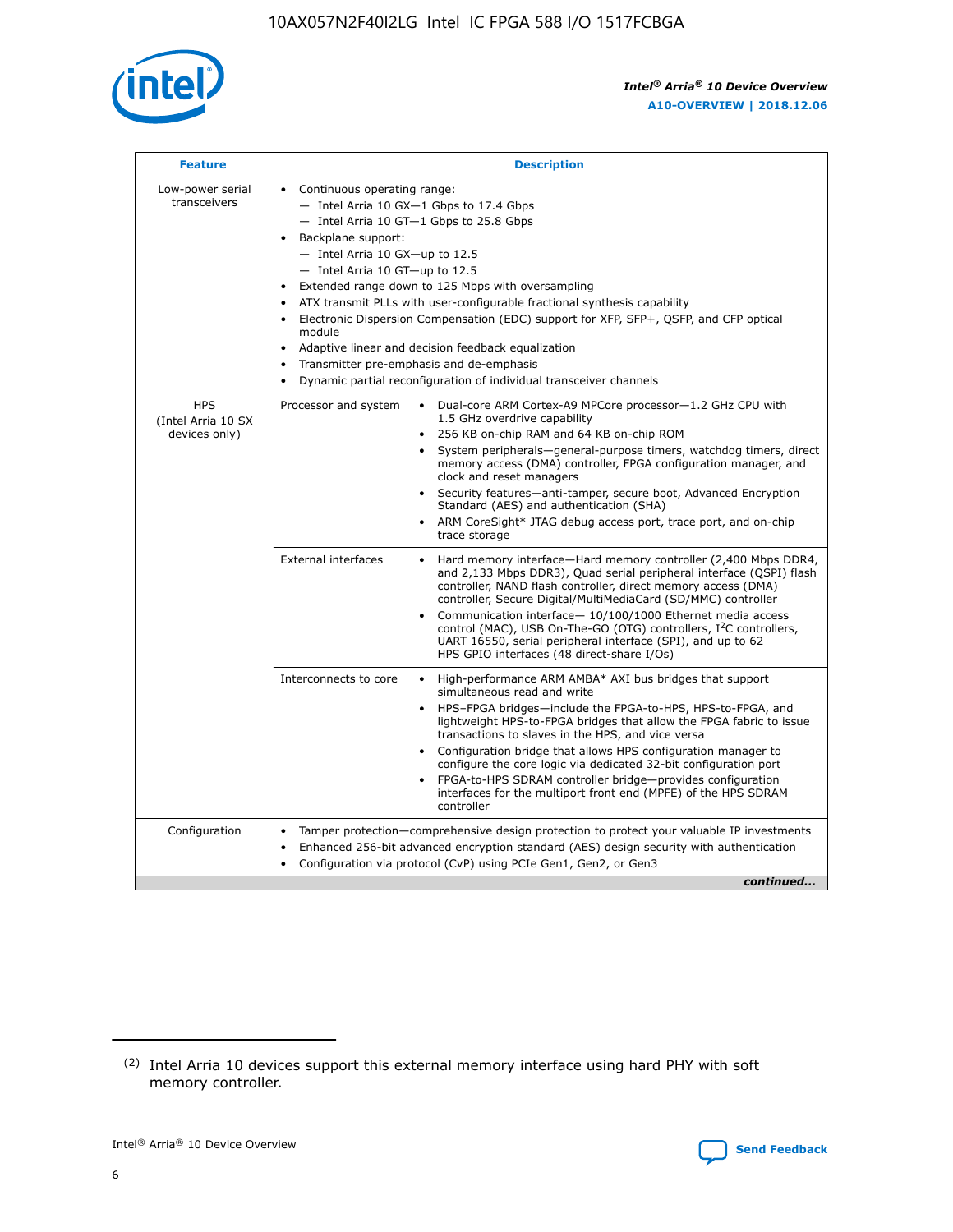

| <b>Feature</b>     | <b>Description</b>                                                                                                                                                                                               |
|--------------------|------------------------------------------------------------------------------------------------------------------------------------------------------------------------------------------------------------------|
|                    | Dynamic reconfiguration of the transceivers and PLLs<br>Fine-grained partial reconfiguration of the core fabric<br>Active Serial x4 Interface<br>$\bullet$                                                       |
| Power management   | SmartVID<br>Low static power device options<br>Programmable Power Technology<br>Intel Quartus <sup>®</sup> Prime integrated power analysis                                                                       |
| Software and tools | Intel Quartus Prime design suite<br>Transceiver toolkit<br>Platform Designer system integration tool<br>DSP Builder for Intel FPGAs<br>OpenCL <sup>™</sup> support<br>Intel SoC FPGA Embedded Design Suite (EDS) |

## **Related Information**

[Intel Arria 10 Transceiver PHY Overview](https://www.intel.com/content/www/us/en/programmable/documentation/nik1398707230472.html#nik1398706768037) Provides details on Intel Arria 10 transceivers.

# **Intel Arria 10 Device Variants and Packages**

#### **Table 4. Device Variants for the Intel Arria 10 Device Family**

| <b>Variant</b>    | <b>Description</b>                                                                                                                                                                                                     |
|-------------------|------------------------------------------------------------------------------------------------------------------------------------------------------------------------------------------------------------------------|
| Intel Arria 10 GX | FPGA featuring 17.4 Gbps transceivers for short reach applications with 12.5 backplane driving<br>capability.                                                                                                          |
| Intel Arria 10 GT | FPGA featuring:<br>17.4 Gbps transceivers for short reach applications with 12.5 backplane driving capability.<br>25.8 Gbps transceivers for supporting CAUI-4 and CEI-25G applications with CFP2 and CFP4<br>modules. |
| Intel Arria 10 SX | SoC integrating ARM-based HPS and FPGA featuring 17.4 Gbps transceivers for short reach<br>applications with 12.5 backplane driving capability.                                                                        |

# **Intel Arria 10 GX**

This section provides the available options, maximum resource counts, and package plan for the Intel Arria 10 GX devices.

The information in this section is correct at the time of publication. For the latest information and to get more details, refer to the Intel FPGA Product Selector.

#### **Related Information**

#### [Intel FPGA Product Selector](http://www.altera.com/products/selector/psg-selector.html) Provides the latest information on Intel products.

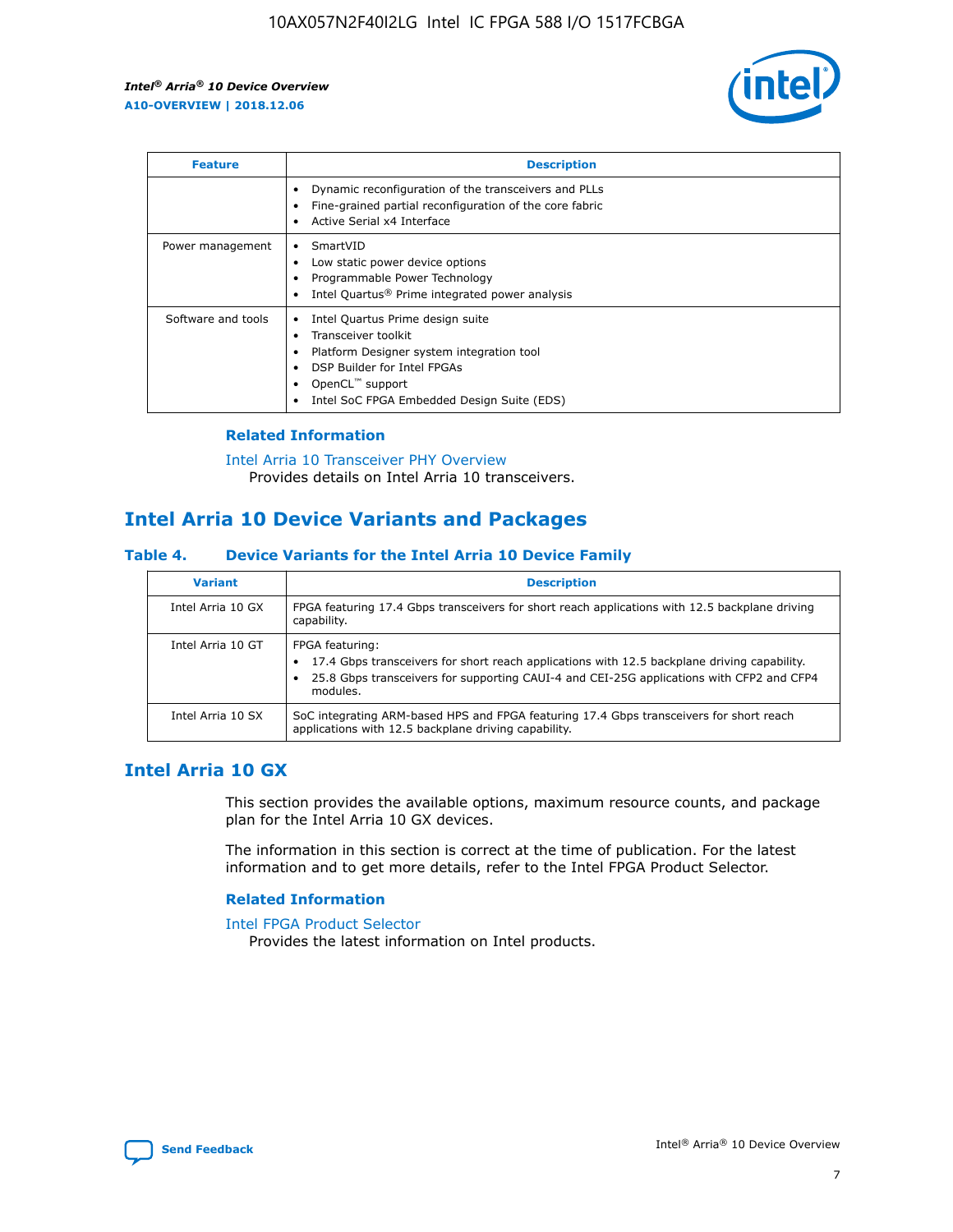

# **Available Options**





#### **Related Information**

[Transceiver Performance for Intel Arria 10 GX/SX Devices](https://www.intel.com/content/www/us/en/programmable/documentation/mcn1413182292568.html#mcn1413213965502) Provides more information about the transceiver speed grade.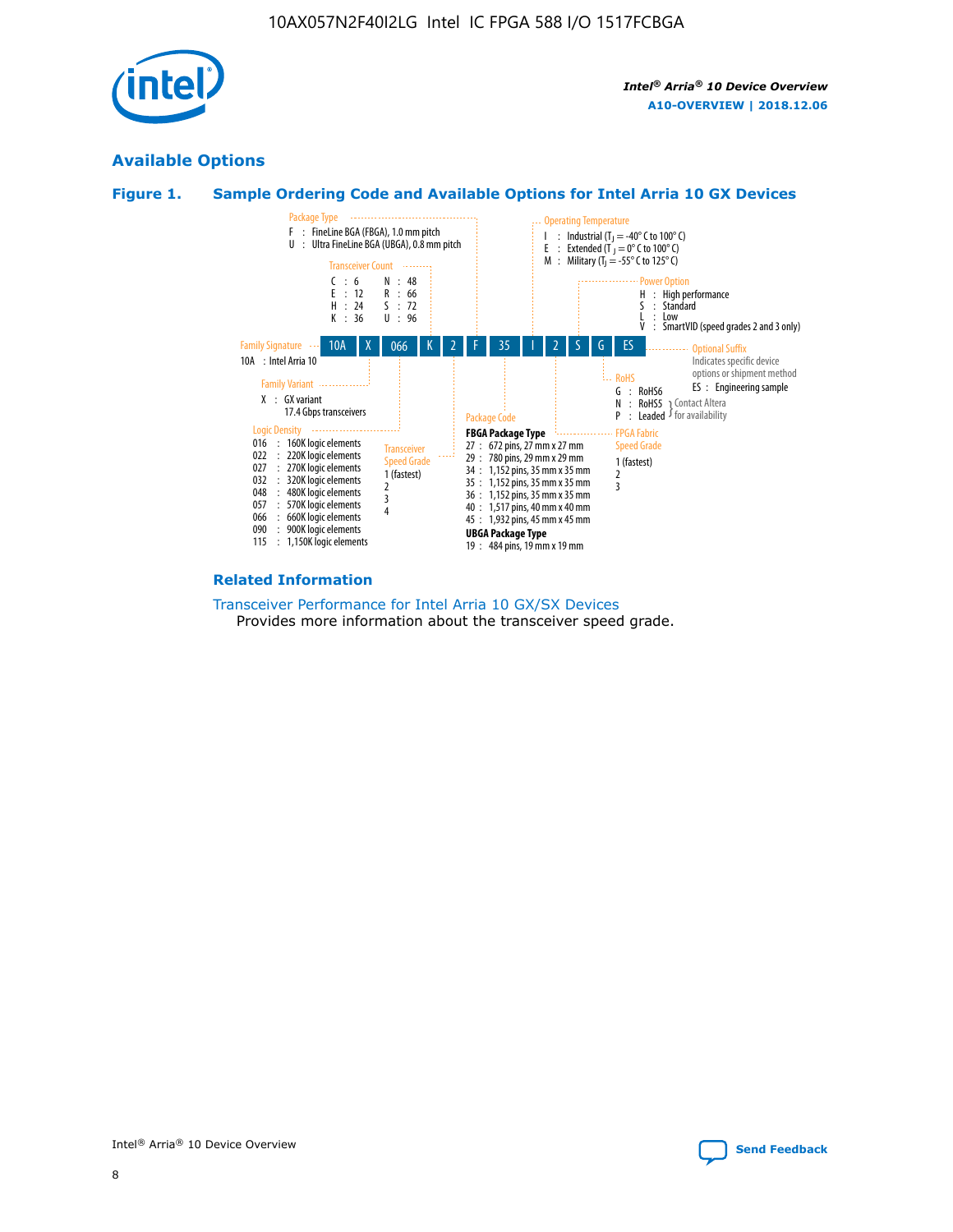

## **Maximum Resources**

#### **Table 5. Maximum Resource Counts for Intel Arria 10 GX Devices (GX 160, GX 220, GX 270, GX 320, and GX 480)**

| <b>Resource</b>              |                         | <b>Product Line</b> |                                                 |                    |                |                |  |  |  |
|------------------------------|-------------------------|---------------------|-------------------------------------------------|--------------------|----------------|----------------|--|--|--|
|                              |                         | <b>GX 160</b>       | <b>GX 220</b><br><b>GX 270</b><br><b>GX 320</b> |                    |                | <b>GX 480</b>  |  |  |  |
| Logic Elements (LE) (K)      |                         | 160                 | 220                                             | 270                | 320            | 480            |  |  |  |
| <b>ALM</b>                   |                         | 61,510              | 80,330                                          | 101,620            | 119,900        | 183,590        |  |  |  |
| Register                     |                         | 246,040             | 321,320                                         | 479,600<br>406,480 |                | 734,360        |  |  |  |
| Memory (Kb)                  | M <sub>20</sub> K       | 8,800               | 11,740                                          | 15,000             | 17,820         | 28,620         |  |  |  |
|                              | <b>MLAB</b>             | 1,050               | 1,690                                           | 2,452              | 2,727          | 4,164          |  |  |  |
| Variable-precision DSP Block |                         | 156                 | 192                                             | 830                | 985            | 1,368          |  |  |  |
| 18 x 19 Multiplier           |                         | 312                 | 384                                             | 1,970<br>1,660     |                | 2,736          |  |  |  |
| PLL                          | Fractional<br>Synthesis | 6                   | 6                                               | 8                  | 8              | 12             |  |  |  |
|                              | I/O                     | 6                   | 6                                               | 8                  | 8              | 12             |  |  |  |
| 17.4 Gbps Transceiver        |                         | 12                  | 12                                              | 24                 | 24             | 36             |  |  |  |
| GPIO <sup>(3)</sup>          |                         | 288                 | 288                                             | 384                | 384            |                |  |  |  |
| LVDS Pair $(4)$              |                         | 120                 | 120                                             | 168                | 168            | 222            |  |  |  |
| PCIe Hard IP Block           |                         | $\mathbf{1}$        | 1                                               | $\overline{2}$     | $\overline{2}$ | $\overline{2}$ |  |  |  |
| Hard Memory Controller       |                         | 6                   | 6                                               | 8                  | 8              | 12             |  |  |  |

<sup>(4)</sup> Each LVDS I/O pair can be used as differential input or output.



<sup>(3)</sup> The number of GPIOs does not include transceiver I/Os. In the Intel Quartus Prime software, the number of user I/Os includes transceiver I/Os.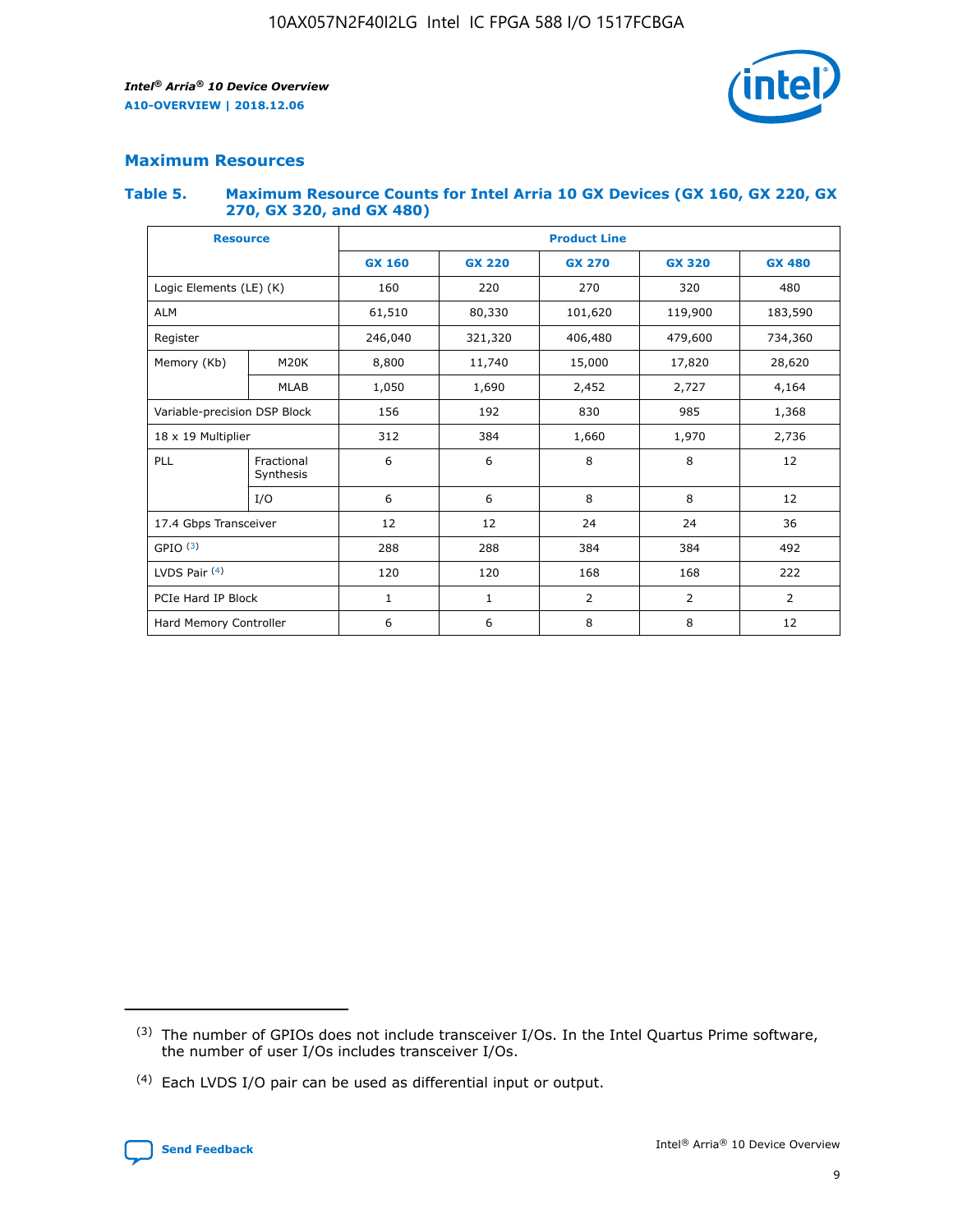

## **Table 6. Maximum Resource Counts for Intel Arria 10 GX Devices (GX 570, GX 660, GX 900, and GX 1150)**

|                              | <b>Resource</b>         | <b>Product Line</b> |                        |                |                |  |  |  |
|------------------------------|-------------------------|---------------------|------------------------|----------------|----------------|--|--|--|
|                              |                         | <b>GX 570</b>       | <b>GX 660</b>          | <b>GX 900</b>  | <b>GX 1150</b> |  |  |  |
| Logic Elements (LE) (K)      |                         | 570                 | 660                    | 900            | 1,150          |  |  |  |
| <b>ALM</b>                   |                         | 217,080             | 251,680                | 339,620        | 427,200        |  |  |  |
| Register                     |                         | 868,320             | 1,006,720<br>1,358,480 |                | 1,708,800      |  |  |  |
| Memory (Kb)                  | <b>M20K</b>             | 36,000              | 42,620                 | 48,460         | 54,260         |  |  |  |
|                              | <b>MLAB</b>             | 5,096               | 5,788                  | 9,386          | 12,984         |  |  |  |
| Variable-precision DSP Block |                         | 1,523               | 1,687                  | 1,518          | 1,518          |  |  |  |
| $18 \times 19$ Multiplier    |                         | 3,046               | 3,374                  | 3,036          | 3,036          |  |  |  |
| PLL                          | Fractional<br>Synthesis | 16                  | 16                     | 32             | 32             |  |  |  |
|                              | I/O                     | 16                  | 16                     | 16             | 16             |  |  |  |
| 17.4 Gbps Transceiver        |                         | 48                  | 48<br>96               |                | 96             |  |  |  |
| GPIO <sup>(3)</sup>          |                         | 696                 | 696                    | 768            | 768            |  |  |  |
| LVDS Pair $(4)$              |                         | 324                 | 324                    | 384            | 384            |  |  |  |
| PCIe Hard IP Block           |                         | 2                   | $\overline{2}$         | $\overline{4}$ | $\overline{4}$ |  |  |  |
| Hard Memory Controller       |                         | 16                  | 16                     | 16             | 16             |  |  |  |

# **Package Plan**

# **Table 7. Package Plan for Intel Arria 10 GX Devices (U19, F27, and F29)**

Refer to I/O and High Speed I/O in Intel Arria 10 Devices chapter for the number of 3 V I/O, LVDS I/O, and LVDS channels in each device package.

| <b>Product Line</b> | U <sub>19</sub><br>$(19 \text{ mm} \times 19 \text{ mm})$<br>484-pin UBGA) |          |             |         | <b>F27</b><br>(27 mm × 27 mm,<br>672-pin FBGA) |             | <b>F29</b><br>(29 mm × 29 mm,<br>780-pin FBGA) |          |             |  |
|---------------------|----------------------------------------------------------------------------|----------|-------------|---------|------------------------------------------------|-------------|------------------------------------------------|----------|-------------|--|
|                     | 3 V I/O                                                                    | LVDS I/O | <b>XCVR</b> | 3 V I/O | LVDS I/O                                       | <b>XCVR</b> | 3 V I/O                                        | LVDS I/O | <b>XCVR</b> |  |
| GX 160              | 48                                                                         | 192      | 6           | 48      | 192                                            | 12          | 48                                             | 240      | 12          |  |
| GX 220              | 48                                                                         | 192      | 6           | 48      | 192                                            | 12          | 48                                             | 240      | 12          |  |
| GX 270              |                                                                            |          |             | 48      | 192                                            | 12          | 48                                             | 312      | 12          |  |
| GX 320              |                                                                            |          |             | 48      | 192                                            | 12          | 48                                             | 312      | 12          |  |
| GX 480              |                                                                            |          |             |         |                                                |             | 48                                             | 312      | 12          |  |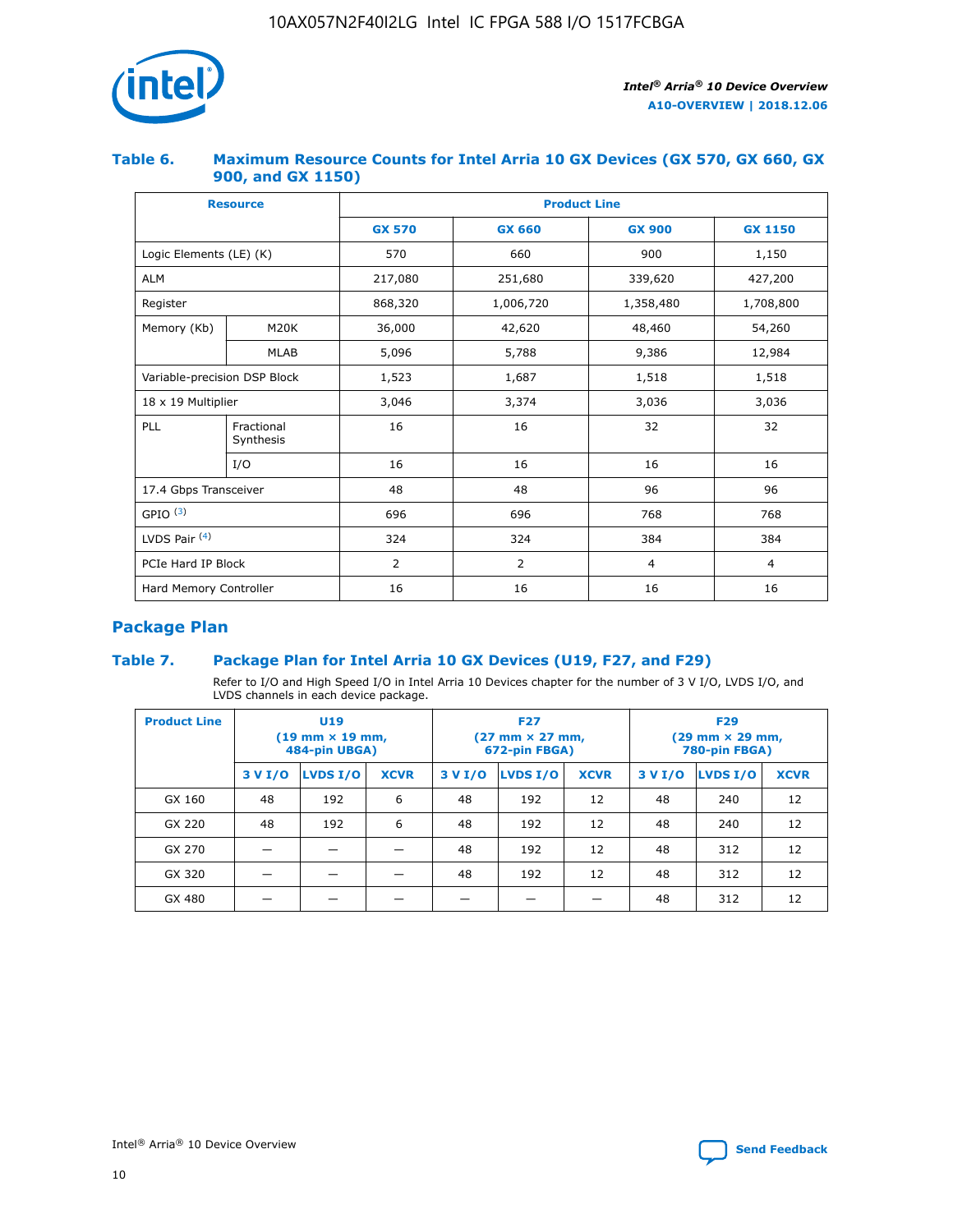

#### **Table 8. Package Plan for Intel Arria 10 GX Devices (F34, F35, NF40, and KF40)**

Refer to I/O and High Speed I/O in Intel Arria 10 Devices chapter for the number of 3 V I/O, LVDS I/O, and LVDS channels in each device package.

| <b>Product Line</b> | <b>F34</b><br>$(35 \text{ mm} \times 35 \text{ mm})$<br><b>1152-pin FBGA)</b> |                    | <b>F35</b><br>$(35 \text{ mm} \times 35 \text{ mm})$<br><b>1152-pin FBGA)</b> |           | <b>KF40</b><br>$(40$ mm $\times$ 40 mm,<br>1517-pin FBGA) |             |           | <b>NF40</b><br>$(40 \text{ mm} \times 40 \text{ mm})$<br>1517-pin FBGA) |             |           |                    |             |
|---------------------|-------------------------------------------------------------------------------|--------------------|-------------------------------------------------------------------------------|-----------|-----------------------------------------------------------|-------------|-----------|-------------------------------------------------------------------------|-------------|-----------|--------------------|-------------|
|                     | 3V<br>I/O                                                                     | <b>LVDS</b><br>I/O | <b>XCVR</b>                                                                   | 3V<br>I/O | <b>LVDS</b><br>I/O                                        | <b>XCVR</b> | 3V<br>I/O | <b>LVDS</b><br>I/O                                                      | <b>XCVR</b> | 3V<br>I/O | <b>LVDS</b><br>I/O | <b>XCVR</b> |
| GX 270              | 48                                                                            | 336                | 24                                                                            | 48        | 336                                                       | 24          |           |                                                                         |             |           |                    |             |
| GX 320              | 48                                                                            | 336                | 24                                                                            | 48        | 336                                                       | 24          |           |                                                                         |             |           |                    |             |
| GX 480              | 48                                                                            | 444                | 24                                                                            | 48        | 348                                                       | 36          |           |                                                                         |             |           |                    |             |
| GX 570              | 48                                                                            | 444                | 24                                                                            | 48        | 348                                                       | 36          | 96        | 600                                                                     | 36          | 48        | 540                | 48          |
| GX 660              | 48                                                                            | 444                | 24                                                                            | 48        | 348                                                       | 36          | 96        | 600                                                                     | 36          | 48        | 540                | 48          |
| GX 900              |                                                                               | 504                | 24                                                                            | —         |                                                           | -           |           |                                                                         |             |           | 600                | 48          |
| GX 1150             |                                                                               | 504                | 24                                                                            |           |                                                           |             |           |                                                                         |             |           | 600                | 48          |

#### **Table 9. Package Plan for Intel Arria 10 GX Devices (RF40, NF45, SF45, and UF45)**

Refer to I/O and High Speed I/O in Intel Arria 10 Devices chapter for the number of 3 V I/O, LVDS I/O, and LVDS channels in each device package.

| <b>Product Line</b> | <b>RF40</b><br>$(40$ mm $\times$ 40 mm,<br>1517-pin FBGA) |                    | <b>NF45</b><br>$(45 \text{ mm} \times 45 \text{ mm})$<br><b>1932-pin FBGA)</b> |            |                    | <b>SF45</b><br>$(45 \text{ mm} \times 45 \text{ mm})$<br><b>1932-pin FBGA)</b> |            |                    | <b>UF45</b><br>$(45 \text{ mm} \times 45 \text{ mm})$<br><b>1932-pin FBGA)</b> |           |                    |             |
|---------------------|-----------------------------------------------------------|--------------------|--------------------------------------------------------------------------------|------------|--------------------|--------------------------------------------------------------------------------|------------|--------------------|--------------------------------------------------------------------------------|-----------|--------------------|-------------|
|                     | 3V<br>I/O                                                 | <b>LVDS</b><br>I/O | <b>XCVR</b>                                                                    | 3 V<br>I/O | <b>LVDS</b><br>I/O | <b>XCVR</b>                                                                    | 3 V<br>I/O | <b>LVDS</b><br>I/O | <b>XCVR</b>                                                                    | 3V<br>I/O | <b>LVDS</b><br>I/O | <b>XCVR</b> |
| GX 900              |                                                           | 342                | 66                                                                             | _          | 768                | 48                                                                             |            | 624                | 72                                                                             |           | 480                | 96          |
| GX 1150             |                                                           | 342                | 66                                                                             | _          | 768                | 48                                                                             |            | 624                | 72                                                                             |           | 480                | 96          |

## **Related Information**

[I/O and High-Speed Differential I/O Interfaces in Intel Arria 10 Devices chapter, Intel](https://www.intel.com/content/www/us/en/programmable/documentation/sam1403482614086.html#sam1403482030321) [Arria 10 Device Handbook](https://www.intel.com/content/www/us/en/programmable/documentation/sam1403482614086.html#sam1403482030321)

Provides the number of 3 V and LVDS I/Os, and LVDS channels for each Intel Arria 10 device package.

# **Intel Arria 10 GT**

This section provides the available options, maximum resource counts, and package plan for the Intel Arria 10 GT devices.

The information in this section is correct at the time of publication. For the latest information and to get more details, refer to the Intel FPGA Product Selector.

#### **Related Information**

#### [Intel FPGA Product Selector](http://www.altera.com/products/selector/psg-selector.html)

Provides the latest information on Intel products.

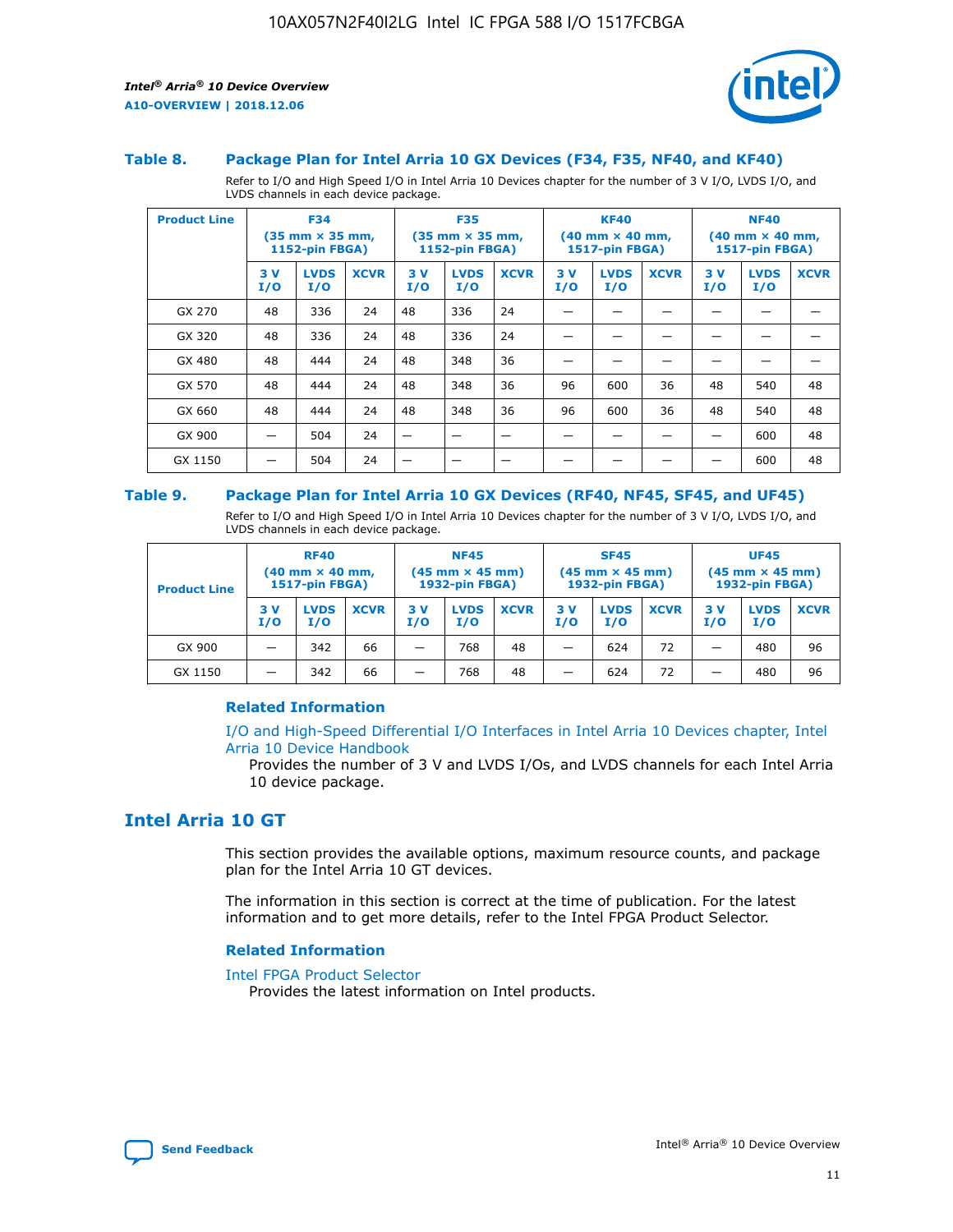

# **Available Options**

# **Figure 2. Sample Ordering Code and Available Options for Intel Arria 10 GT Devices**

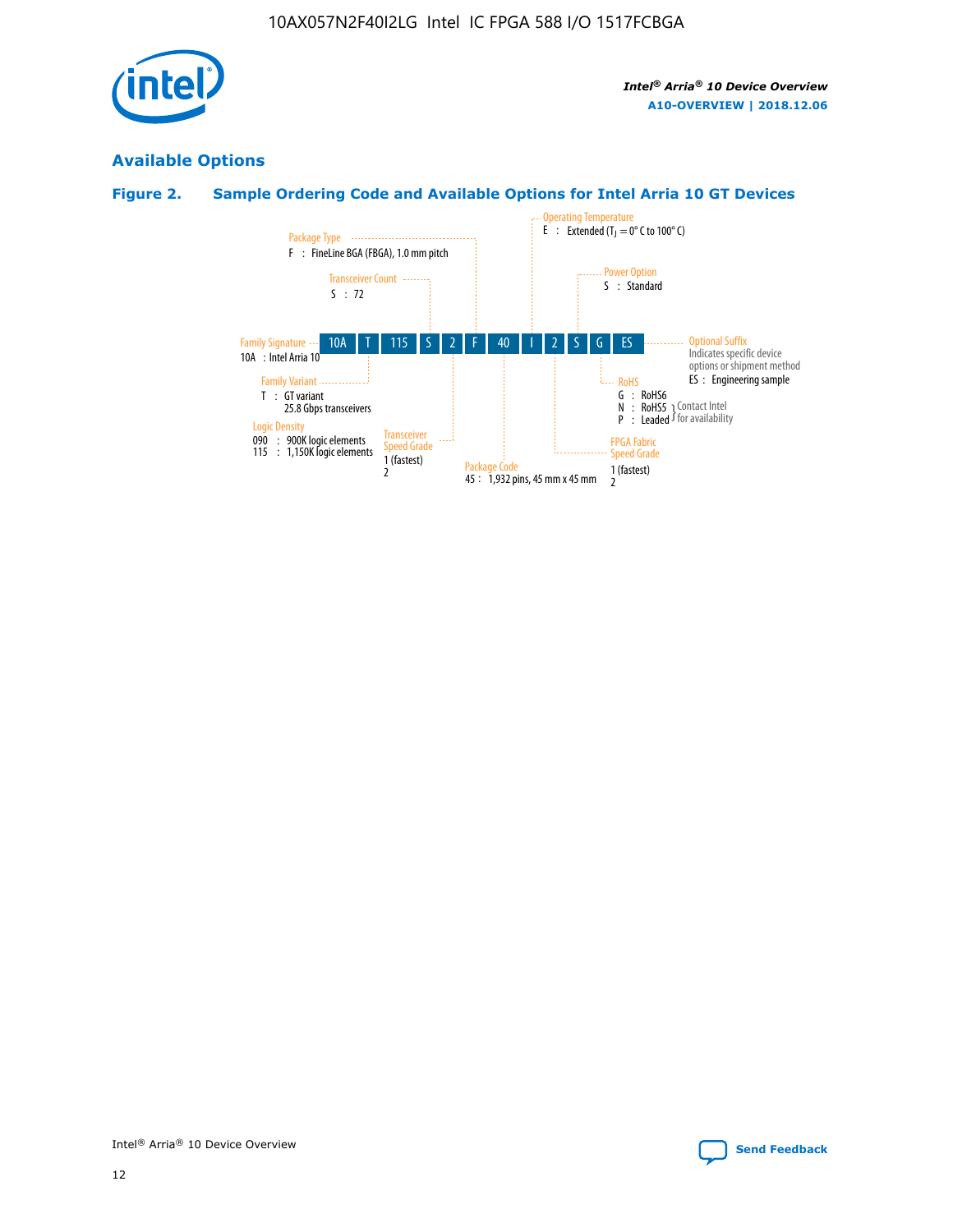

## **Maximum Resources**

#### **Table 10. Maximum Resource Counts for Intel Arria 10 GT Devices**

|                              | <b>Resource</b>      | <b>Product Line</b> |                |  |
|------------------------------|----------------------|---------------------|----------------|--|
|                              |                      | <b>GT 900</b>       | GT 1150        |  |
| Logic Elements (LE) (K)      |                      | 900                 | 1,150          |  |
| <b>ALM</b>                   |                      | 339,620             | 427,200        |  |
| Register                     |                      | 1,358,480           | 1,708,800      |  |
| Memory (Kb)                  | M20K                 | 48,460              | 54,260         |  |
|                              | <b>MLAB</b>          | 9,386               | 12,984         |  |
| Variable-precision DSP Block |                      | 1,518               | 1,518          |  |
| 18 x 19 Multiplier           |                      | 3,036               | 3,036          |  |
| <b>PLL</b>                   | Fractional Synthesis | 32                  | 32             |  |
|                              | I/O                  | 16                  | 16             |  |
| Transceiver                  | 17.4 Gbps            | 72(5)               | 72(5)          |  |
|                              | 25.8 Gbps            | 6                   | 6              |  |
| GPIO <sup>(6)</sup>          |                      | 624                 | 624            |  |
| LVDS Pair $(7)$              |                      | 312                 | 312            |  |
| PCIe Hard IP Block           |                      | $\overline{4}$      | $\overline{4}$ |  |
| Hard Memory Controller       |                      | 16                  | 16             |  |

## **Related Information**

#### [Intel Arria 10 GT Channel Usage](https://www.intel.com/content/www/us/en/programmable/documentation/nik1398707230472.html#nik1398707008178)

Configuring GT/GX channels in Intel Arria 10 GT devices.

## **Package Plan**

## **Table 11. Package Plan for Intel Arria 10 GT Devices**

Refer to I/O and High Speed I/O in Intel Arria 10 Devices chapter for the number of 3 V I/O, LVDS I/O, and LVDS channels in each device package.

| <b>Product Line</b> | <b>SF45</b><br>(45 mm × 45 mm, 1932-pin FBGA) |                 |             |  |  |  |
|---------------------|-----------------------------------------------|-----------------|-------------|--|--|--|
|                     | 3 V I/O                                       | <b>LVDS I/O</b> | <b>XCVR</b> |  |  |  |
| GT 900              |                                               | 624             | 72          |  |  |  |
| GT 1150             |                                               | 624             | 72          |  |  |  |

<sup>(7)</sup> Each LVDS I/O pair can be used as differential input or output.



 $(5)$  If all 6 GT channels are in use, 12 of the GX channels are not usable.

<sup>(6)</sup> The number of GPIOs does not include transceiver I/Os. In the Intel Quartus Prime software, the number of user I/Os includes transceiver I/Os.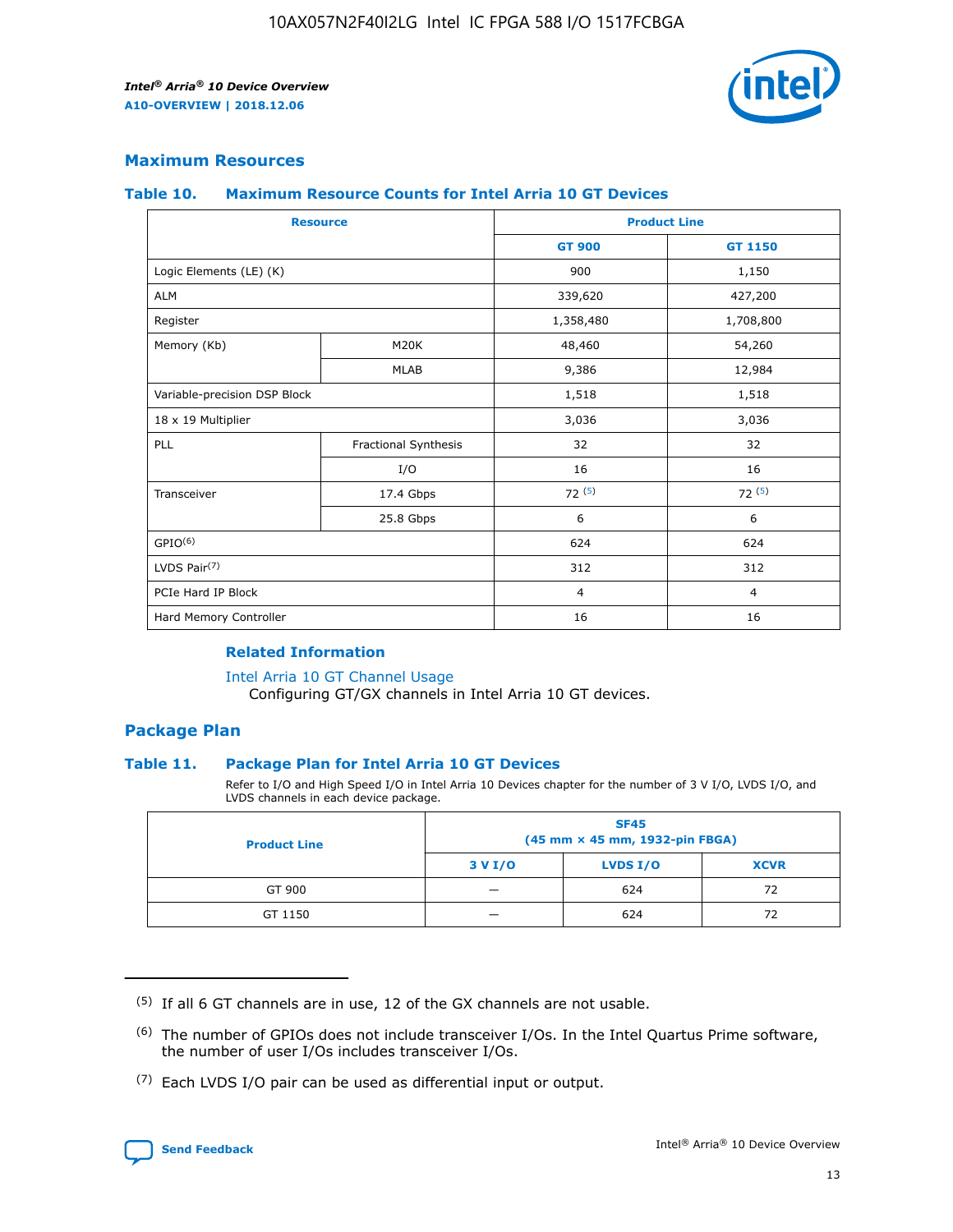

#### **Related Information**

[I/O and High-Speed Differential I/O Interfaces in Intel Arria 10 Devices chapter, Intel](https://www.intel.com/content/www/us/en/programmable/documentation/sam1403482614086.html#sam1403482030321) [Arria 10 Device Handbook](https://www.intel.com/content/www/us/en/programmable/documentation/sam1403482614086.html#sam1403482030321)

Provides the number of 3 V and LVDS I/Os, and LVDS channels for each Intel Arria 10 device package.

# **Intel Arria 10 SX**

This section provides the available options, maximum resource counts, and package plan for the Intel Arria 10 SX devices.

The information in this section is correct at the time of publication. For the latest information and to get more details, refer to the Intel FPGA Product Selector.

#### **Related Information**

[Intel FPGA Product Selector](http://www.altera.com/products/selector/psg-selector.html) Provides the latest information on Intel products.

## **Available Options**

#### **Figure 3. Sample Ordering Code and Available Options for Intel Arria 10 SX Devices**



#### **Related Information**

[Transceiver Performance for Intel Arria 10 GX/SX Devices](https://www.intel.com/content/www/us/en/programmable/documentation/mcn1413182292568.html#mcn1413213965502) Provides more information about the transceiver speed grade.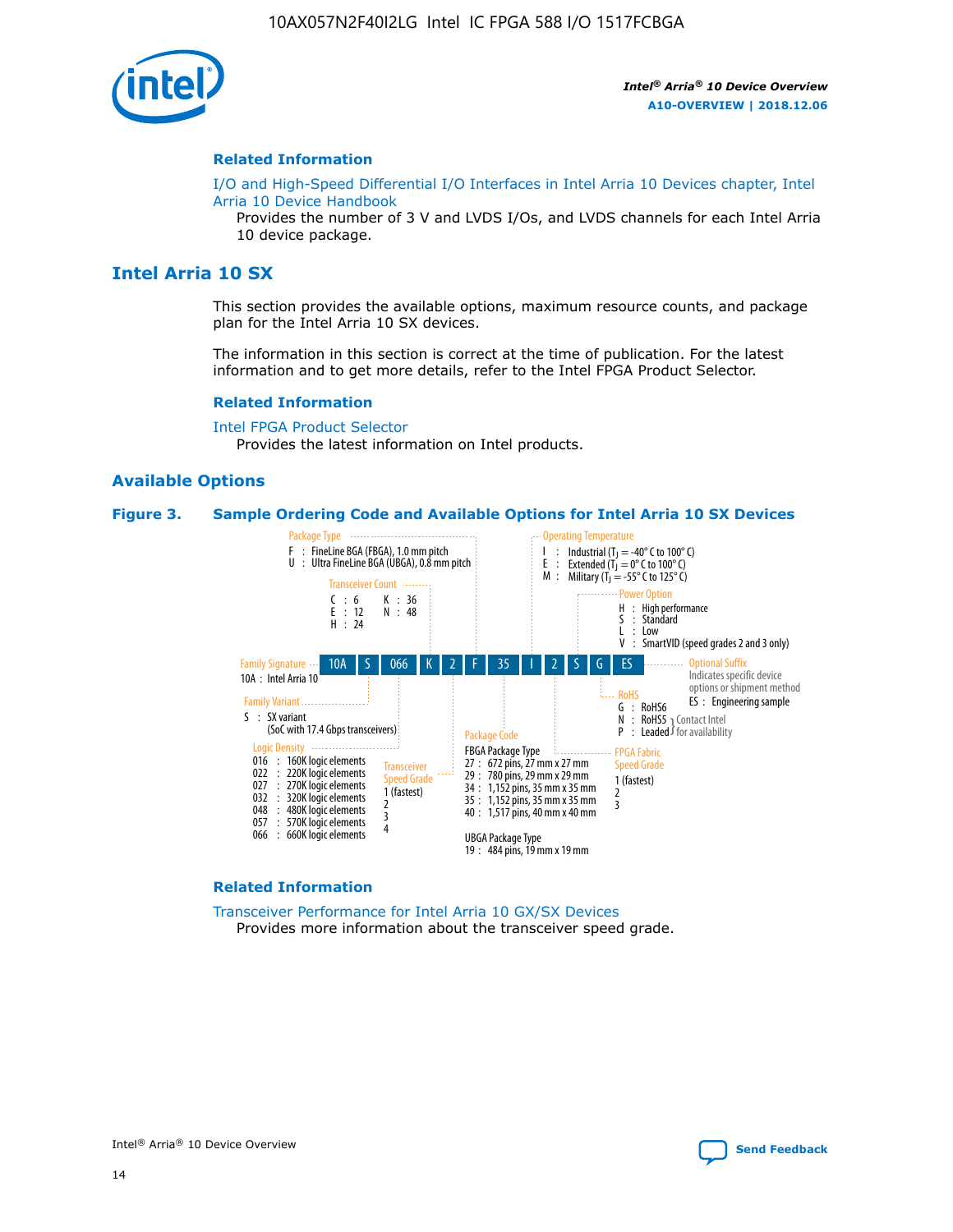

# **Maximum Resources**

#### **Table 12. Maximum Resource Counts for Intel Arria 10 SX Devices**

| <b>Resource</b>                   |                         | <b>Product Line</b> |               |               |                |               |               |               |  |  |  |
|-----------------------------------|-------------------------|---------------------|---------------|---------------|----------------|---------------|---------------|---------------|--|--|--|
|                                   |                         | <b>SX 160</b>       | <b>SX 220</b> | <b>SX 270</b> | <b>SX 320</b>  | <b>SX 480</b> | <b>SX 570</b> | <b>SX 660</b> |  |  |  |
| Logic Elements (LE) (K)           |                         | 160                 | 220           | 270           | 320            | 480           | 570           | 660           |  |  |  |
| <b>ALM</b>                        |                         | 61,510              | 80,330        | 101,620       | 119,900        | 183,590       | 217,080       | 251,680       |  |  |  |
| Register                          |                         | 246,040             | 321,320       | 406,480       | 479,600        | 734,360       | 868,320       | 1,006,720     |  |  |  |
| Memory (Kb)                       | M20K                    | 8,800               | 11,740        | 15,000        | 17,820         | 28,620        | 36,000        | 42,620        |  |  |  |
|                                   | <b>MLAB</b>             | 1,050               | 1,690         | 2,452         | 2,727          | 4,164         | 5,096         | 5,788         |  |  |  |
| Variable-precision DSP Block      |                         | 156                 | 192           | 830           | 985            | 1,368         | 1,523         | 1,687         |  |  |  |
| 18 x 19 Multiplier                |                         | 312                 | 384           | 1,660         | 1,970          | 2,736         | 3,046         | 3,374         |  |  |  |
| PLL                               | Fractional<br>Synthesis | 6                   | 6             | 8             | 8              | 12            | 16            | 16            |  |  |  |
|                                   | I/O                     | 6                   | 6             | 8             | 8              | 12            | 16            | 16            |  |  |  |
| 17.4 Gbps Transceiver             |                         | 12                  | 12            | 24            | 24             | 36            | 48            | 48            |  |  |  |
| GPIO <sup>(8)</sup>               |                         | 288                 | 288           | 384           | 384            | 492           | 696           | 696           |  |  |  |
| LVDS Pair $(9)$                   |                         | 120                 | 120           | 168           | 168            | 174           | 324           | 324           |  |  |  |
|                                   | PCIe Hard IP Block      |                     | $\mathbf{1}$  | 2             | $\overline{2}$ | 2             | 2             | 2             |  |  |  |
| Hard Memory Controller            |                         | 6                   | 6             | 8             | 8              | 12            | 16            | 16            |  |  |  |
| ARM Cortex-A9 MPCore<br>Processor |                         | Yes                 | Yes           | Yes           | Yes            | Yes           | Yes           | Yes           |  |  |  |

# **Package Plan**

## **Table 13. Package Plan for Intel Arria 10 SX Devices (U19, F27, F29, and F34)**

Refer to I/O and High Speed I/O in Intel Arria 10 Devices chapter for the number of 3 V I/O, LVDS I/O, and LVDS channels in each device package.

| <b>Product Line</b> | <b>U19</b><br>$(19 \text{ mm} \times 19 \text{ mm})$<br>484-pin UBGA) |                    |             | <b>F27</b><br>$(27 \text{ mm} \times 27 \text{ mm})$<br>672-pin FBGA) |                    | <b>F29</b><br>$(29 \text{ mm} \times 29 \text{ mm})$<br>780-pin FBGA) |           |                    | <b>F34</b><br>$(35 \text{ mm} \times 35 \text{ mm})$<br><b>1152-pin FBGA)</b> |           |                    |             |
|---------------------|-----------------------------------------------------------------------|--------------------|-------------|-----------------------------------------------------------------------|--------------------|-----------------------------------------------------------------------|-----------|--------------------|-------------------------------------------------------------------------------|-----------|--------------------|-------------|
|                     | 3V<br>I/O                                                             | <b>LVDS</b><br>I/O | <b>XCVR</b> | 3V<br>I/O                                                             | <b>LVDS</b><br>I/O | <b>XCVR</b>                                                           | 3V<br>I/O | <b>LVDS</b><br>I/O | <b>XCVR</b>                                                                   | 3V<br>I/O | <b>LVDS</b><br>I/O | <b>XCVR</b> |
| SX 160              | 48                                                                    | 144                | 6           | 48                                                                    | 192                | 12                                                                    | 48        | 240                | 12                                                                            | -         |                    |             |
| SX 220              | 48                                                                    | 144                | 6           | 48                                                                    | 192                | 12                                                                    | 48        | 240                | 12                                                                            |           |                    |             |
| SX 270              |                                                                       |                    |             | 48                                                                    | 192                | 12                                                                    | 48        | 312                | 12                                                                            | 48        | 336                | 24          |
| SX 320              |                                                                       |                    |             | 48                                                                    | 192                | 12                                                                    | 48        | 312                | 12                                                                            | 48        | 336                | 24          |
|                     | continued                                                             |                    |             |                                                                       |                    |                                                                       |           |                    |                                                                               |           |                    |             |

 $(8)$  The number of GPIOs does not include transceiver I/Os. In the Intel Quartus Prime software, the number of user I/Os includes transceiver I/Os.

 $(9)$  Each LVDS I/O pair can be used as differential input or output.

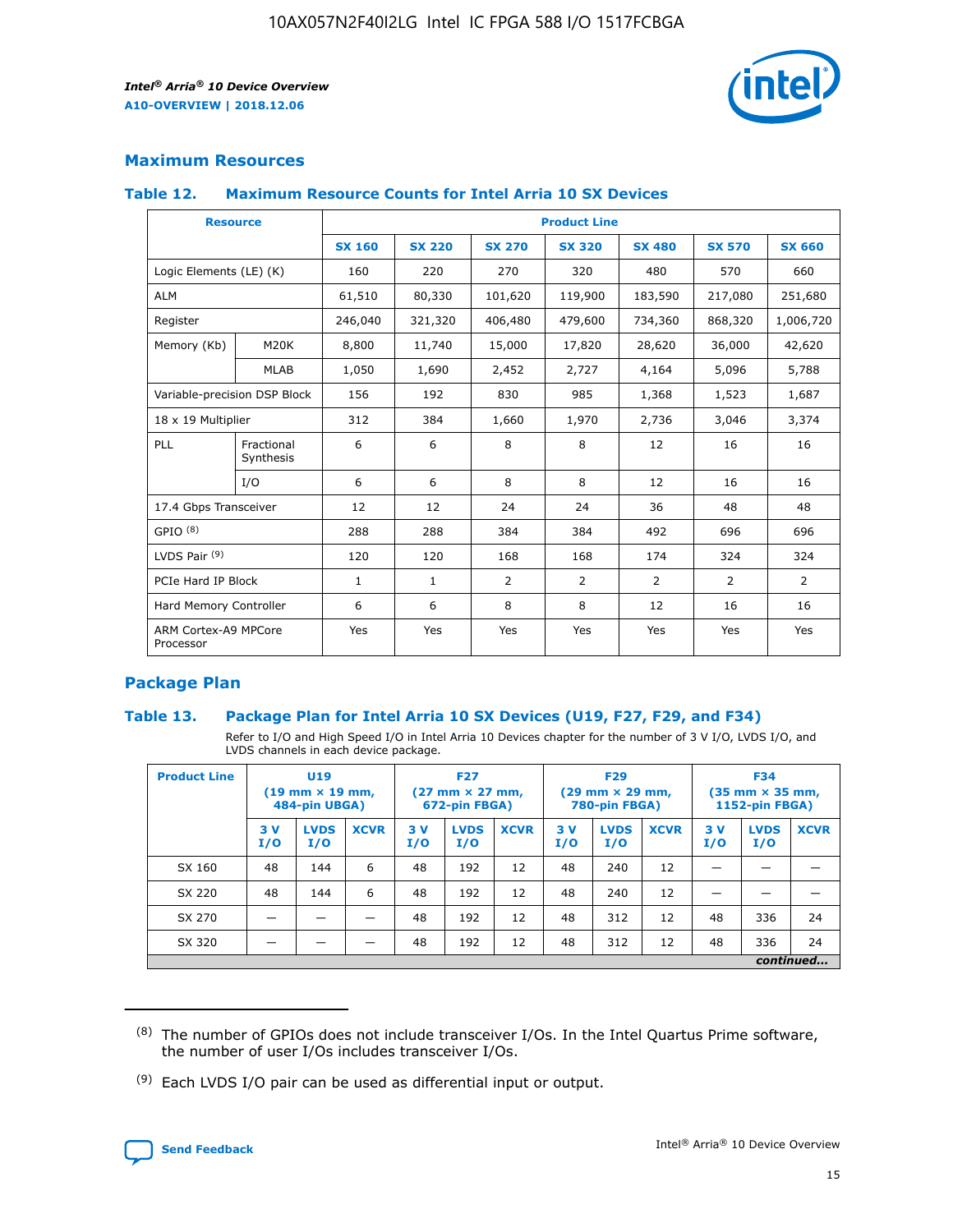

| <b>Product Line</b> | U <sub>19</sub><br>$(19 \text{ mm} \times 19 \text{ mm})$<br>484-pin UBGA) |                    | <b>F27</b><br>$(27 \text{ mm} \times 27 \text{ mm})$<br>672-pin FBGA) |           | <b>F29</b><br>$(29$ mm $\times$ 29 mm,<br>780-pin FBGA) |             |           | <b>F34</b><br>$(35$ mm $\times$ 35 mm,<br><b>1152-pin FBGA)</b> |             |            |                    |             |
|---------------------|----------------------------------------------------------------------------|--------------------|-----------------------------------------------------------------------|-----------|---------------------------------------------------------|-------------|-----------|-----------------------------------------------------------------|-------------|------------|--------------------|-------------|
|                     | 3 V<br>I/O                                                                 | <b>LVDS</b><br>I/O | <b>XCVR</b>                                                           | 3V<br>I/O | <b>LVDS</b><br>I/O                                      | <b>XCVR</b> | 3V<br>I/O | <b>LVDS</b><br>I/O                                              | <b>XCVR</b> | 3 V<br>I/O | <b>LVDS</b><br>I/O | <b>XCVR</b> |
| SX 480              |                                                                            |                    |                                                                       |           |                                                         |             | 48        | 312                                                             | 12          | 48         | 444                | 24          |
| SX 570              |                                                                            |                    |                                                                       |           |                                                         |             |           |                                                                 |             | 48         | 444                | 24          |
| SX 660              |                                                                            |                    |                                                                       |           |                                                         |             |           |                                                                 |             | 48         | 444                | 24          |

## **Table 14. Package Plan for Intel Arria 10 SX Devices (F35, KF40, and NF40)**

Refer to I/O and High Speed I/O in Intel Arria 10 Devices chapter for the number of 3 V I/O, LVDS I/O, and LVDS channels in each device package.

| <b>Product Line</b> | <b>F35</b><br>(35 mm × 35 mm,<br><b>1152-pin FBGA)</b> |          |             |                                           | <b>KF40</b><br>(40 mm × 40 mm,<br>1517-pin FBGA) |    | <b>NF40</b><br>$(40 \text{ mm} \times 40 \text{ mm})$<br>1517-pin FBGA) |          |             |  |
|---------------------|--------------------------------------------------------|----------|-------------|-------------------------------------------|--------------------------------------------------|----|-------------------------------------------------------------------------|----------|-------------|--|
|                     | 3 V I/O                                                | LVDS I/O | <b>XCVR</b> | <b>LVDS I/O</b><br>3 V I/O<br><b>XCVR</b> |                                                  |    | 3 V I/O                                                                 | LVDS I/O | <b>XCVR</b> |  |
| SX 270              | 48                                                     | 336      | 24          |                                           |                                                  |    |                                                                         |          |             |  |
| SX 320              | 48                                                     | 336      | 24          |                                           |                                                  |    |                                                                         |          |             |  |
| SX 480              | 48                                                     | 348      | 36          |                                           |                                                  |    |                                                                         |          |             |  |
| SX 570              | 48                                                     | 348      | 36          | 96                                        | 600                                              | 36 | 48                                                                      | 540      | 48          |  |
| SX 660              | 48                                                     | 348      | 36          | 96                                        | 600                                              | 36 | 48                                                                      | 540      | 48          |  |

# **Related Information**

[I/O and High-Speed Differential I/O Interfaces in Intel Arria 10 Devices chapter, Intel](https://www.intel.com/content/www/us/en/programmable/documentation/sam1403482614086.html#sam1403482030321) [Arria 10 Device Handbook](https://www.intel.com/content/www/us/en/programmable/documentation/sam1403482614086.html#sam1403482030321)

Provides the number of 3 V and LVDS I/Os, and LVDS channels for each Intel Arria 10 device package.

Intel<sup>®</sup> Arria<sup>®</sup> 10 Device Overview **[Send Feedback](mailto:FPGAtechdocfeedback@intel.com?subject=Feedback%20on%20Intel%20Arria%2010%20Device%20Overview%20(A10-OVERVIEW%202018.12.06)&body=We%20appreciate%20your%20feedback.%20In%20your%20comments,%20also%20specify%20the%20page%20number%20or%20paragraph.%20Thank%20you.)** Send Feedback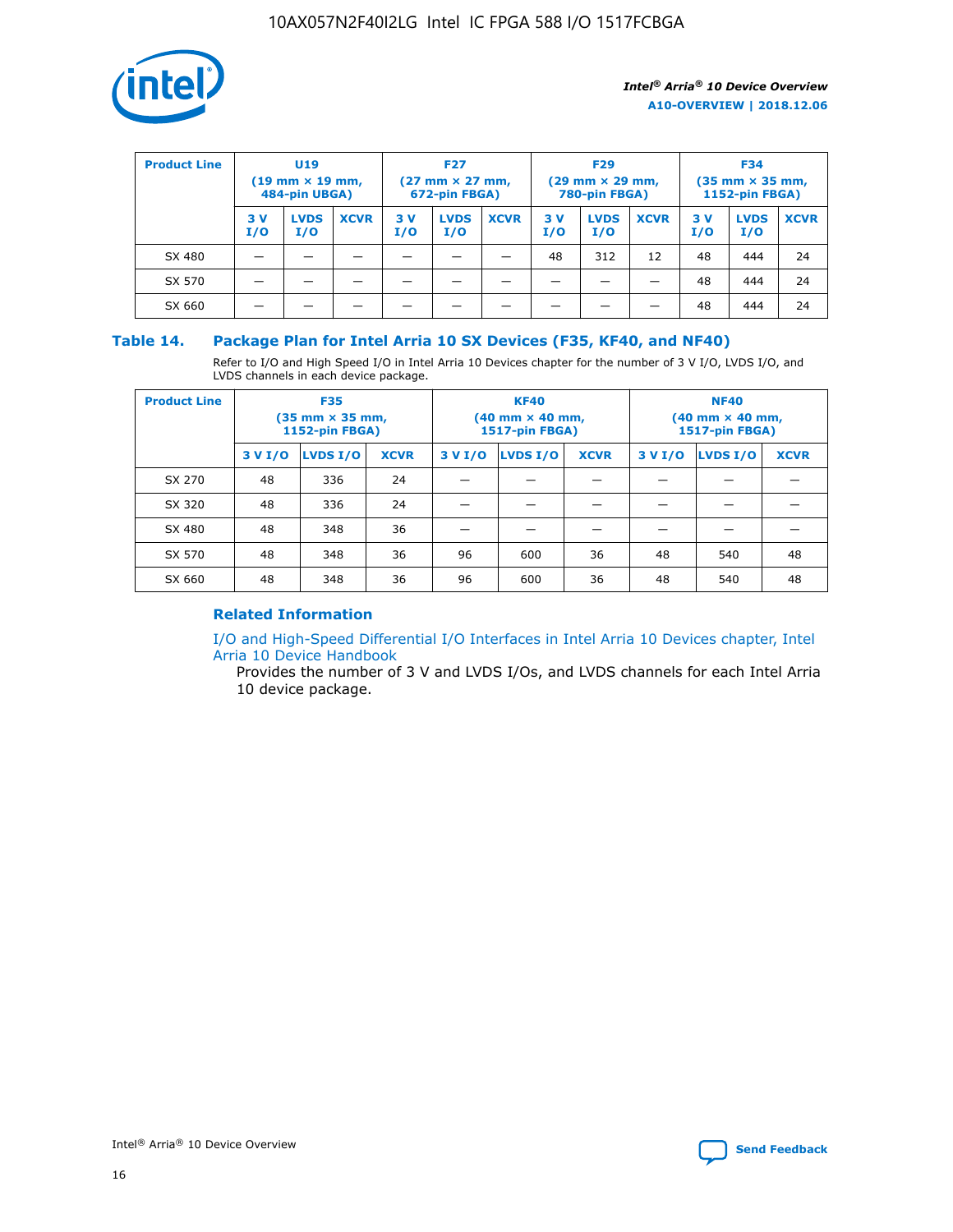

# **I/O Vertical Migration for Intel Arria 10 Devices**

#### **Figure 4. Migration Capability Across Intel Arria 10 Product Lines**

- The arrows indicate the migration paths. The devices included in each vertical migration path are shaded. Devices with fewer resources in the same path have lighter shades.
- To achieve the full I/O migration across product lines in the same migration path, restrict I/Os and transceivers usage to match the product line with the lowest I/O and transceiver counts.
- An LVDS I/O bank in the source device may be mapped to a 3 V I/O bank in the target device. To use memory interface clock frequency higher than 533 MHz, assign external memory interface pins only to banks that are LVDS I/O in both devices.
- There may be nominal 0.15 mm package height difference between some product lines in the same package type.
	- **Variant Product Line Package U19 F27 F29 F34 F35 KF40 NF40 RF40 NF45 SF45 UF45** Intel® Arria® 10 GX GX 160 GX 220 GX 270 GX 320 GX 480 GX 570 GX 660 GX 900 GX 1150 Intel Arria 10 GT GT 900 GT 1150 Intel Arria 10 SX SX 160 SX 220 SX 270 SX 320 SX 480 SX 570 SX 660
- Some migration paths are not shown in the Intel Quartus Prime software **Pin Migration View**.

*Note:* To verify the pin migration compatibility, use the **Pin Migration View** window in the Intel Quartus Prime software Pin Planner.

# **Adaptive Logic Module**

Intel Arria 10 devices use a 20 nm ALM as the basic building block of the logic fabric.

The ALM architecture is the same as the previous generation FPGAs, allowing for efficient implementation of logic functions and easy conversion of IP between the device generations.

The ALM, as shown in following figure, uses an 8-input fracturable look-up table (LUT) with four dedicated registers to help improve timing closure in register-rich designs and achieve an even higher design packing capability than the traditional two-register per LUT architecture.

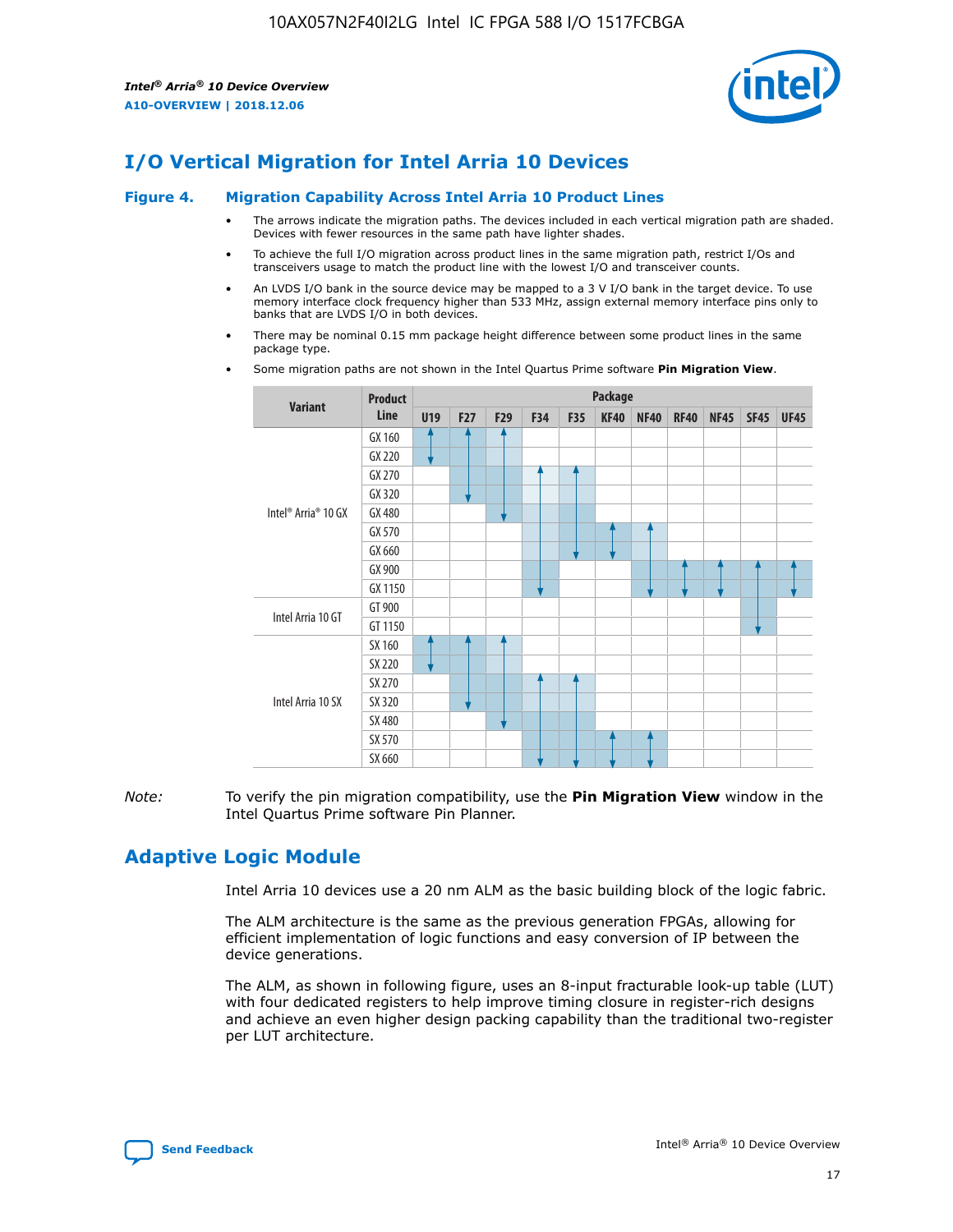

**Figure 5. ALM for Intel Arria 10 Devices**



The Intel Quartus Prime software optimizes your design according to the ALM logic structure and automatically maps legacy designs into the Intel Arria 10 ALM architecture.

# **Variable-Precision DSP Block**

The Intel Arria 10 variable precision DSP blocks support fixed-point arithmetic and floating-point arithmetic.

Features for fixed-point arithmetic:

- High-performance, power-optimized, and fully registered multiplication operations
- 18-bit and 27-bit word lengths
- Two 18 x 19 multipliers or one 27 x 27 multiplier per DSP block
- Built-in addition, subtraction, and 64-bit double accumulation register to combine multiplication results
- Cascading 19-bit or 27-bit when pre-adder is disabled and cascading 18-bit when pre-adder is used to form the tap-delay line for filtering applications
- Cascading 64-bit output bus to propagate output results from one block to the next block without external logic support
- Hard pre-adder supported in 19-bit and 27-bit modes for symmetric filters
- Internal coefficient register bank in both 18-bit and 27-bit modes for filter implementation
- 18-bit and 27-bit systolic finite impulse response (FIR) filters with distributed output adder
- Biased rounding support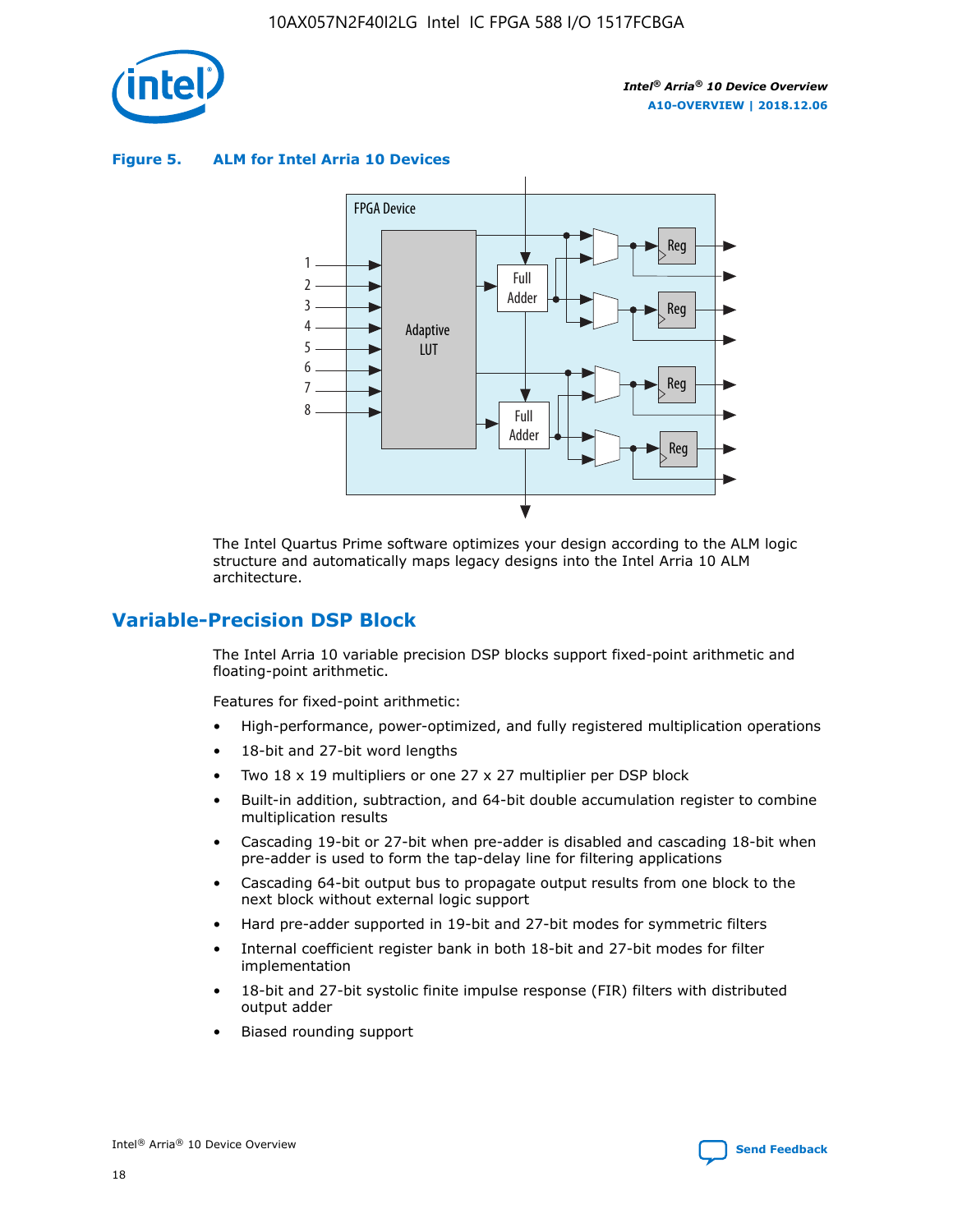

Features for floating-point arithmetic:

- A completely hardened architecture that supports multiplication, addition, subtraction, multiply-add, and multiply-subtract
- Multiplication with accumulation capability and a dynamic accumulator reset control
- Multiplication with cascade summation capability
- Multiplication with cascade subtraction capability
- Complex multiplication
- Direct vector dot product
- Systolic FIR filter

## **Table 15. Variable-Precision DSP Block Configurations for Intel Arria 10 Devices**

| <b>Usage Example</b>                                       | <b>Multiplier Size (Bit)</b>    | <b>DSP Block Resources</b> |
|------------------------------------------------------------|---------------------------------|----------------------------|
| Medium precision fixed point                               | Two 18 x 19                     |                            |
| High precision fixed or Single precision<br>floating point | One 27 x 27                     |                            |
| Fixed point FFTs                                           | One 19 x 36 with external adder |                            |
| Very high precision fixed point                            | One 36 x 36 with external adder |                            |
| Double precision floating point                            | One 54 x 54 with external adder | 4                          |

#### **Table 16. Resources for Fixed-Point Arithmetic in Intel Arria 10 Devices**

The table lists the variable-precision DSP resources by bit precision for each Intel Arria 10 device.

| <b>Variant</b>        | <b>Product Line</b> | Variable-<br>precision | <b>Independent Input and Output</b><br><b>Multiplications Operator</b> |                                     | $18 \times 19$<br><b>Multiplier</b><br><b>Adder Sum</b> | $18 \times 18$<br><b>Multiplier</b>                |
|-----------------------|---------------------|------------------------|------------------------------------------------------------------------|-------------------------------------|---------------------------------------------------------|----------------------------------------------------|
|                       |                     | <b>DSP Block</b>       | 18 x 19<br><b>Multiplier</b>                                           | $27 \times 27$<br><b>Multiplier</b> | <b>Mode</b>                                             | <b>Adder</b><br><b>Summed with</b><br>36 bit Input |
| AIntel Arria 10<br>GX | GX 160              | 156                    | 312                                                                    | 156                                 | 156                                                     | 156                                                |
|                       | GX 220              | 192                    | 384                                                                    | 192                                 | 192                                                     | 192                                                |
|                       | GX 270              | 830                    | 1,660                                                                  | 830                                 | 830                                                     | 830                                                |
|                       | GX 320              | 984                    | 1,968                                                                  | 984                                 | 984                                                     | 984                                                |
|                       | GX 480              | 1,368                  | 2,736                                                                  | 1,368                               | 1,368                                                   | 1,368                                              |
|                       | GX 570              | 1,523                  | 3,046                                                                  | 1,523                               | 1,523                                                   | 1,523                                              |
|                       | GX 660              | 1,687                  | 3,374                                                                  | 1,687                               | 1,687                                                   | 1,687                                              |
|                       | GX 900              | 1,518                  | 3,036                                                                  | 1,518                               | 1,518                                                   | 1,518                                              |
|                       | GX 1150             | 1,518                  | 3,036                                                                  | 1,518                               | 1,518                                                   | 1,518                                              |
| Intel Arria 10        | GT 900              | 1,518                  | 3,036                                                                  | 1,518                               | 1,518                                                   | 1,518                                              |
| GT                    | GT 1150             | 1,518                  | 3,036                                                                  | 1,518                               | 1,518                                                   | 1,518                                              |
| Intel Arria 10        | SX 160              | 156                    | 312                                                                    | 156                                 | 156                                                     | 156                                                |
| <b>SX</b>             | SX 220              | 192                    | 384                                                                    | 192                                 | 192                                                     | 192                                                |
|                       | SX 270              | 830                    | 1,660                                                                  | 830                                 | 830                                                     | 830                                                |
|                       |                     |                        |                                                                        |                                     |                                                         | continued                                          |

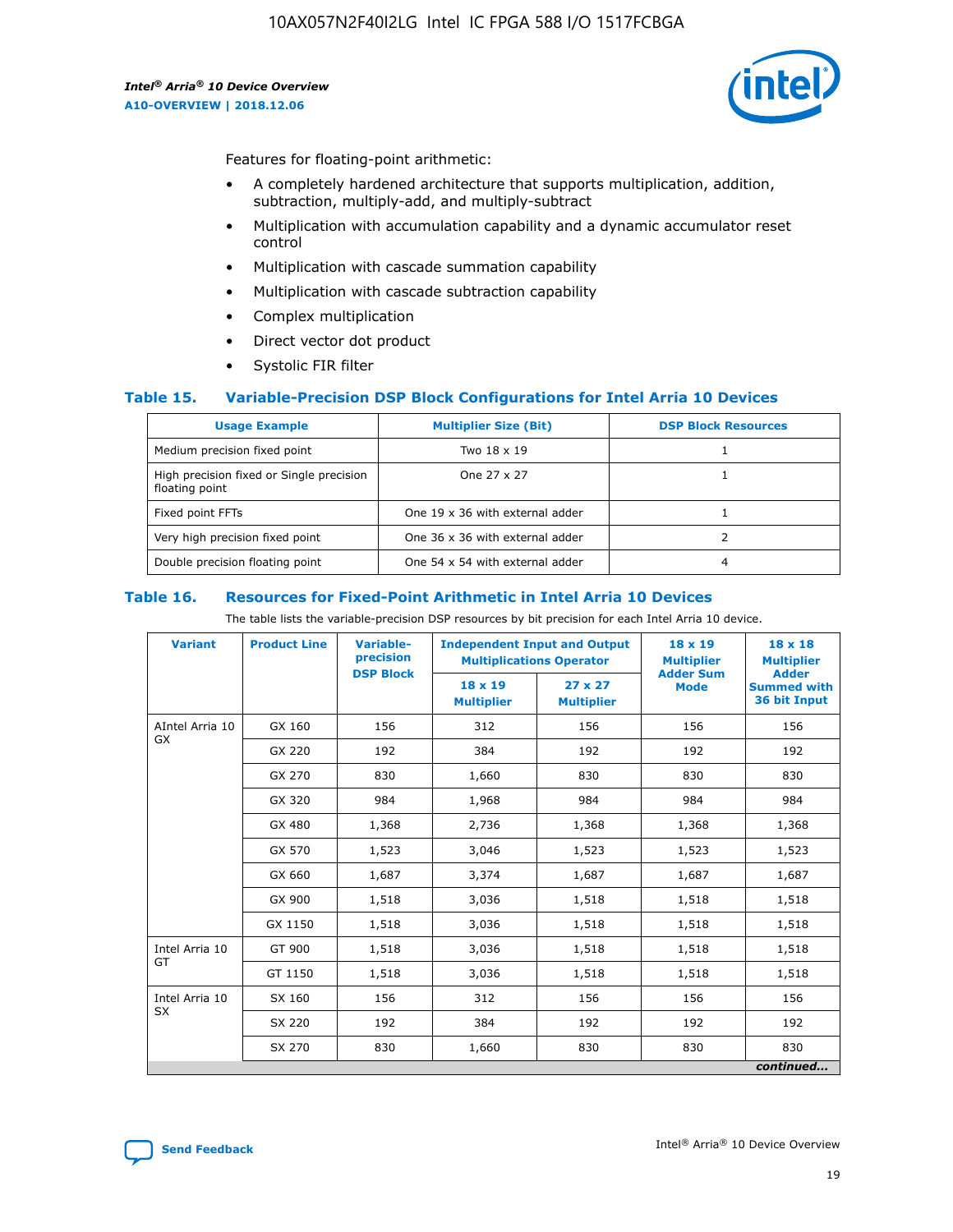

| <b>Variant</b> | <b>Product Line</b> | <b>Variable-</b><br>precision<br><b>DSP Block</b> | <b>Independent Input and Output</b><br><b>Multiplications Operator</b> |                                     | $18 \times 19$<br><b>Multiplier</b><br><b>Adder Sum</b> | $18 \times 18$<br><b>Multiplier</b><br><b>Adder</b> |  |
|----------------|---------------------|---------------------------------------------------|------------------------------------------------------------------------|-------------------------------------|---------------------------------------------------------|-----------------------------------------------------|--|
|                |                     |                                                   | $18 \times 19$<br><b>Multiplier</b>                                    | $27 \times 27$<br><b>Multiplier</b> | <b>Mode</b>                                             | <b>Summed with</b><br>36 bit Input                  |  |
|                | SX 320              | 984                                               | 1,968                                                                  | 984                                 | 984                                                     | 984                                                 |  |
|                | SX 480              | 1,368                                             | 2,736                                                                  | 1,368                               | 1,368                                                   | 1,368                                               |  |
|                | SX 570              | 1,523                                             | 3,046                                                                  | 1,523                               | 1,523                                                   | 1,523                                               |  |
|                | SX 660              | 1,687                                             | 3,374                                                                  | 1,687                               | 1,687                                                   | 1,687                                               |  |

# **Table 17. Resources for Floating-Point Arithmetic in Intel Arria 10 Devices**

The table lists the variable-precision DSP resources by bit precision for each Intel Arria 10 device.

| <b>Variant</b> | <b>Product Line</b> | <b>Variable-</b><br>precision<br><b>DSP Block</b> | <b>Single</b><br><b>Precision</b><br><b>Floating-Point</b><br><b>Multiplication</b><br><b>Mode</b> | <b>Single-Precision</b><br><b>Floating-Point</b><br><b>Adder Mode</b> | Single-<br><b>Precision</b><br><b>Floating-Point</b><br><b>Multiply</b><br><b>Accumulate</b><br><b>Mode</b> | <b>Peak</b><br><b>Giga Floating-</b><br><b>Point</b><br><b>Operations</b><br>per Second<br>(GFLOPs) |
|----------------|---------------------|---------------------------------------------------|----------------------------------------------------------------------------------------------------|-----------------------------------------------------------------------|-------------------------------------------------------------------------------------------------------------|-----------------------------------------------------------------------------------------------------|
| Intel Arria 10 | GX 160              | 156                                               | 156                                                                                                | 156                                                                   | 156                                                                                                         | 140                                                                                                 |
| GX             | GX 220              | 192                                               | 192                                                                                                | 192                                                                   | 192                                                                                                         | 173                                                                                                 |
|                | GX 270              | 830                                               | 830                                                                                                | 830                                                                   | 830                                                                                                         | 747                                                                                                 |
|                | GX 320              | 984                                               | 984                                                                                                | 984                                                                   | 984                                                                                                         | 886                                                                                                 |
|                | GX 480              | 1,369                                             | 1,368                                                                                              | 1,368                                                                 | 1,368                                                                                                       | 1,231                                                                                               |
|                | GX 570              | 1,523                                             | 1,523                                                                                              | 1,523                                                                 | 1,523                                                                                                       | 1,371                                                                                               |
|                | GX 660              | 1,687                                             | 1,687                                                                                              | 1,687                                                                 | 1,687                                                                                                       | 1,518                                                                                               |
|                | GX 900              | 1,518                                             | 1,518                                                                                              | 1,518                                                                 | 1,518                                                                                                       | 1,366                                                                                               |
|                | GX 1150             | 1,518                                             | 1,518                                                                                              | 1,518                                                                 | 1,518                                                                                                       | 1,366                                                                                               |
| Intel Arria 10 | GT 900              | 1,518                                             | 1,518                                                                                              | 1,518                                                                 | 1,518                                                                                                       | 1,366                                                                                               |
| GT             | GT 1150             | 1,518                                             | 1,518                                                                                              | 1,518                                                                 | 1,518                                                                                                       | 1,366                                                                                               |
| Intel Arria 10 | SX 160              | 156                                               | 156                                                                                                | 156                                                                   | 156                                                                                                         | 140                                                                                                 |
| <b>SX</b>      | SX 220              | 192                                               | 192                                                                                                | 192                                                                   | 192                                                                                                         | 173                                                                                                 |
|                | SX 270              | 830                                               | 830                                                                                                | 830                                                                   | 830                                                                                                         | 747                                                                                                 |
|                | SX 320              | 984                                               | 984                                                                                                | 984                                                                   | 984                                                                                                         | 886                                                                                                 |
|                | SX 480              | 1,369                                             | 1,368                                                                                              | 1,368                                                                 | 1,368                                                                                                       | 1,231                                                                                               |
|                | SX 570              | 1,523                                             | 1,523                                                                                              | 1,523                                                                 | 1,523                                                                                                       | 1,371                                                                                               |
|                | SX 660              | 1,687                                             | 1,687                                                                                              | 1,687                                                                 | 1,687                                                                                                       | 1,518                                                                                               |

# **Embedded Memory Blocks**

The embedded memory blocks in the devices are flexible and designed to provide an optimal amount of small- and large-sized memory arrays to fit your design requirements.

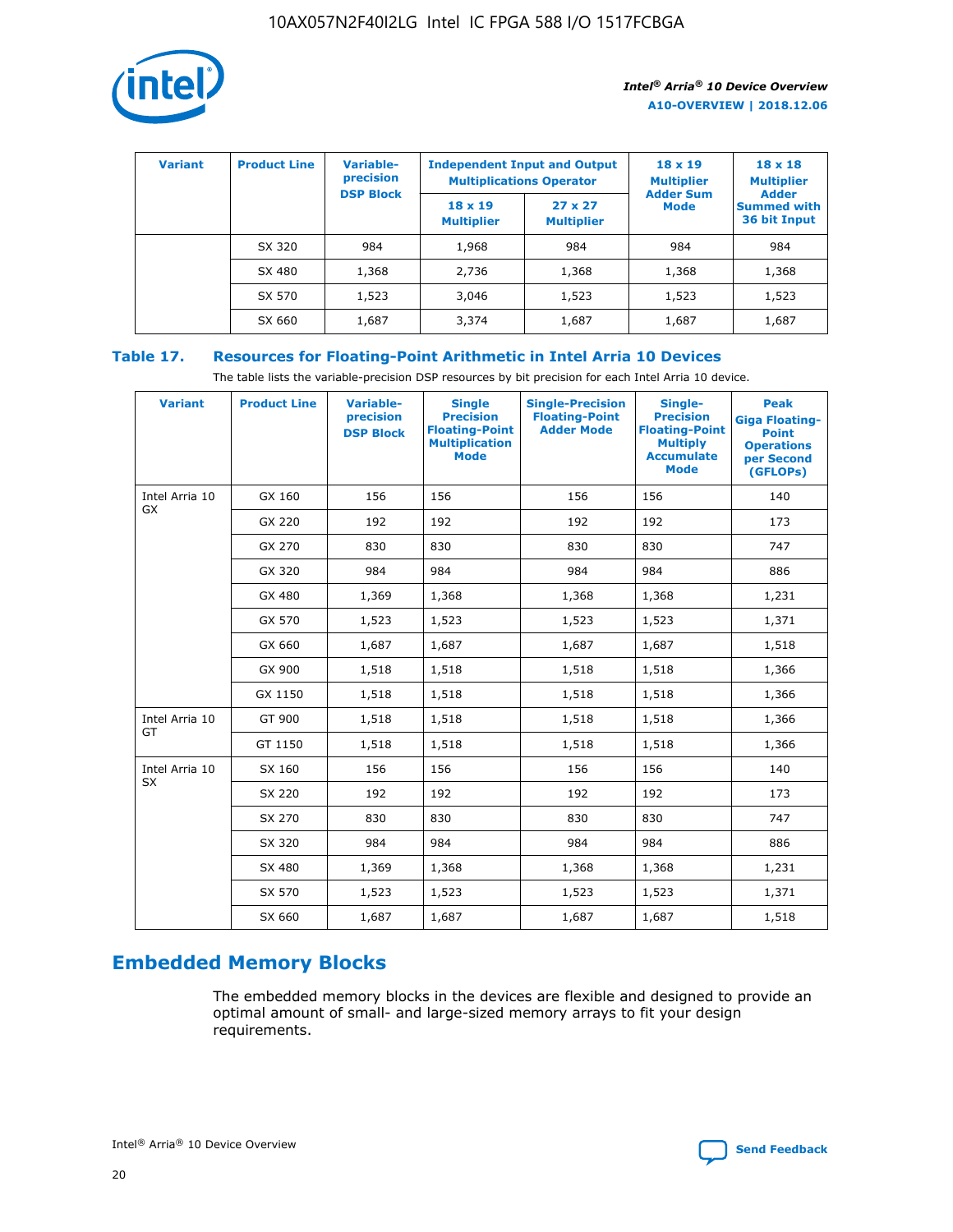

# **Types of Embedded Memory**

The Intel Arria 10 devices contain two types of memory blocks:

- 20 Kb M20K blocks—blocks of dedicated memory resources. The M20K blocks are ideal for larger memory arrays while still providing a large number of independent ports.
- 640 bit memory logic array blocks (MLABs)—enhanced memory blocks that are configured from dual-purpose logic array blocks (LABs). The MLABs are ideal for wide and shallow memory arrays. The MLABs are optimized for implementation of shift registers for digital signal processing (DSP) applications, wide and shallow FIFO buffers, and filter delay lines. Each MLAB is made up of ten adaptive logic modules (ALMs). In the Intel Arria 10 devices, you can configure these ALMs as ten 32 x 2 blocks, giving you one 32 x 20 simple dual-port SRAM block per MLAB.

# **Embedded Memory Capacity in Intel Arria 10 Devices**

|                   | <b>Product</b> |              | <b>M20K</b>         | <b>MLAB</b>  |                     | <b>Total RAM Bit</b> |
|-------------------|----------------|--------------|---------------------|--------------|---------------------|----------------------|
| <b>Variant</b>    | Line           | <b>Block</b> | <b>RAM Bit (Kb)</b> | <b>Block</b> | <b>RAM Bit (Kb)</b> | (Kb)                 |
| Intel Arria 10 GX | GX 160         | 440          | 8,800               | 1,680        | 1,050               | 9,850                |
|                   | GX 220         | 587          | 11,740              | 2,703        | 1,690               | 13,430               |
|                   | GX 270         | 750          | 15,000              | 3,922        | 2,452               | 17,452               |
|                   | GX 320         | 891          | 17,820              | 4,363        | 2,727               | 20,547               |
|                   | GX 480         | 1,431        | 28,620              | 6,662        | 4,164               | 32,784               |
|                   | GX 570         | 1,800        | 36,000              | 8,153        | 5,096               | 41,096               |
|                   | GX 660         | 2,131        | 42,620              | 9,260        | 5,788               | 48,408               |
|                   | GX 900         | 2,423        | 48,460              | 15,017       | 9,386               | 57,846               |
|                   | GX 1150        | 2,713        | 54,260              | 20,774       | 12,984              | 67,244               |
| Intel Arria 10 GT | GT 900         | 2,423        | 48,460              | 15,017       | 9,386               | 57,846               |
|                   | GT 1150        | 2,713        | 54,260              | 20,774       | 12,984              | 67,244               |
| Intel Arria 10 SX | SX 160         | 440          | 8,800               | 1,680        | 1,050               | 9,850                |
|                   | SX 220         | 587          | 11,740              | 2,703        | 1,690               | 13,430               |
|                   | SX 270         | 750          | 15,000              | 3,922        | 2,452               | 17,452               |
|                   | SX 320         | 891          | 17,820              | 4,363        | 2,727               | 20,547               |
|                   | SX 480         | 1,431        | 28,620              | 6,662        | 4,164               | 32,784               |
|                   | SX 570         | 1,800        | 36,000              | 8,153        | 5,096               | 41,096               |
|                   | SX 660         | 2,131        | 42,620              | 9,260        | 5,788               | 48,408               |

#### **Table 18. Embedded Memory Capacity and Distribution in Intel Arria 10 Devices**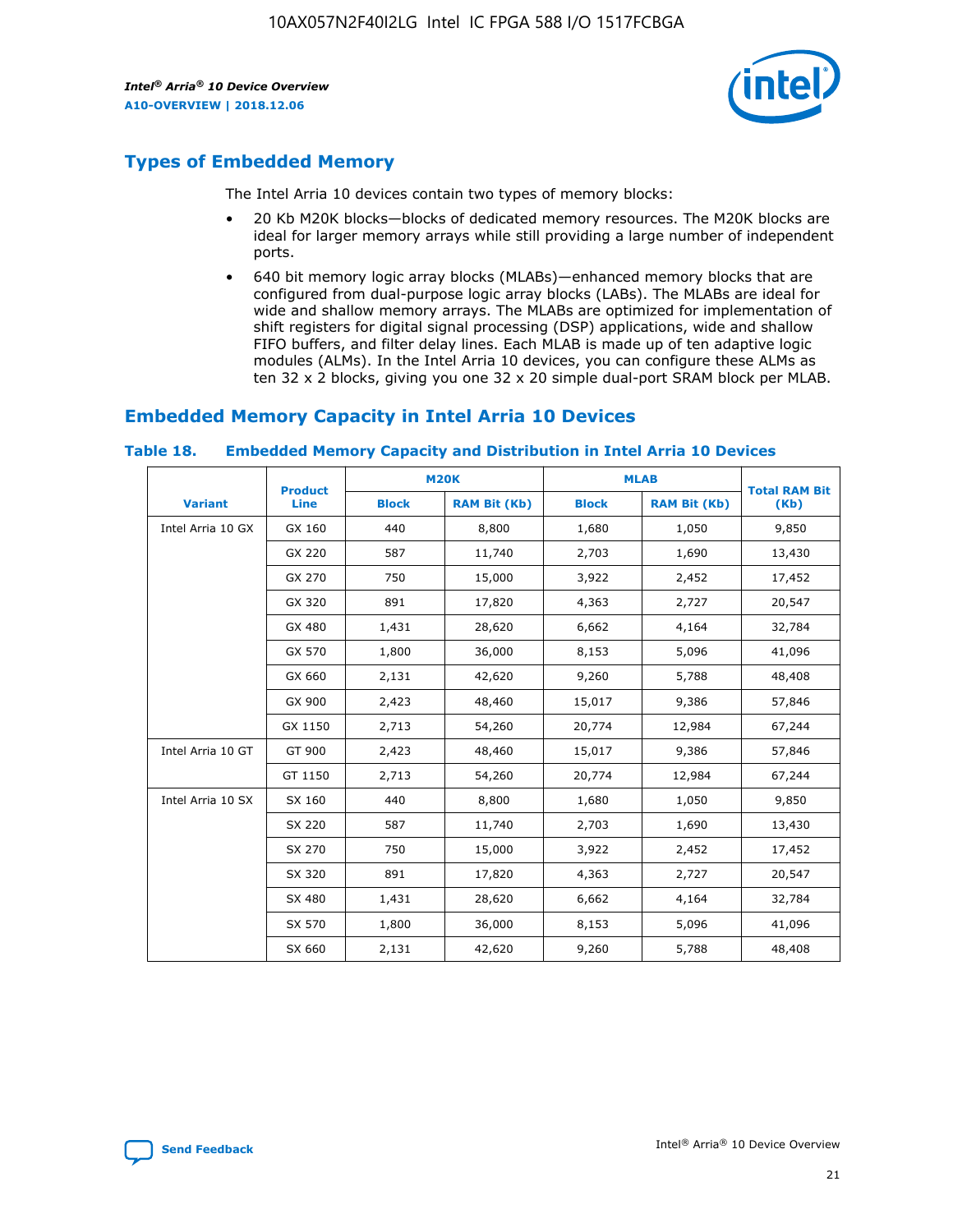

# **Embedded Memory Configurations for Single-port Mode**

#### **Table 19. Single-port Embedded Memory Configurations for Intel Arria 10 Devices**

This table lists the maximum configurations supported for single-port RAM and ROM modes.

| <b>Memory Block</b> | Depth (bits) | <b>Programmable Width</b> |
|---------------------|--------------|---------------------------|
| MLAB                | 32           | x16, x18, or x20          |
|                     | 64(10)       | x8, x9, x10               |
| M20K                | 512          | x40, x32                  |
|                     | 1K           | x20, x16                  |
|                     | 2K           | x10, x8                   |
|                     | 4K           | x5, x4                    |
|                     | 8K           | x2                        |
|                     | 16K          | x1                        |

# **Clock Networks and PLL Clock Sources**

The clock network architecture is based on Intel's global, regional, and peripheral clock structure. This clock structure is supported by dedicated clock input pins, fractional clock synthesis PLLs, and integer I/O PLLs.

# **Clock Networks**

The Intel Arria 10 core clock networks are capable of up to 800 MHz fabric operation across the full industrial temperature range. For the external memory interface, the clock network supports the hard memory controller with speeds up to 2,400 Mbps in a quarter-rate transfer.

To reduce power consumption, the Intel Quartus Prime software identifies all unused sections of the clock network and powers them down.

# **Fractional Synthesis and I/O PLLs**

Intel Arria 10 devices contain up to 32 fractional synthesis PLLs and up to 16 I/O PLLs that are available for both specific and general purpose uses in the core:

- Fractional synthesis PLLs—located in the column adjacent to the transceiver blocks
- I/O PLLs—located in each bank of the 48 I/Os

# **Fractional Synthesis PLLs**

You can use the fractional synthesis PLLs to:

- Reduce the number of oscillators that are required on your board
- Reduce the number of clock pins that are used in the device by synthesizing multiple clock frequencies from a single reference clock source

<sup>(10)</sup> Supported through software emulation and consumes additional MLAB blocks.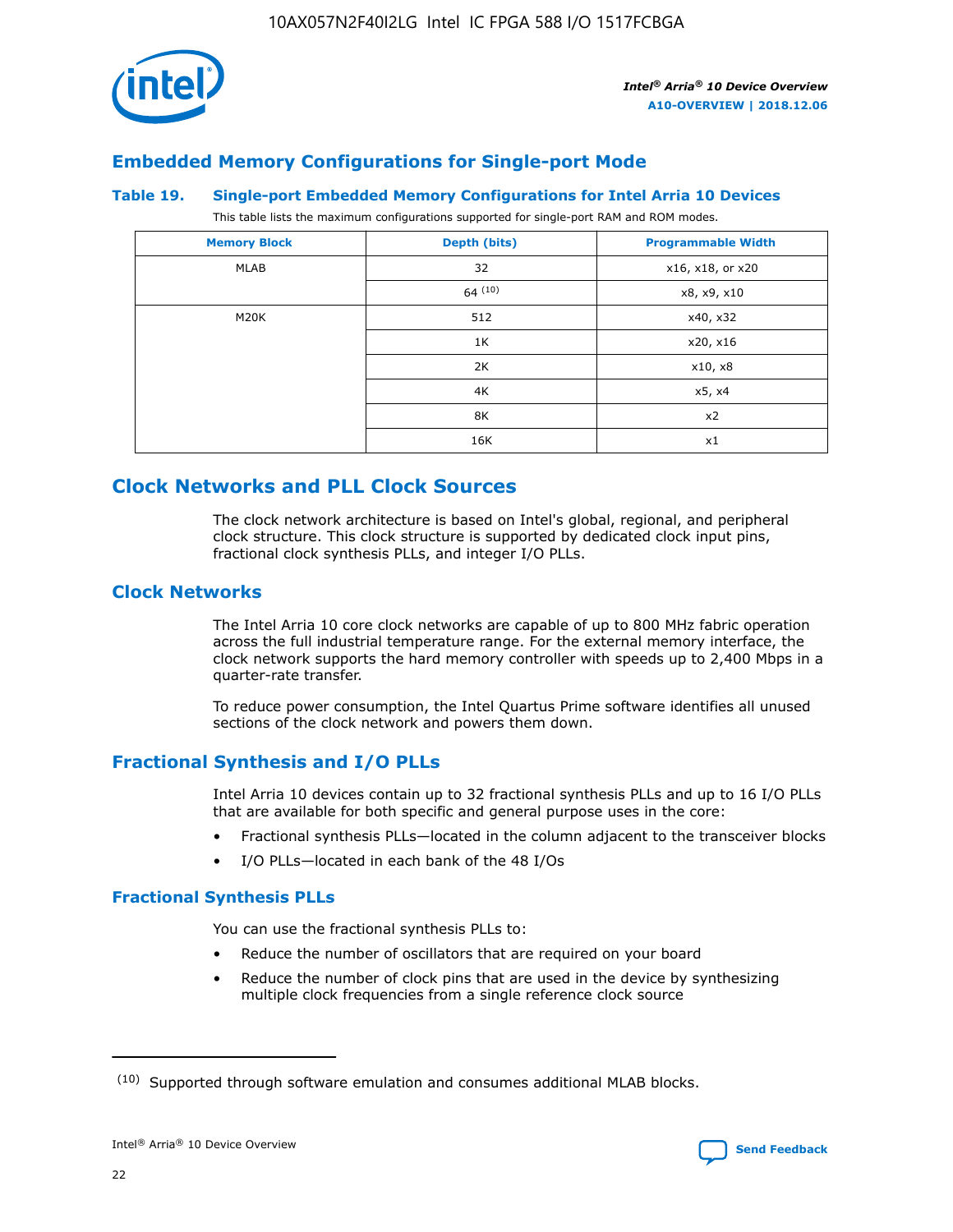

The fractional synthesis PLLs support the following features:

- Reference clock frequency synthesis for transceiver CMU and Advanced Transmit (ATX) PLLs
- Clock network delay compensation
- Zero-delay buffering
- Direct transmit clocking for transceivers
- Independently configurable into two modes:
	- Conventional integer mode equivalent to the general purpose PLL
	- Enhanced fractional mode with third order delta-sigma modulation
- PLL cascading

## **I/O PLLs**

The integer mode I/O PLLs are located in each bank of 48 I/Os. You can use the I/O PLLs to simplify the design of external memory and high-speed LVDS interfaces.

In each I/O bank, the I/O PLLs are adjacent to the hard memory controllers and LVDS SERDES. Because these PLLs are tightly coupled with the I/Os that need to use them, it makes it easier to close timing.

You can use the I/O PLLs for general purpose applications in the core such as clock network delay compensation and zero-delay buffering.

Intel Arria 10 devices support PLL-to-PLL cascading.

# **FPGA General Purpose I/O**

Intel Arria 10 devices offer highly configurable GPIOs. Each I/O bank contains 48 general purpose I/Os and a high-efficiency hard memory controller.

The following list describes the features of the GPIOs:

- Consist of 3 V I/Os for high-voltage application and LVDS I/Os for differential signaling
	- Up to two 3 V I/O banks, available in some devices, that support up to 3 V I/O standards
	- LVDS I/O banks that support up to 1.8 V I/O standards
- Support a wide range of single-ended and differential I/O interfaces
- LVDS speeds up to 1.6 Gbps
- Each LVDS pair of pins has differential input and output buffers, allowing you to configure the LVDS direction for each pair.
- Programmable bus hold and weak pull-up
- Programmable differential output voltage  $(V_{OD})$  and programmable pre-emphasis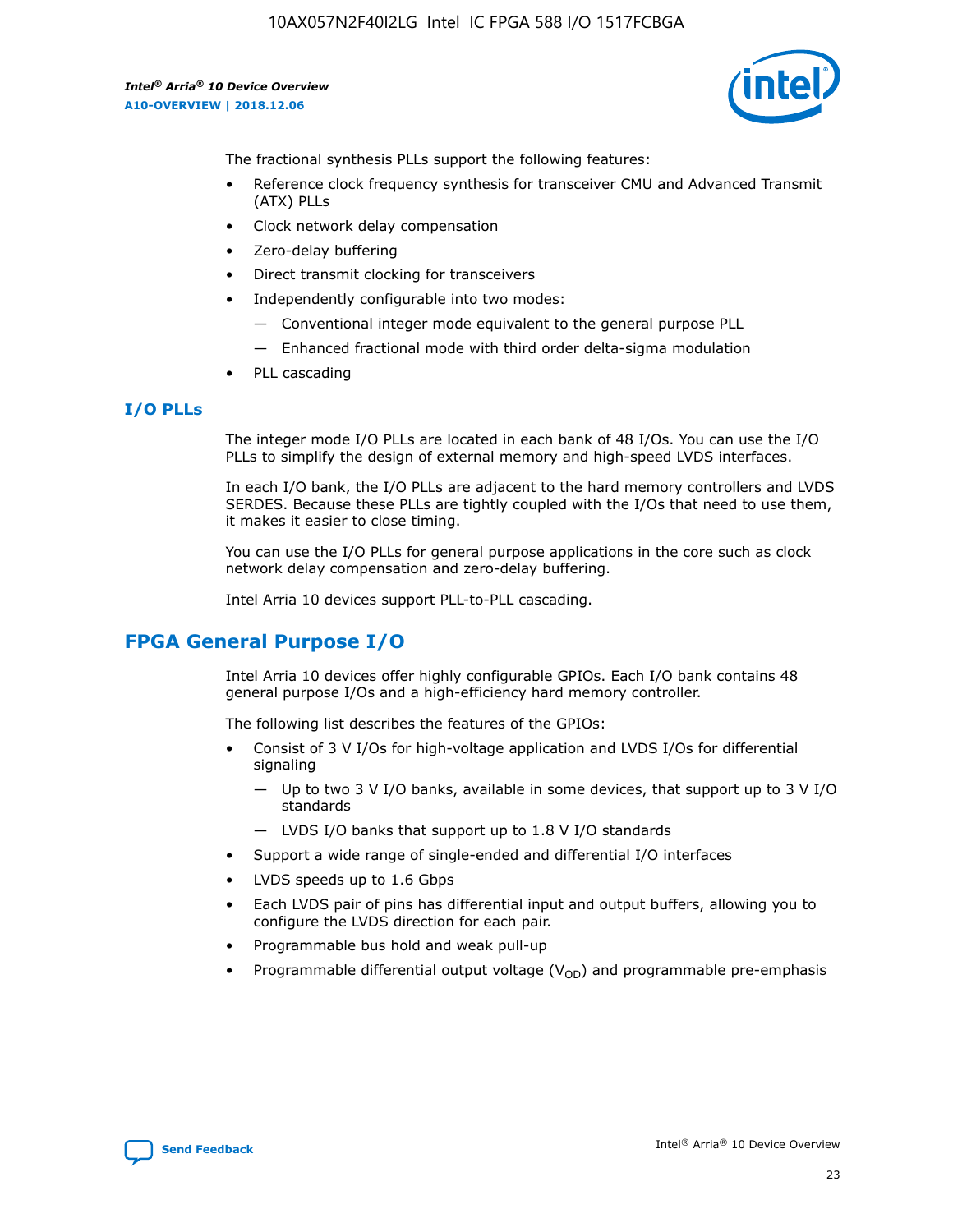

- Series (R<sub>S</sub>) and parallel (R<sub>T</sub>) on-chip termination (OCT) for all I/O banks with OCT calibration to limit the termination impedance variation
- On-chip dynamic termination that has the ability to swap between series and parallel termination, depending on whether there is read or write on a common bus for signal integrity
- Easy timing closure support using the hard read FIFO in the input register path, and delay-locked loop (DLL) delay chain with fine and coarse architecture

# **External Memory Interface**

Intel Arria 10 devices offer massive external memory bandwidth, with up to seven 32 bit DDR4 memory interfaces running at up to 2,400 Mbps. This bandwidth provides additional ease of design, lower power, and resource efficiencies of hardened highperformance memory controllers.

The memory interface within Intel Arria 10 FPGAs and SoCs delivers the highest performance and ease of use. You can configure up to a maximum width of 144 bits when using the hard or soft memory controllers. If required, you can bypass the hard memory controller and use a soft controller implemented in the user logic.

Each I/O contains a hardened DDR read/write path (PHY) capable of performing key memory interface functionality such as read/write leveling, FIFO buffering to lower latency and improve margin, timing calibration, and on-chip termination.

The timing calibration is aided by the inclusion of hard microcontrollers based on Intel's Nios® II technology, specifically tailored to control the calibration of multiple memory interfaces. This calibration allows the Intel Arria 10 device to compensate for any changes in process, voltage, or temperature either within the Intel Arria 10 device itself, or within the external memory device. The advanced calibration algorithms ensure maximum bandwidth and robust timing margin across all operating conditions.

In addition to parallel memory interfaces, Intel Arria 10 devices support serial memory technologies such as the Hybrid Memory Cube (HMC). The HMC is supported by the Intel Arria 10 high-speed serial transceivers which connect up to four HMC links, with each link running at data rates up to 15 Gbps.

## **Related Information**

#### [External Memory Interface Spec Estimator](http://www.altera.com/technology/memory/estimator/mem-emif-index.html)

Provides a parametric tool that allows you to find and compare the performance of the supported external memory interfaces in IntelFPGAs.

# **Memory Standards Supported by Intel Arria 10 Devices**

The I/Os are designed to provide high performance support for existing and emerging external memory standards.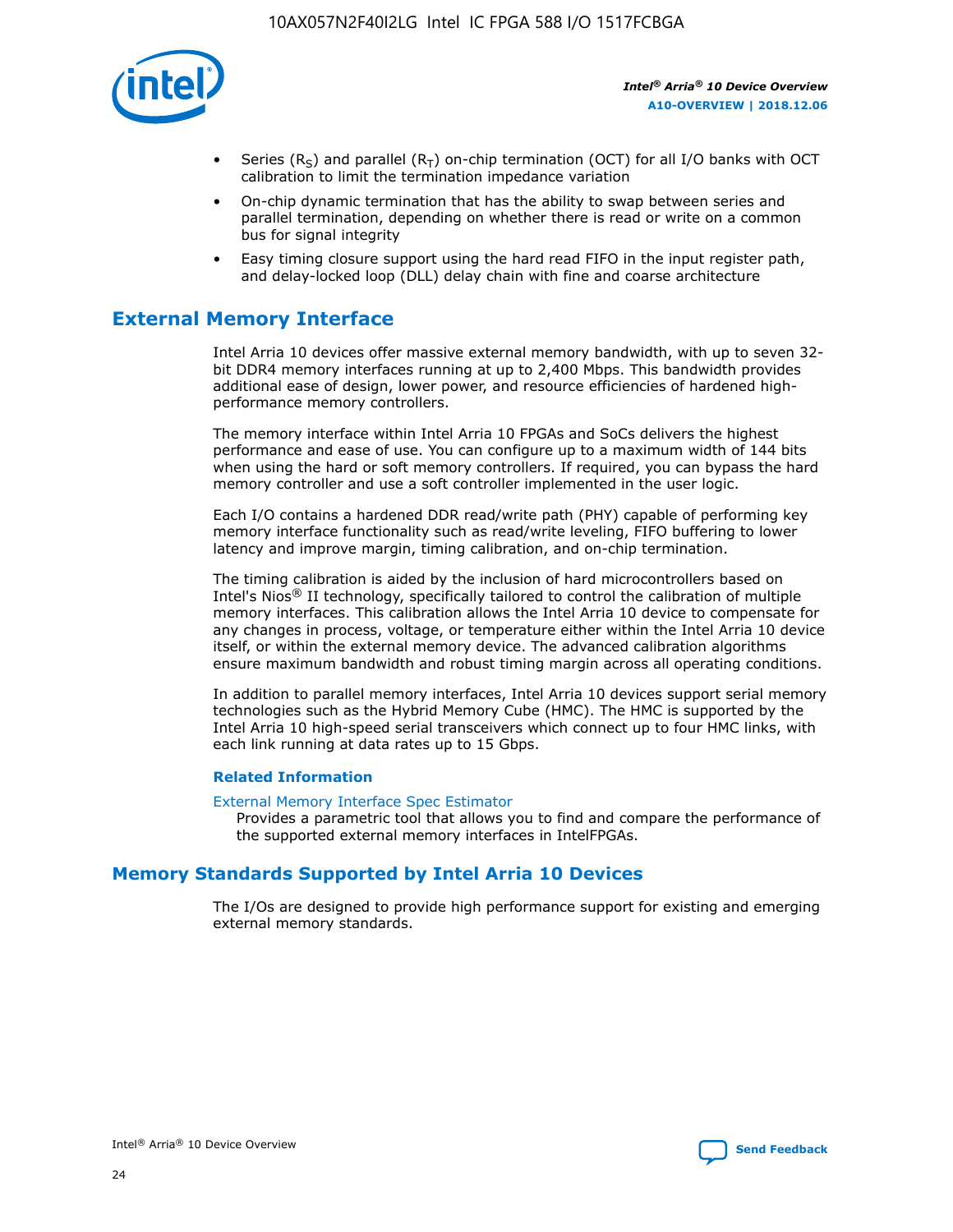

#### **Table 20. Memory Standards Supported by the Hard Memory Controller**

This table lists the overall capability of the hard memory controller. For specific details, refer to the External Memory Interface Spec Estimator and Intel Arria 10 Device Datasheet.

| <b>Memory Standard</b> | <b>Rate Support</b> | <b>Ping Pong PHY Support</b> | <b>Maximum Frequency</b><br>(MHz) |
|------------------------|---------------------|------------------------------|-----------------------------------|
| <b>DDR4 SDRAM</b>      | Quarter rate        | Yes                          | 1,067                             |
|                        |                     |                              | 1,200                             |
| DDR3 SDRAM             | Half rate           | Yes                          | 533                               |
|                        |                     |                              | 667                               |
|                        | Quarter rate        | Yes                          | 1,067                             |
|                        |                     |                              | 1,067                             |
| <b>DDR3L SDRAM</b>     | Half rate           | Yes                          | 533                               |
|                        |                     |                              | 667                               |
|                        | Quarter rate        | Yes                          | 933                               |
|                        |                     |                              | 933                               |
| LPDDR3 SDRAM           | Half rate           |                              | 533                               |
|                        | Quarter rate        |                              | 800                               |

## **Table 21. Memory Standards Supported by the Soft Memory Controller**

| <b>Memory Standard</b>      | <b>Rate Support</b> | <b>Maximum Frequency</b><br>(MHz) |
|-----------------------------|---------------------|-----------------------------------|
| <b>RLDRAM 3 (11)</b>        | Quarter rate        | 1,200                             |
| ODR IV SRAM <sup>(11)</sup> | Quarter rate        | 1,067                             |
| <b>ODR II SRAM</b>          | Full rate           | 333                               |
|                             | Half rate           | 633                               |
| <b>ODR II+ SRAM</b>         | Full rate           | 333                               |
|                             | Half rate           | 633                               |
| <b>ODR II+ Xtreme SRAM</b>  | Full rate           | 333                               |
|                             | Half rate           | 633                               |

#### **Table 22. Memory Standards Supported by the HPS Hard Memory Controller**

The hard processor system (HPS) is available in Intel Arria 10 SoC devices only.

| <b>Memory Standard</b> | <b>Rate Support</b> | <b>Maximum Frequency</b><br>(MHz) |
|------------------------|---------------------|-----------------------------------|
| <b>DDR4 SDRAM</b>      | Half rate           | 1,200                             |
| <b>DDR3 SDRAM</b>      | Half rate           | 1,067                             |
| <b>DDR3L SDRAM</b>     | Half rate           | 933                               |

<sup>(11)</sup> Intel Arria 10 devices support this external memory interface using hard PHY with soft memory controller.

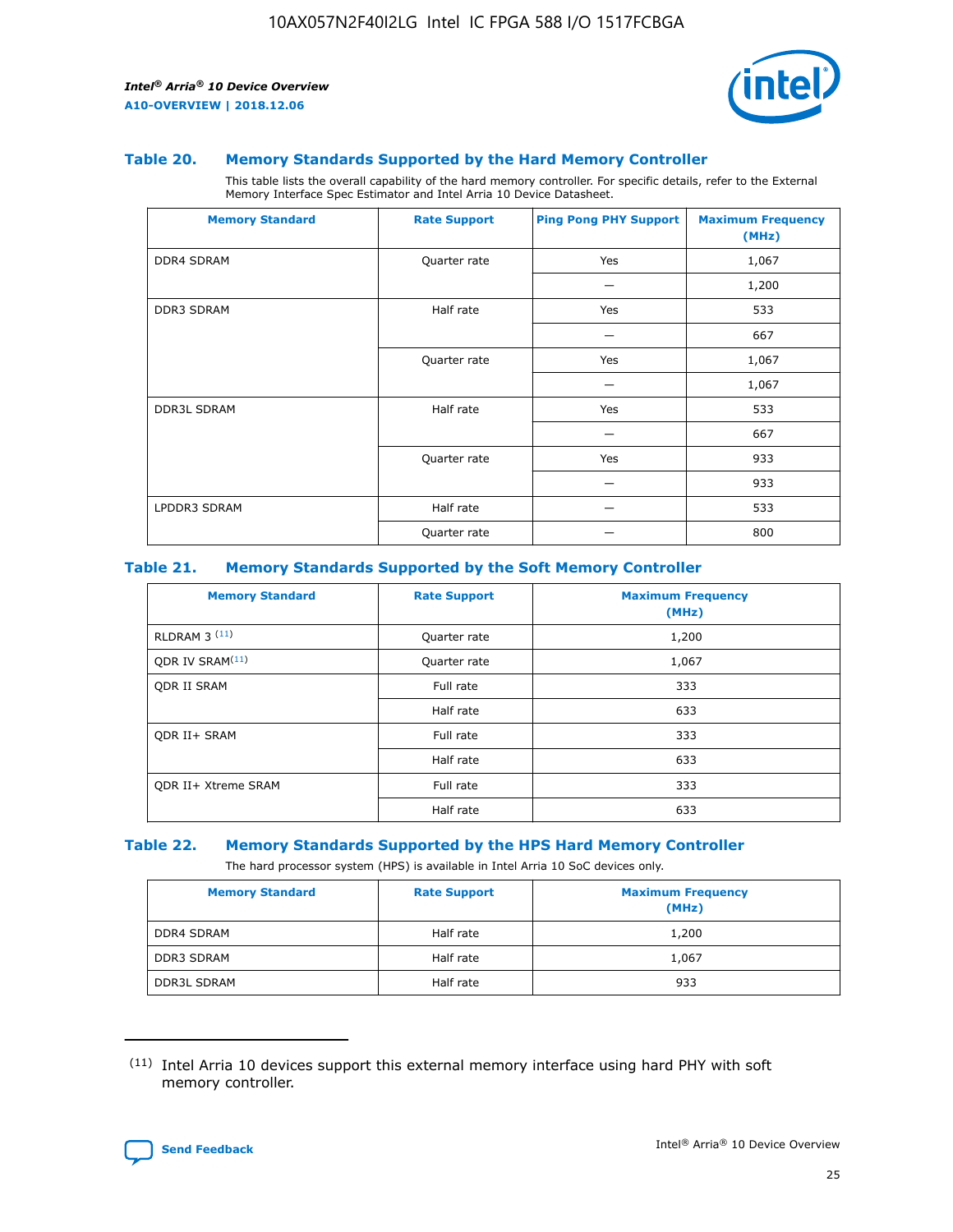

## **Related Information**

#### [Intel Arria 10 Device Datasheet](https://www.intel.com/content/www/us/en/programmable/documentation/mcn1413182292568.html#mcn1413182153340)

Lists the memory interface performance according to memory interface standards, rank or chip select configurations, and Intel Arria 10 device speed grades.

# **PCIe Gen1, Gen2, and Gen3 Hard IP**

Intel Arria 10 devices contain PCIe hard IP that is designed for performance and ease-of-use:

- Includes all layers of the PCIe stack—transaction, data link and physical layers.
- Supports PCIe Gen3, Gen2, and Gen1 Endpoint and Root Port in x1, x2, x4, or x8 lane configuration.
- Operates independently from the core logic—optional configuration via protocol (CvP) allows the PCIe link to power up and complete link training in less than 100 ms while the Intel Arria 10 device completes loading the programming file for the rest of the FPGA.
- Provides added functionality that makes it easier to support emerging features such as Single Root I/O Virtualization (SR-IOV) and optional protocol extensions.
- Provides improved end-to-end datapath protection using ECC.
- Supports FPGA configuration via protocol (CvP) using PCIe at Gen3, Gen2, or Gen1 speed.

#### **Related Information**

PCS Features on page 30

# **Enhanced PCS Hard IP for Interlaken and 10 Gbps Ethernet**

# **Interlaken Support**

The Intel Arria 10 enhanced PCS hard IP provides integrated Interlaken PCS supporting rates up to 25.8 Gbps per lane.

The Interlaken PCS is based on the proven functionality of the PCS developed for Intel's previous generation FPGAs, which demonstrated interoperability with Interlaken ASSP vendors and third-party IP suppliers. The Interlaken PCS is present in every transceiver channel in Intel Arria 10 devices.

## **Related Information**

PCS Features on page 30

# **10 Gbps Ethernet Support**

The Intel Arria 10 enhanced PCS hard IP supports 10GBASE-R PCS compliant with IEEE 802.3 10 Gbps Ethernet (10GbE). The integrated hard IP support for 10GbE and the 10 Gbps transceivers save external PHY cost, board space, and system power.

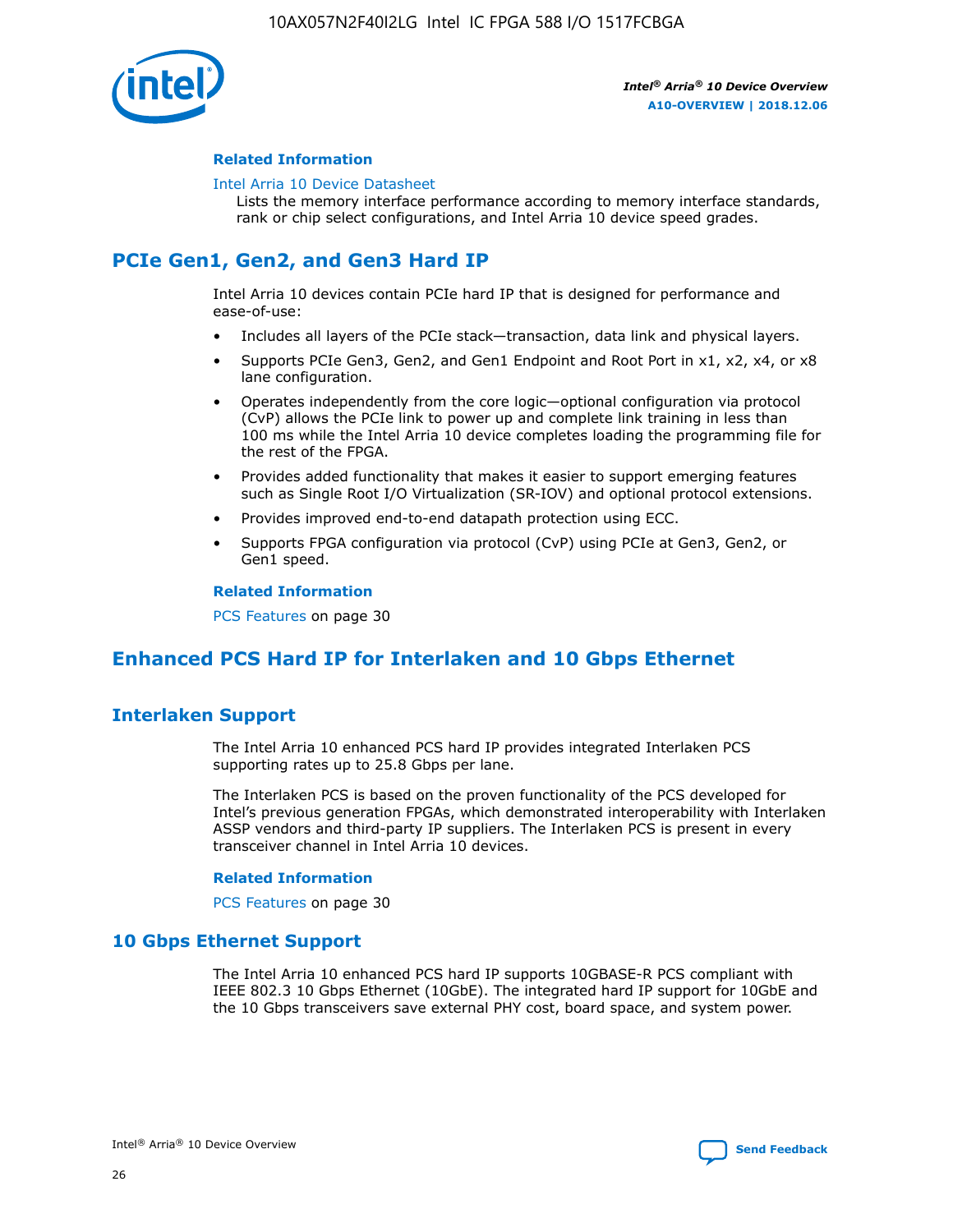

The scalable hard IP supports multiple independent 10GbE ports while using a single PLL for all the 10GBASE-R PCS instantiations, which saves on core logic resources and clock networks:

- Simplifies multiport 10GbE systems compared to XAUI interfaces that require an external XAUI-to-10G PHY.
- Incorporates Electronic Dispersion Compensation (EDC), which enables direct connection to standard 10 Gbps XFP and SFP+ pluggable optical modules.
- Supports backplane Ethernet applications and includes a hard 10GBASE-KR Forward Error Correction (FEC) circuit that you can use for 10 Gbps and 40 Gbps applications.

The 10 Gbps Ethernet PCS hard IP and 10GBASE-KR FEC are present in every transceiver channel.

#### **Related Information**

PCS Features on page 30

# **Low Power Serial Transceivers**

Intel Arria 10 FPGAs and SoCs include lowest power transceivers that deliver high bandwidth, throughput and low latency.

Intel Arria 10 devices deliver the industry's lowest power consumption per transceiver channel:

- 12.5 Gbps transceivers at as low as 242 mW
- 10 Gbps transceivers at as low as 168 mW
- 6 Gbps transceivers at as low as 117 mW

Intel Arria 10 transceivers support various data rates according to application:

- Chip-to-chip and chip-to-module applications—from 1 Gbps up to 25.8 Gbps
- Long reach and backplane applications—from 1 Gbps up to 12.5 with advanced adaptive equalization
- Critical power sensitive applications—from 1 Gbps up to 11.3 Gbps using lower power modes

The combination of 20 nm process technology and architectural advances provide the following benefits:

- Significant reduction in die area and power consumption
- Increase of up to two times in transceiver I/O density compared to previous generation devices while maintaining optimal signal integrity
- Up to 72 total transceiver channels—you can configure up to 6 of these channels to run as fast as 25.8 Gbps
- All channels feature continuous data rate support up to the maximum rated speed

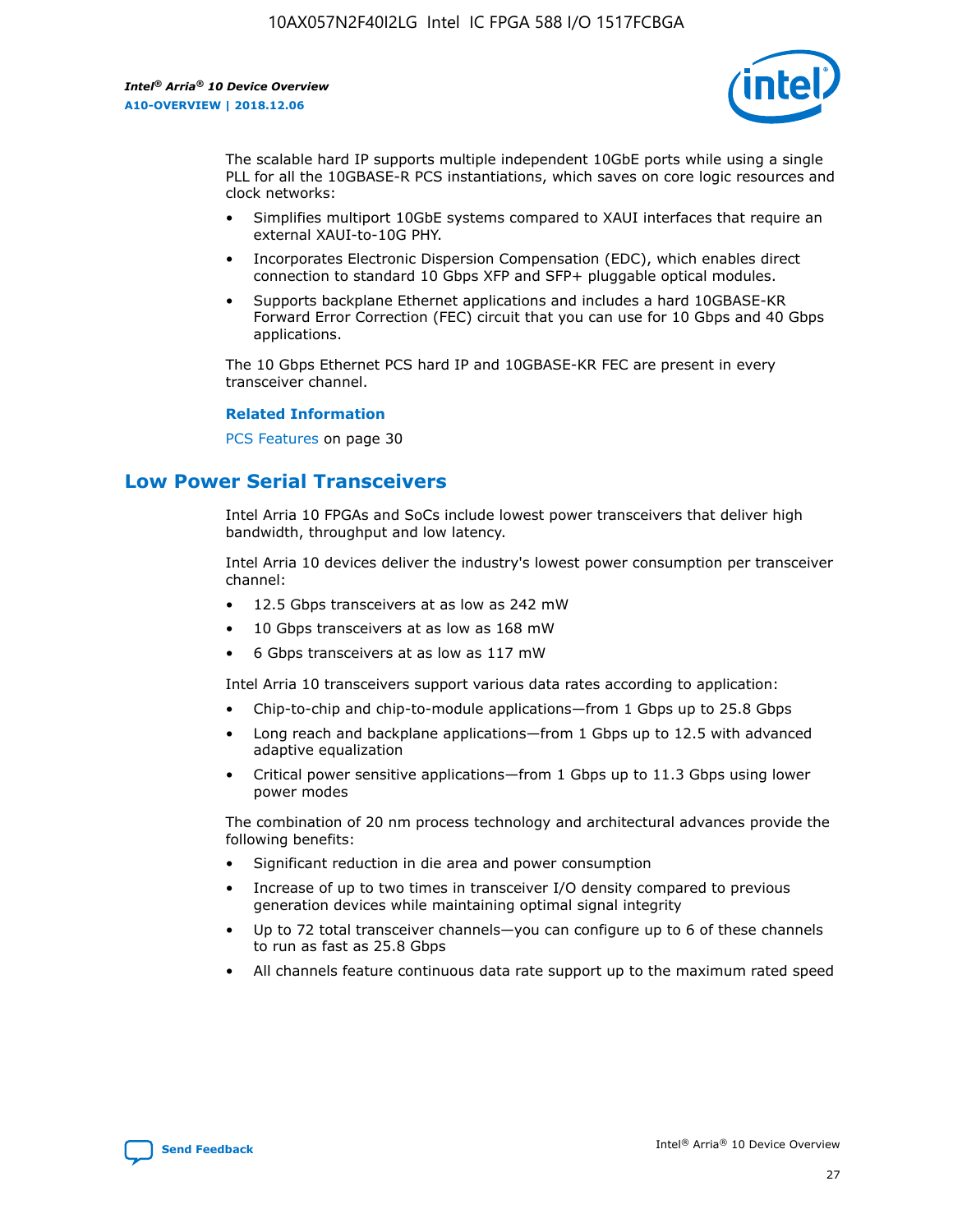

# Transceiver PMA TX/RX PCS ATX PLL Transceiver PMA TX/RX PCS fPLL Network Flexible Clock Distribution Network PCS Transceiver PMA TX/RX FPGA **Clock Distribution** Fabric PCS Transceiver PMA TX/RX ATX Flexible PLL PCS Transceiver PMA TX/RX ▲ fPLL Transceiver PMA TX/RX PCS 4

## **Figure 6. Intel Arria 10 Transceiver Block Architecture**

# **Transceiver Channels**

All transceiver channels feature a dedicated Physical Medium Attachment (PMA) and a hardened Physical Coding Sublayer (PCS).

- The PMA provides primary interfacing capabilities to physical channels.
- The PCS typically handles encoding/decoding, word alignment, and other preprocessing functions before transferring data to the FPGA core fabric.

A transceiver channel consists of a PMA and a PCS block. Most transceiver banks have 6 channels. There are some transceiver banks that contain only 3 channels.

A wide variety of bonded and non-bonded data rate configurations is possible using a highly configurable clock distribution network. Up to 80 independent transceiver data rates can be configured.

The following figures are graphical representations of top views of the silicon die, which correspond to reverse views for flip chip packages. Different Intel Arria 10 devices may have different floorplans than the ones shown in the figures.

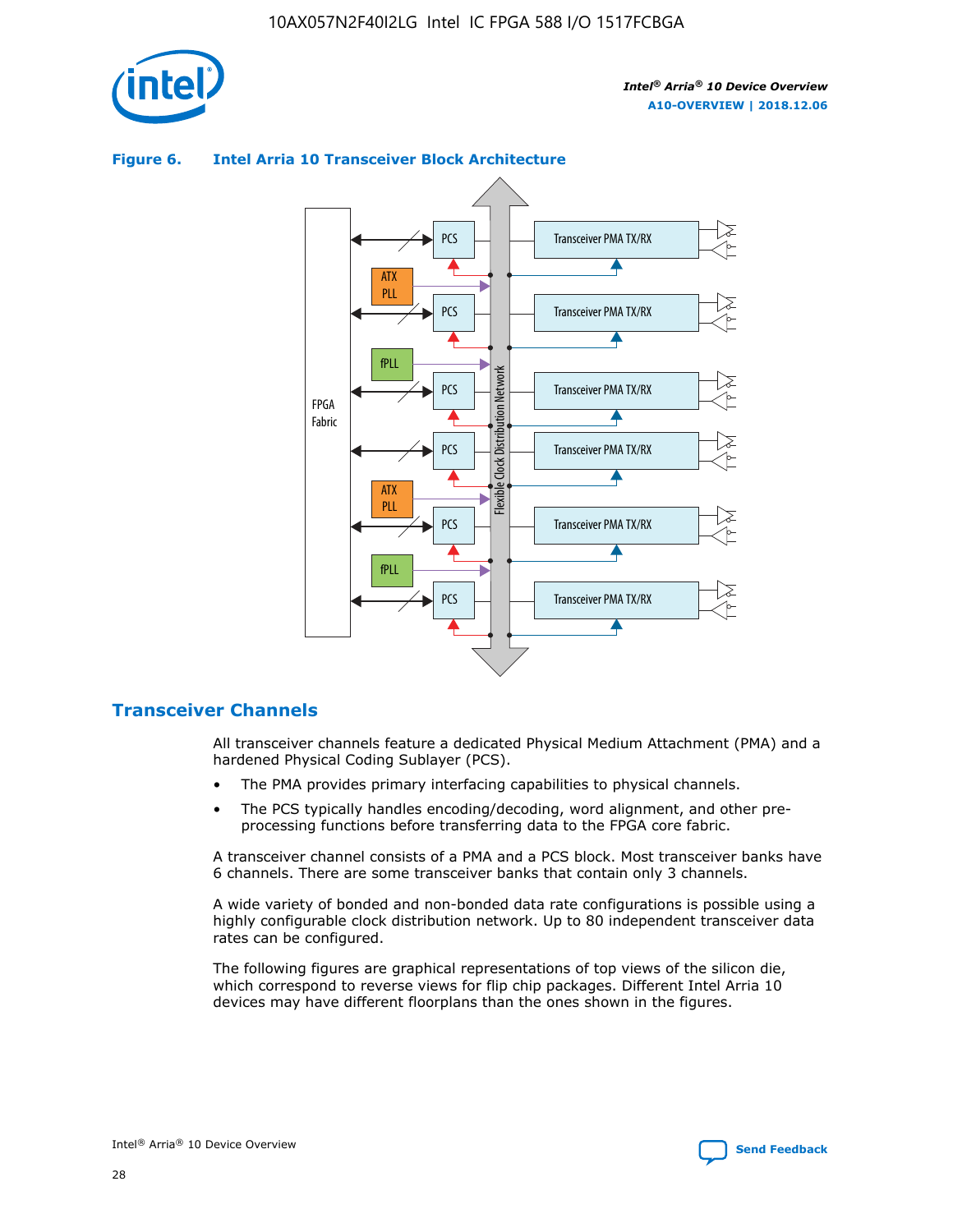

## **Figure 7. Device Chip Overview for Intel Arria 10 GX and GT Devices**



M20K Internal Memory Blocks Core Logic Fabric Transceiver Channels Hard IP Per Transceiver: Standard PCS and Enhanced PCS Hard IPs PCI Express Gen3 Hard IP Fractional PLLs M20K Internal Memory Blocks PCI Express Gen3 Hard IP Variable Precision DSP Blocks I/O PLLs Hard Memory Controllers, General-Purpose I/O Cells, LVDS Hard Processor Subsystem, Dual-Core ARM Cortex A9 M20K Internal Memory Blocks Variable Precision DSP Blocks M20K Internal Memory Blocks Core Logic Fabric I/O PLLs Hard Memory Controllers, General-Purpose I/O Cells, LVDS M20K Internal Memory Blocks Variable Precision DSP Blocks M20K Internal Memory Blocks Transceiver Channels Hard IP Per Transceiver: Standard PCS and Enhanced PCS Hard IPs PCI Express Gen3 Hard IP Fractional PLLs PCI Express Gen3 Hard IP  $\ddot{\cdot}$ Hard PCS Transceiver PMA fPLL ATX (LC) Hard PCS Transceiver PMA **Transmit** Hard PCS Transceiver PMA PLL fPLL Hard PCS Transceiver PMA Transceiver Clock Networks ATX (LC) Hard PCS Transceiver PMA Transmi Hard PCS Transceiver PMA PLL fPLL Hard PCS Transceiver PMA Transceiver PMA Hard PCS ATX (LC) **Transmit** Hard PCS Transceiver PMA PLL Unused transceiver chann can be used as additional transceiver transmit PLLs

# **PMA Features**

Intel Arria 10 transceivers provide exceptional signal integrity at data rates up to 25.8 Gbps. Clocking options include ultra-low jitter ATX PLLs (LC tank based), clock multiplier unit (CMU) PLLs, and fractional PLLs.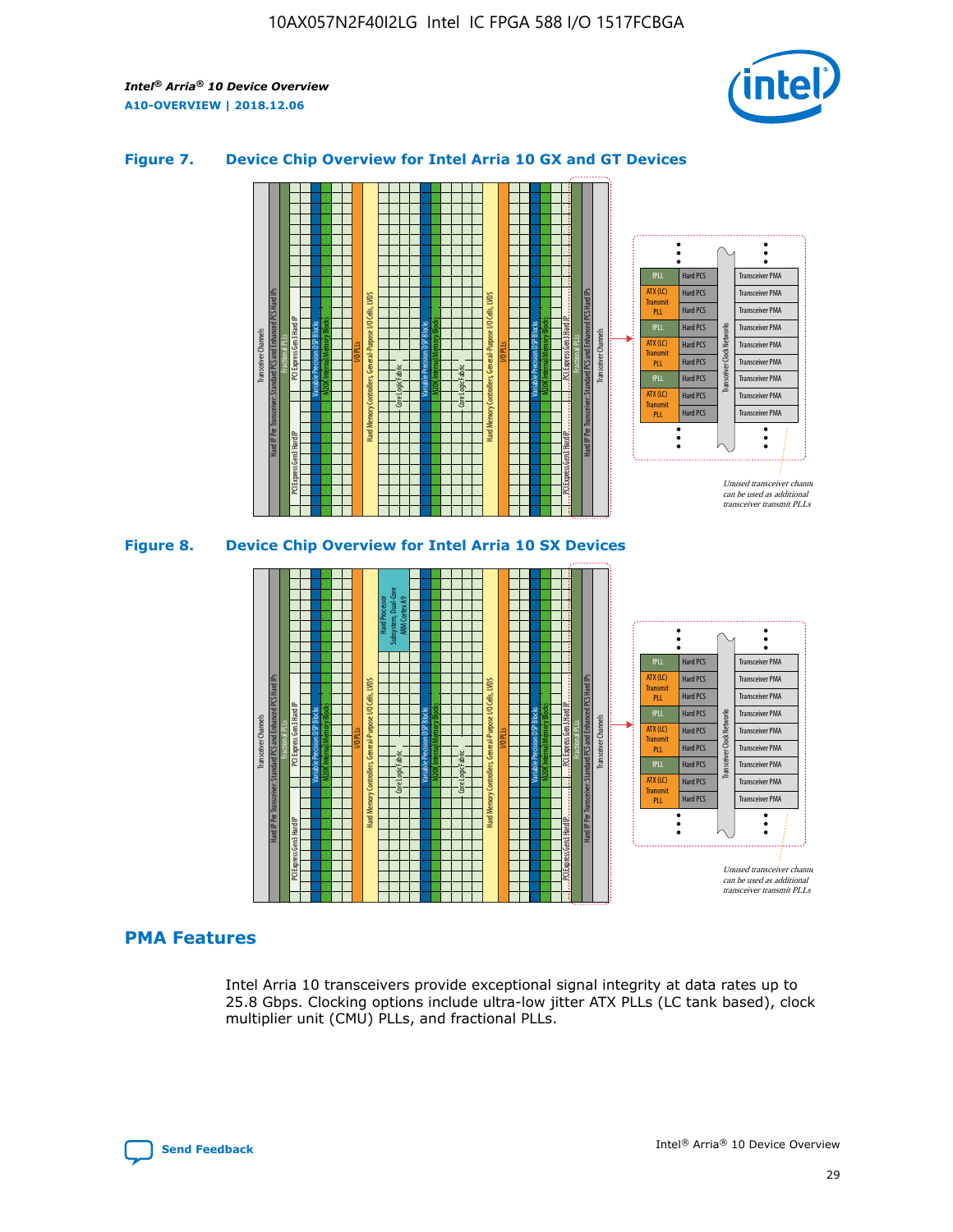

Each transceiver channel contains a channel PLL that can be used as the CMU PLL or clock data recovery (CDR) PLL. In CDR mode, the channel PLL recovers the receiver clock and data in the transceiver channel. Up to 80 independent data rates can be configured on a single Intel Arria 10 device.

## **Table 23. PMA Features of the Transceivers in Intel Arria 10 Devices**

| <b>Feature</b>                                             | <b>Capability</b>                                                                                                                                                                                                             |
|------------------------------------------------------------|-------------------------------------------------------------------------------------------------------------------------------------------------------------------------------------------------------------------------------|
| Chip-to-Chip Data Rates                                    | 1 Gbps to 17.4 Gbps (Intel Arria 10 GX devices)<br>1 Gbps to 25.8 Gbps (Intel Arria 10 GT devices)                                                                                                                            |
| Backplane Support                                          | Drive backplanes at data rates up to 12.5 Gbps                                                                                                                                                                                |
| <b>Optical Module Support</b>                              | SFP+/SFP, XFP, CXP, QSFP/QSFP28, CFP/CFP2/CFP4                                                                                                                                                                                |
| Cable Driving Support                                      | SFP+ Direct Attach, PCI Express over cable, eSATA                                                                                                                                                                             |
| Transmit Pre-Emphasis                                      | 4-tap transmit pre-emphasis and de-emphasis to compensate for system channel loss                                                                                                                                             |
| Continuous Time Linear<br>Equalizer (CTLE)                 | Dual mode, high-gain, and high-data rate, linear receive equalization to compensate for<br>system channel loss                                                                                                                |
| Decision Feedback Equalizer<br>(DFE)                       | 7-fixed and 4-floating tap DFE to equalize backplane channel loss in the presence of<br>crosstalk and noisy environments                                                                                                      |
| Variable Gain Amplifier                                    | Optimizes the signal amplitude prior to the CDR sampling and operates in fixed and<br>adaptive modes                                                                                                                          |
| Altera Digital Adaptive<br>Parametric Tuning (ADAPT)       | Fully digital adaptation engine to automatically adjust all link equalization parameters-<br>including CTLE, DFE, and variable gain amplifier blocks—that provide optimal link margin<br>without intervention from user logic |
| Precision Signal Integrity<br>Calibration Engine (PreSICE) | Hardened calibration controller to quickly calibrate all transceiver control parameters on<br>power-up, which provides the optimal signal integrity and jitter performance                                                    |
| Advanced Transmit (ATX)<br>PLL                             | Low jitter ATX (LC tank based) PLLs with continuous tuning range to cover a wide range of<br>standard and proprietary protocols                                                                                               |
| <b>Fractional PLLs</b>                                     | On-chip fractional frequency synthesizers to replace on-board crystal oscillators and reduce<br>system cost                                                                                                                   |
| Digitally Assisted Analog<br><b>CDR</b>                    | Superior jitter tolerance with fast lock time                                                                                                                                                                                 |
| <b>Dynamic Partial</b><br>Reconfiguration                  | Allows independent control of the Avalon memory-mapped interface of each transceiver<br>channel for the highest transceiver flexibility                                                                                       |
| Multiple PCS-PMA and PCS-<br>PLD interface widths          | 8-, 10-, 16-, 20-, 32-, 40-, or 64-bit interface widths for flexibility of deserialization width,<br>encoding, and reduced latency                                                                                            |

# **PCS Features**

This table summarizes the Intel Arria 10 transceiver PCS features. You can use the transceiver PCS to support a wide range of protocols ranging from 1 Gbps to 25.8 Gbps.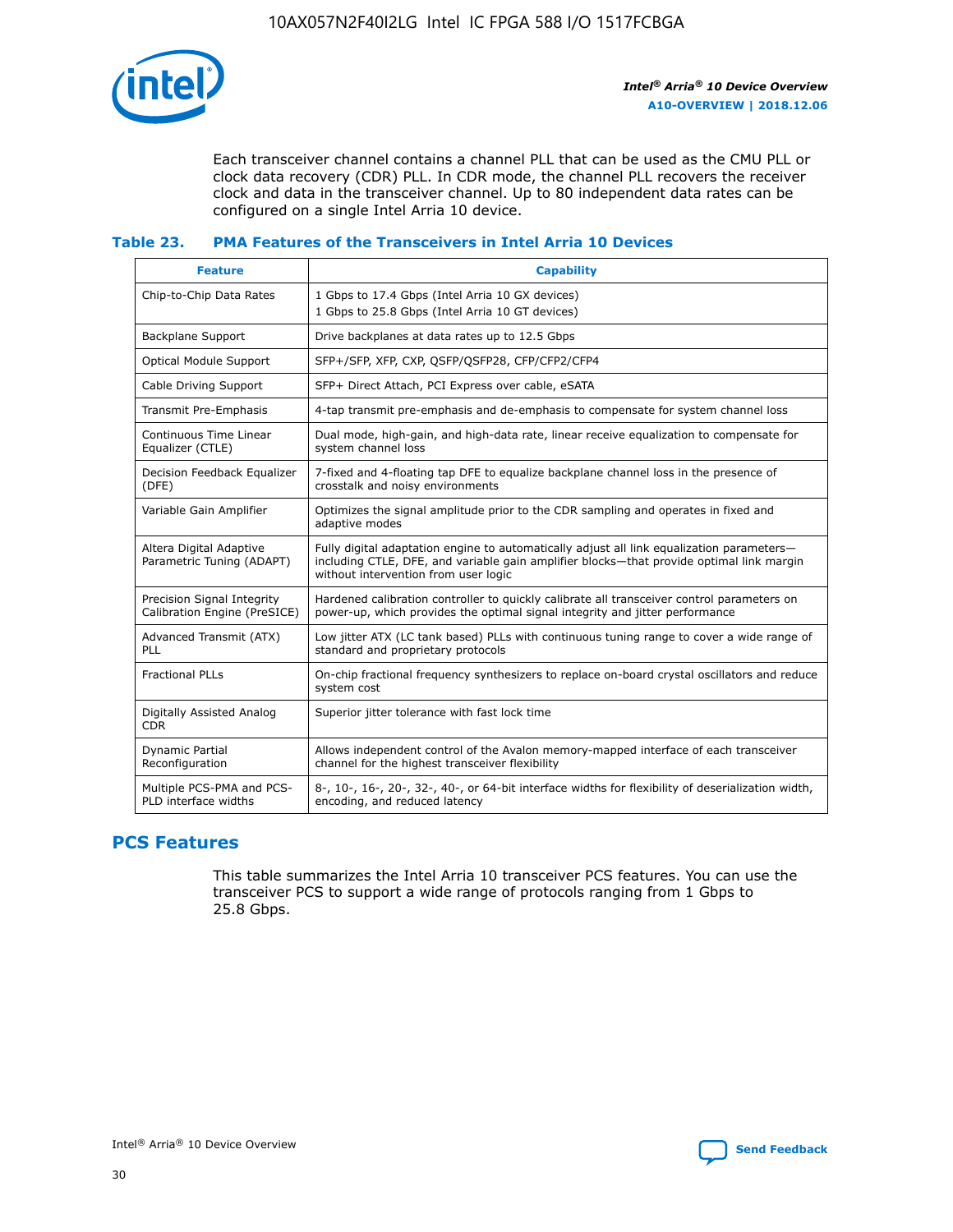

| <b>PCS</b>    | <b>Description</b>                                                                                                                                                                                                                                                                                                                                                                                                          |
|---------------|-----------------------------------------------------------------------------------------------------------------------------------------------------------------------------------------------------------------------------------------------------------------------------------------------------------------------------------------------------------------------------------------------------------------------------|
| Standard PCS  | Operates at a data rate up to 12 Gbps<br>Supports protocols such as PCI-Express, CPRI 4.2+, GigE, IEEE 1588 in Hard PCS<br>Implements other protocols using Basic/Custom (Standard PCS) transceiver<br>configuration rules.                                                                                                                                                                                                 |
| Enhanced PCS  | Performs functions common to most serial data industry standards, such as word<br>$\bullet$<br>alignment, encoding/decoding, and framing, before data is sent or received off-chip<br>through the PMA<br>• Handles data transfer to and from the FPGA fabric<br>Handles data transfer internally to and from the PMA<br>Provides frequency compensation<br>Performs channel bonding for multi-channel low skew applications |
| PCIe Gen3 PCS | Supports the seamless switching of Data and Clock between the Gen1, Gen2, and Gen3<br>data rates<br>Provides support for PIPE 3.0 features<br>Supports the PIPE interface with the Hard IP enabled, as well as with the Hard IP<br>bypassed                                                                                                                                                                                 |

#### **Related Information**

- PCIe Gen1, Gen2, and Gen3 Hard IP on page 26
- Interlaken Support on page 26
- 10 Gbps Ethernet Support on page 26

# **PCS Protocol Support**

This table lists some of the protocols supported by the Intel Arria 10 transceiver PCS. For more information about the blocks in the transmitter and receiver data paths, refer to the related information.

| <b>Protocol</b>                                 | <b>Data Rate</b><br>(Gbps) | <b>Transceiver IP</b>       | <b>PCS Support</b>                      |
|-------------------------------------------------|----------------------------|-----------------------------|-----------------------------------------|
| PCIe Gen3 x1, x2, x4, x8                        | 8.0                        | Native PHY (PIPE)           | Standard PCS and PCIe<br>Gen3 PCS       |
| PCIe Gen2 x1, x2, x4, x8                        | 5.0                        | Native PHY (PIPE)           | <b>Standard PCS</b>                     |
| PCIe Gen1 x1, x2, x4, x8                        | 2.5                        | Native PHY (PIPE)           | Standard PCS                            |
| 1000BASE-X Gigabit Ethernet                     | 1.25                       | Native PHY                  | <b>Standard PCS</b>                     |
| 1000BASE-X Gigabit Ethernet with<br>IEEE 1588v2 | 1.25                       | Native PHY                  | Standard PCS                            |
| 10GBASE-R                                       | 10.3125                    | Native PHY                  | <b>Enhanced PCS</b>                     |
| 10GBASE-R with IEEE 1588v2                      | 10.3125                    | Native PHY                  | <b>Enhanced PCS</b>                     |
| 10GBASE-R with KR FEC                           | 10.3125                    | Native PHY                  | <b>Enhanced PCS</b>                     |
| 10GBASE-KR and 1000BASE-X                       | 10.3125                    | 1G/10GbE and 10GBASE-KR PHY | Standard PCS and<br><b>Enhanced PCS</b> |
| Interlaken (CEI-6G/11G)                         | 3.125 to 17.4              | Native PHY                  | <b>Enhanced PCS</b>                     |
| SFI-S/SFI-5.2                                   | 11.2                       | Native PHY                  | <b>Enhanced PCS</b>                     |
| $10G$ SDI                                       | 10.692                     | Native PHY                  | <b>Enhanced PCS</b>                     |
|                                                 |                            |                             | continued                               |

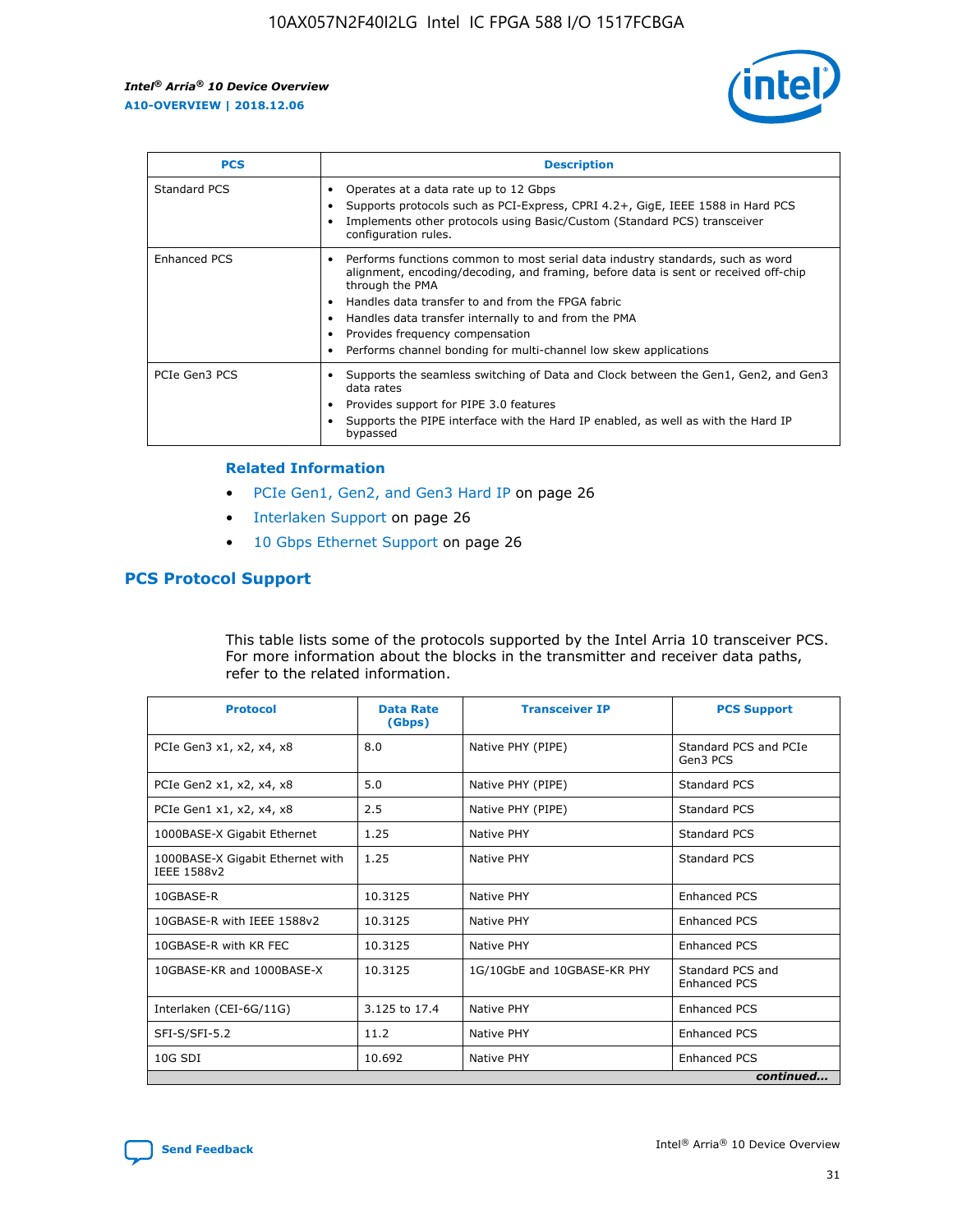

| <b>Protocol</b>      | <b>Data Rate</b><br>(Gbps) | <b>Transceiver IP</b> | <b>PCS Support</b>  |
|----------------------|----------------------------|-----------------------|---------------------|
| CPRI 6.0 (64B/66B)   | 0.6144 to<br>10.1376       | Native PHY            | <b>Enhanced PCS</b> |
| CPRI 4.2 (8B/10B)    | 0.6144 to<br>9.8304        | Native PHY            | Standard PCS        |
| OBSAI RP3 v4.2       | 0.6144 to 6.144            | Native PHY            | Standard PCS        |
| SD-SDI/HD-SDI/3G-SDI | $0.143(12)$ to<br>2.97     | Native PHY            | Standard PCS        |

## **Related Information**

#### [Intel Arria 10 Transceiver PHY User Guide](https://www.intel.com/content/www/us/en/programmable/documentation/nik1398707230472.html#nik1398707091164)

Provides more information about the supported transceiver protocols and PHY IP, the PMA architecture, and the standard, enhanced, and PCIe Gen3 PCS architecture.

# **SoC with Hard Processor System**

Each SoC device combines an FPGA fabric and a hard processor system (HPS) in a single device. This combination delivers the flexibility of programmable logic with the power and cost savings of hard IP in these ways:

- Reduces board space, system power, and bill of materials cost by eliminating a discrete embedded processor
- Allows you to differentiate the end product in both hardware and software, and to support virtually any interface standard
- Extends the product life and revenue through in-field hardware and software updates

 $(12)$  The 0.143 Gbps data rate is supported using oversampling of user logic that you must implement in the FPGA fabric.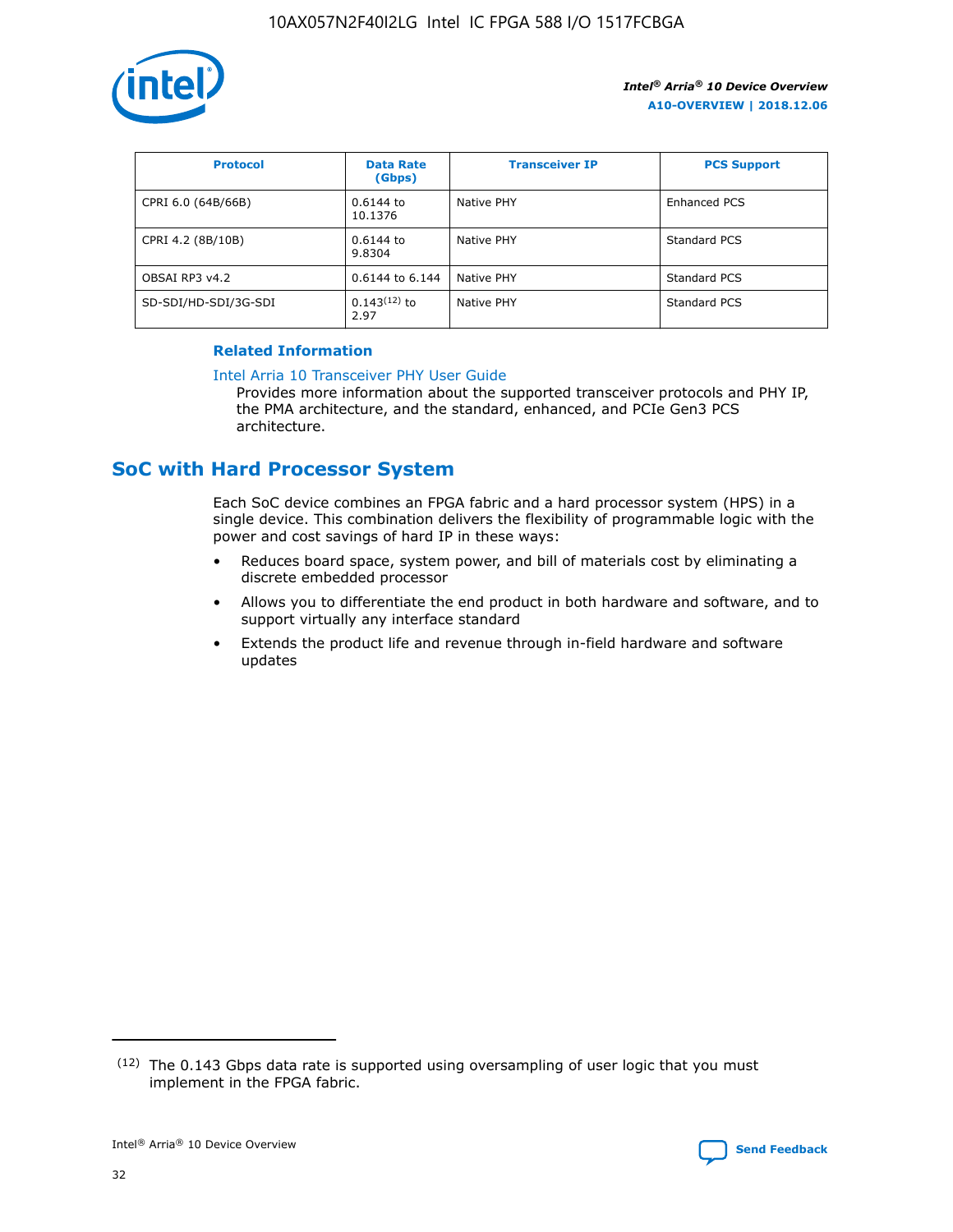

#### **Figure 9. HPS Block Diagram**

This figure shows a block diagram of the HPS with the dual ARM Cortex-A9 MPCore processor.



# **Key Advantages of 20-nm HPS**

The 20-nm HPS strikes a balance between enabling maximum software compatibility with 28-nm SoCs while still improving upon the 28-nm HPS architecture. These improvements address the requirements of the next generation target markets such as wireless and wireline communications, compute and storage equipment, broadcast and military in terms of performance, memory bandwidth, connectivity via backplane and security.

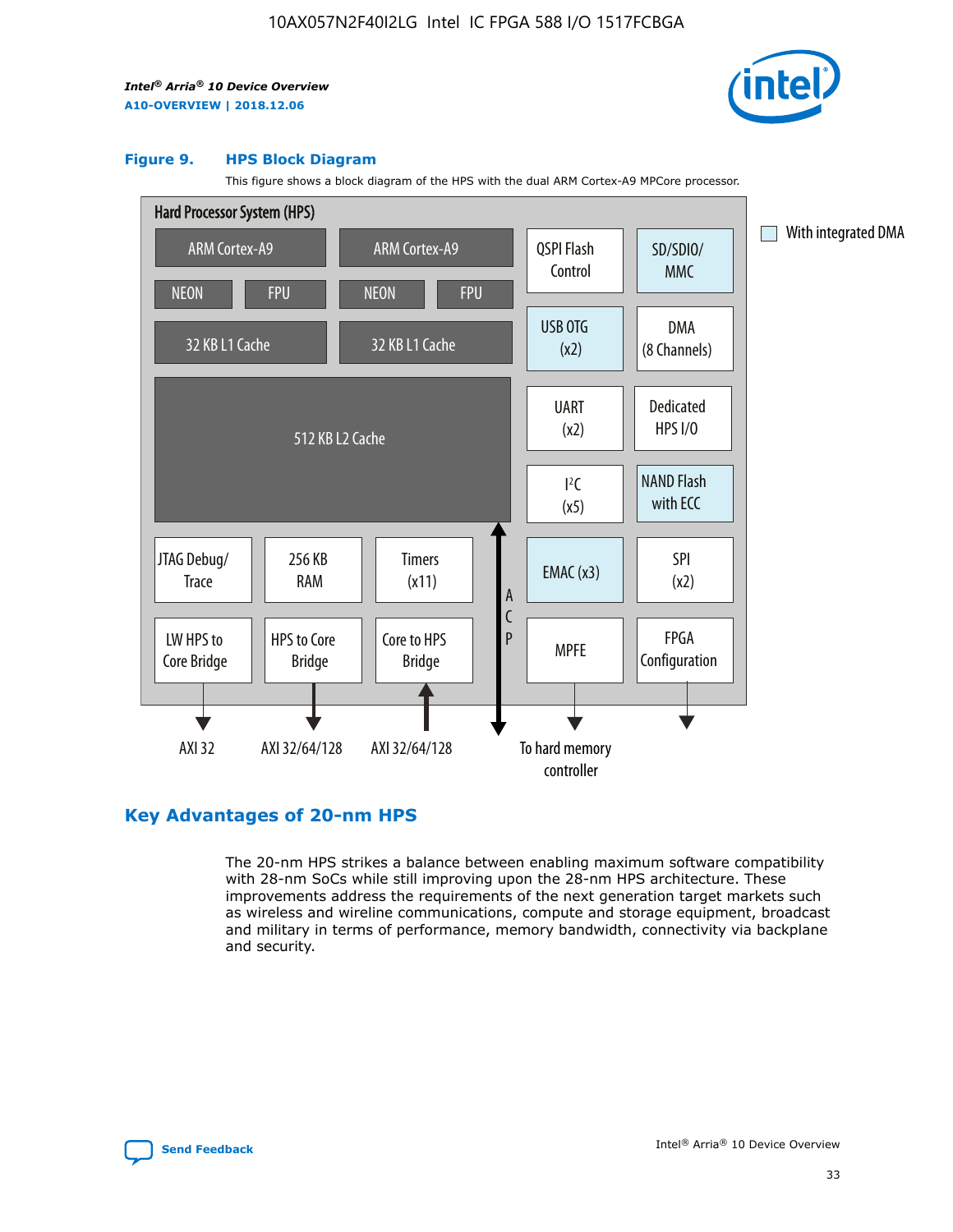

## **Table 24. Improvements in 20 nm HPS**

This table lists the key improvements of the 20 nm HPS compared to the 28 nm HPS.

| Advantages/<br><b>Improvements</b>                          | <b>Description</b>                                                                                                                                                                                                                                                                                                                                                                                                                                                                                                                                                                                                                                                                                                                                                                                                                                                                                                      |
|-------------------------------------------------------------|-------------------------------------------------------------------------------------------------------------------------------------------------------------------------------------------------------------------------------------------------------------------------------------------------------------------------------------------------------------------------------------------------------------------------------------------------------------------------------------------------------------------------------------------------------------------------------------------------------------------------------------------------------------------------------------------------------------------------------------------------------------------------------------------------------------------------------------------------------------------------------------------------------------------------|
| Increased performance and<br>overdrive capability           | While the nominal processor frequency is 1.2 GHz, the 20 nm HPS offers an "overdrive"<br>feature which enables a higher processor operating frequency. This requires a higher supply<br>voltage value that is unique to the HPS and may require a separate regulator.                                                                                                                                                                                                                                                                                                                                                                                                                                                                                                                                                                                                                                                   |
| Increased processor memory<br>bandwidth and DDR4<br>support | Up to 64-bit DDR4 memory at 2,400 Mbps support is available for the processor. The hard<br>memory controller for the HPS comprises a multi-port front end that manages connections<br>to a single port memory controller. The multi-port front end allows logic core and the HPS<br>to share ports and thereby the available bandwidth of the memory controller.                                                                                                                                                                                                                                                                                                                                                                                                                                                                                                                                                        |
| Flexible I/O sharing                                        | An advanced I/O pin muxing scheme allows improved sharing of I/O between the HPS and<br>the core logic. The following types of I/O are available for SoC:<br>17 dedicated I/Os-physically located inside the HPS block and are not accessible to<br>logic within the core. The 17 dedicated I/Os are used for HPS clock, resets, and<br>interfacing with boot devices, QSPI, and SD/MMC.<br>48 direct shared I/O-located closest to the HPS block and are ideal for high speed HPS<br>peripherals such as EMAC, USB, and others. There is one bank of 48 I/Os that supports<br>direct sharing where the 48 I/Os can be shared 12 I/Os at a time.<br>Standard (shared) I/O-all standard I/Os can be shared by the HPS peripherals and any<br>logic within the core. For designs where more than 48 I/Os are reguired to fully use all<br>the peripherals in the HPS, these I/Os can be connected through the core logic. |
| <b>EMAC</b> core                                            | Three EMAC cores are available in the HPS. The EMAC cores enable an application to<br>support two redundant Ethernet connections; for example, backplane, or two EMAC cores<br>for managing IEEE 1588 time stamp information while allowing a third EMAC core for debug<br>and configuration. All three EMACs can potentially share the same time stamps, simplifying<br>the 1588 time stamping implementation. A new serial time stamp interface allows core<br>logic to access and read the time stamp values. The integrated EMAC controllers can be<br>connected to external Ethernet PHY through the provided MDIO or I <sup>2</sup> C interface.                                                                                                                                                                                                                                                                  |
| On-chip memory                                              | The on-chip memory is updated to 256 KB support and can support larger data sets and<br>real time algorithms.                                                                                                                                                                                                                                                                                                                                                                                                                                                                                                                                                                                                                                                                                                                                                                                                           |
| <b>ECC</b> enhancements                                     | Improvements in L2 Cache ECC management allow identification of errors down to the<br>address level. ECC enhancements also enable improved error injection and status reporting<br>via the introduction of new memory mapped access to syndrome and data signals.                                                                                                                                                                                                                                                                                                                                                                                                                                                                                                                                                                                                                                                       |
| HPS to FPGA Interconnect<br>Backbone                        | Although the HPS and the Logic Core can operate independently, they are tightly coupled<br>via a high-bandwidth system interconnect built from high-performance ARM AMBA AXI bus<br>bridges. IP bus masters in the FPGA fabric have access to HPS bus slaves via the FPGA-to-<br>HPS interconnect. Similarly, HPS bus masters have access to bus slaves in the core fabric<br>via the HPS-to-FPGA bridge. Both bridges are AMBA AXI-3 compliant and support<br>simultaneous read and write transactions. Up to three masters within the core fabric can<br>share the HPS SDRAM controller with the processor. Additionally, the processor can be used<br>to configure the core fabric under program control via a dedicated 32-bit configuration port.                                                                                                                                                                  |
| FPGA configuration and HPS<br>booting                       | The FPGA fabric and HPS in the SoCs are powered independently. You can reduce the clock<br>frequencies or gate the clocks to reduce dynamic power.<br>You can configure the FPGA fabric and boot the HPS independently, in any order, providing<br>you with more design flexibility.                                                                                                                                                                                                                                                                                                                                                                                                                                                                                                                                                                                                                                    |
| Security                                                    | New security features have been introduced for anti-tamper management, secure boot,<br>encryption (AES), and authentication (SHA).                                                                                                                                                                                                                                                                                                                                                                                                                                                                                                                                                                                                                                                                                                                                                                                      |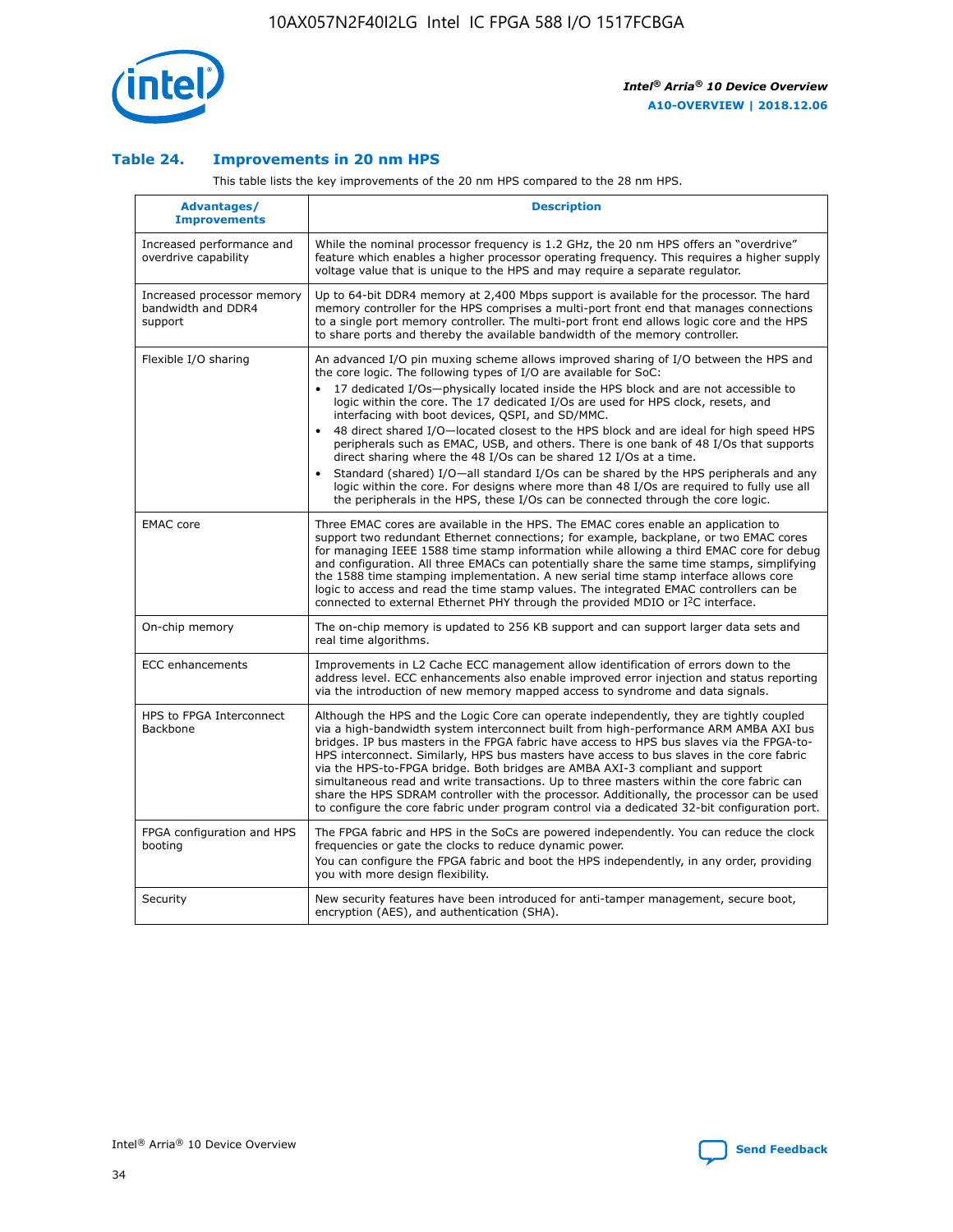

# **Features of the HPS**

The HPS has the following features:

- 1.2-GHz, dual-core ARM Cortex-A9 MPCore processor with up to 1.5-GHz via overdrive
	- ARMv7-A architecture that runs 32-bit ARM instructions, 16-bit and 32-bit Thumb instructions, and 8-bit Java byte codes in Jazelle style
	- Superscalar, variable length, out-of-order pipeline with dynamic branch prediction
	- Instruction Efficiency 2.5 MIPS/MHz, which provides total performance of 7500 MIPS at 1.5 GHz
- Each processor core includes:
	- 32 KB of L1 instruction cache, 32 KB of L1 data cache
	- Single- and double-precision floating-point unit and NEON media engine
	- CoreSight debug and trace technology
	- Snoop Control Unit (SCU) and Acceleration Coherency Port (ACP)
- 512 KB of shared L2 cache
- 256 KB of scratch RAM
- Hard memory controller with support for DDR3, DDR4 and optional error correction code (ECC) support
- Multiport Front End (MPFE) Scheduler interface to the hard memory controller
- 8-channel direct memory access (DMA) controller
- QSPI flash controller with SIO, DIO, QIO SPI Flash support
- NAND flash controller (ONFI 1.0 or later) with DMA and ECC support, updated to support 8 and 16-bit Flash devices and new command DMA to offload CPU for fast power down recovery
- Updated SD/SDIO/MMC controller to eMMC 4.5 with DMA with CE-ATA digital command support
- 3 10/100/1000 Ethernet media access control (MAC) with DMA
- 2 USB On-the-Go (OTG) controllers with DMA
- $\bullet$  5 I<sup>2</sup>C controllers (3 can be used by EMAC for MIO to external PHY)
- 2 UART 16550 Compatible controllers
- 4 serial peripheral interfaces (SPI) (2 Master, 2 Slaves)
- 62 programmable general-purpose I/Os, which includes 48 direct share I/Os that allows the HPS peripherals to connect directly to the FPGA I/Os
- 7 general-purpose timers
- 4 watchdog timers
- Anti-tamper, Secure Boot, Encryption (AES) and Authentication (SHA)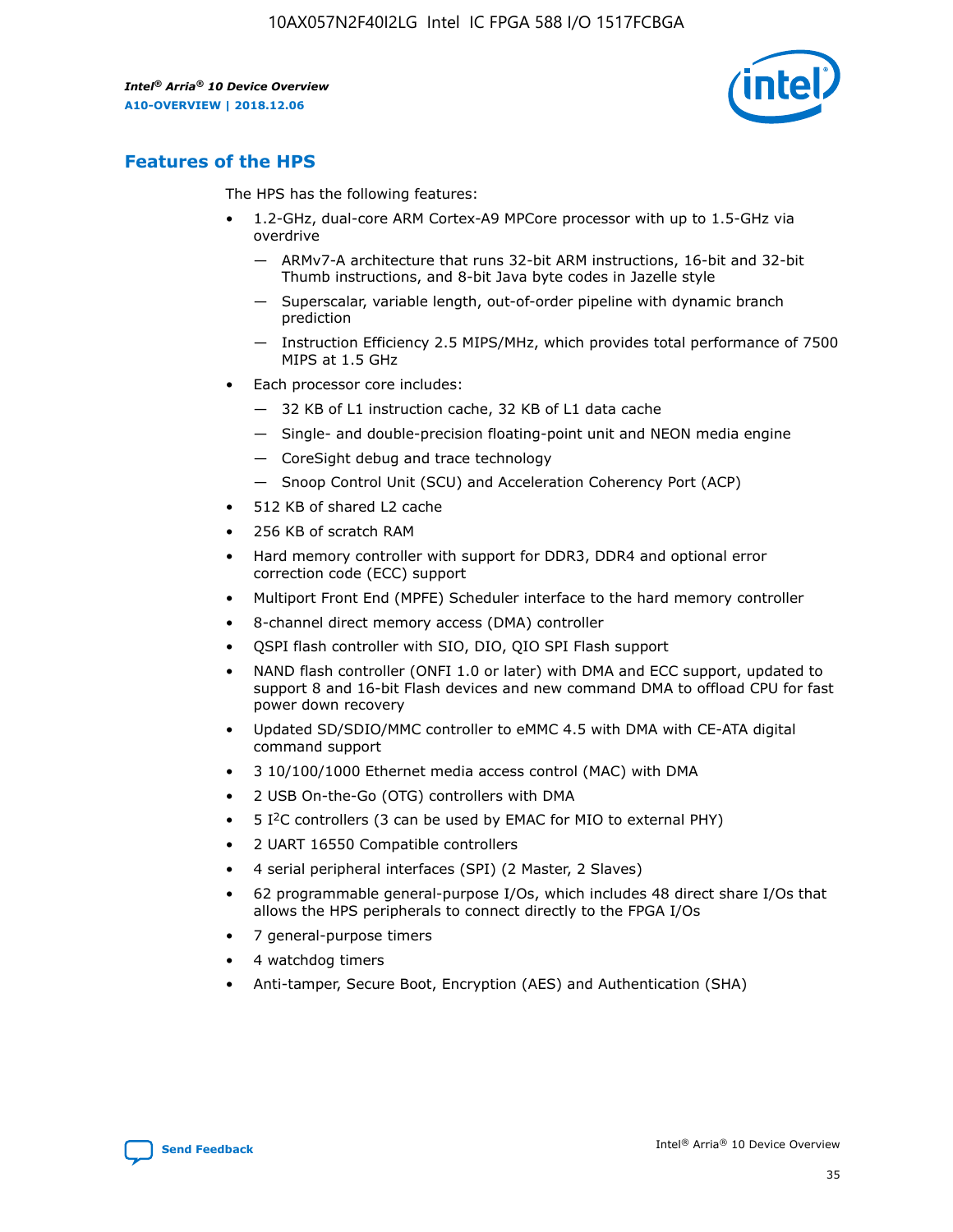

# **System Peripherals and Debug Access Port**

Each Ethernet MAC, USB OTG, NAND flash controller, and SD/MMC controller module has an integrated DMA controller. For modules without an integrated DMA controller, an additional DMA controller module provides up to eight channels of high-bandwidth data transfers. Peripherals that communicate off-chip are multiplexed with other peripherals at the HPS pin level. This allows you to choose which peripherals interface with other devices on your PCB.

The debug access port provides interfaces to industry standard JTAG debug probes and supports ARM CoreSight debug and core traces to facilitate software development.

## **HPS–FPGA AXI Bridges**

The HPS–FPGA bridges, which support the Advanced Microcontroller Bus Architecture (AMBA) Advanced eXtensible Interface (AXI™) specifications, consist of the following bridges:

- FPGA-to-HPS AMBA AXI bridge—a high-performance bus supporting 32, 64, and 128 bit data widths that allows the FPGA fabric to issue transactions to slaves in the HPS.
- HPS-to-FPGA Avalon/AMBA AXI bridge—a high-performance bus supporting 32, 64, and 128 bit data widths that allows the HPS to issue transactions to slaves in the FPGA fabric.
- Lightweight HPS-to-FPGA AXI bridge—a lower latency 32 bit width bus that allows the HPS to issue transactions to soft peripherals in the FPGA fabric. This bridge is primarily used for control and status register (CSR) accesses to peripherals in the FPGA fabric.

The HPS–FPGA AXI bridges allow masters in the FPGA fabric to communicate with slaves in the HPS logic, and vice versa. For example, the HPS-to-FPGA AXI bridge allows you to share memories instantiated in the FPGA fabric with one or both microprocessors in the HPS, while the FPGA-to-HPS AXI bridge allows logic in the FPGA fabric to access the memory and peripherals in the HPS.

Each HPS–FPGA bridge also provides asynchronous clock crossing for data transferred between the FPGA fabric and the HPS.

## **HPS SDRAM Controller Subsystem**

The HPS SDRAM controller subsystem contains a multiport SDRAM controller and DDR PHY that are shared between the FPGA fabric (through the FPGA-to-HPS SDRAM interface), the level 2 (L2) cache, and the level 3 (L3) system interconnect. The FPGA-to-HPS SDRAM interface supports AMBA AXI and Avalon® Memory-Mapped (Avalon-MM) interface standards, and provides up to six individual ports for access by masters implemented in the FPGA fabric.

The HPS SDRAM controller supports up to 3 masters (command ports), 3x 64-bit read data ports and 3x 64-bit write data ports.

To maximize memory performance, the SDRAM controller subsystem supports command and data reordering, deficit round-robin arbitration with aging, and high-priority bypass features.

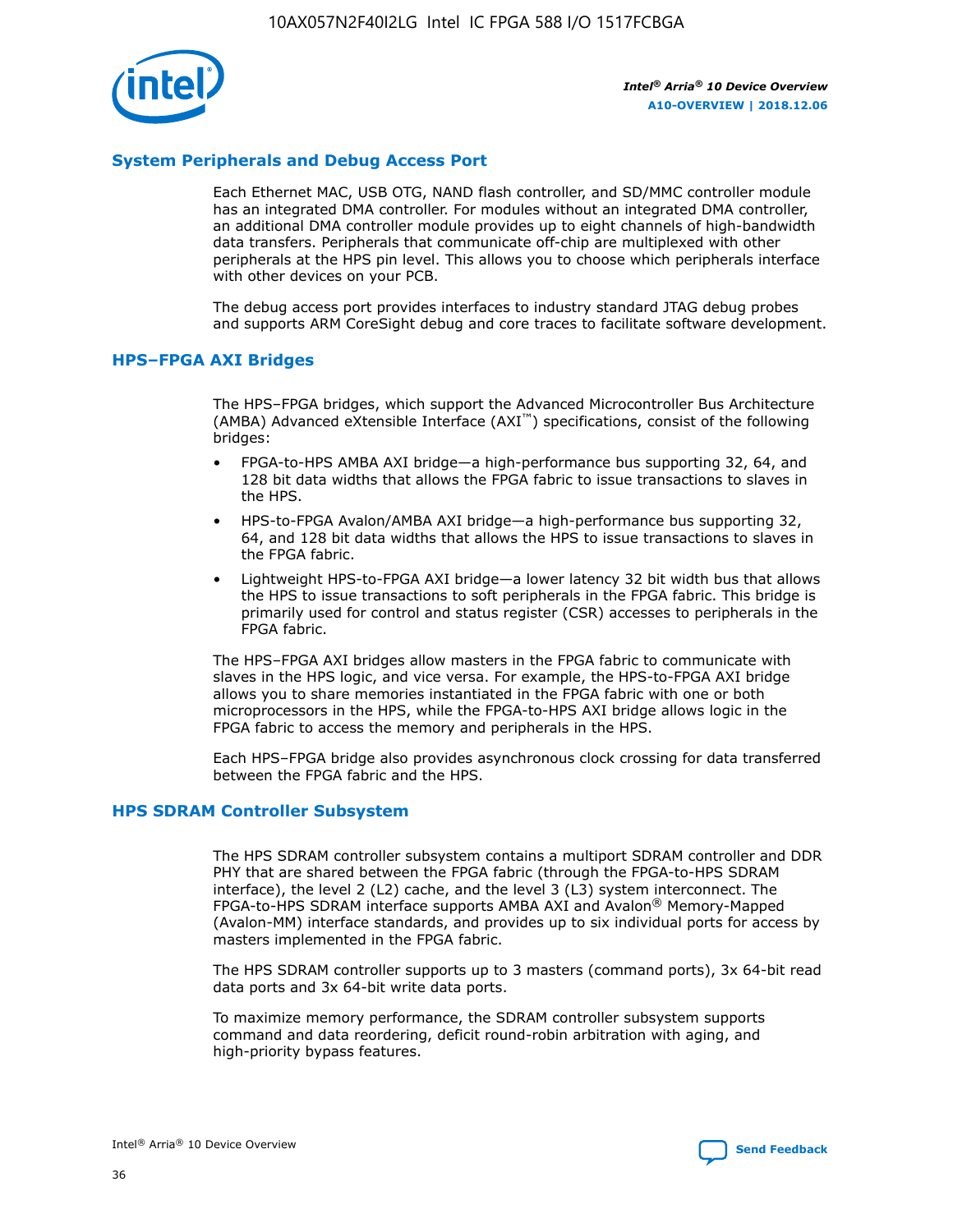

# **FPGA Configuration and HPS Booting**

The FPGA fabric and HPS in the SoC FPGA must be powered at the same time. You can reduce the clock frequencies or gate the clocks to reduce dynamic power.

Once powered, the FPGA fabric and HPS can be configured independently thus providing you with more design flexibility:

- You can boot the HPS independently. After the HPS is running, the HPS can fully or partially reconfigure the FPGA fabric at any time under software control. The HPS can also configure other FPGAs on the board through the FPGA configuration controller.
- Configure the FPGA fabric first, and then boot the HPS from memory accessible to the FPGA fabric.

## **Hardware and Software Development**

For hardware development, you can configure the HPS and connect your soft logic in the FPGA fabric to the HPS interfaces using the Platform Designer system integration tool in the Intel Quartus Prime software.

For software development, the ARM-based SoC FPGA devices inherit the rich software development ecosystem available for the ARM Cortex-A9 MPCore processor. The software development process for Intel SoC FPGAs follows the same steps as those for other SoC devices from other manufacturers. Support for Linux\*, VxWorks\*, and other operating systems are available for the SoC FPGAs. For more information on the operating systems support availability, contact the Intel FPGA sales team.

You can begin device-specific firmware and software development on the Intel SoC FPGA Virtual Target. The Virtual Target is a fast PC-based functional simulation of a target development system—a model of a complete development board. The Virtual Target enables the development of device-specific production software that can run unmodified on actual hardware.

# **Dynamic and Partial Reconfiguration**

The Intel Arria 10 devices support dynamic and partial reconfiguration. You can use dynamic and partial reconfiguration simultaneously to enable seamless reconfiguration of both the device core and transceivers.

# **Dynamic Reconfiguration**

You can reconfigure the PMA and PCS blocks while the device continues to operate. This feature allows you to change the data rates, protocol, and analog settings of a channel in a transceiver bank without affecting on-going data transfer in other transceiver banks. This feature is ideal for applications that require dynamic multiprotocol or multirate support.

# **Partial Reconfiguration**

Using partial reconfiguration, you can reconfigure some parts of the device while keeping the device in operation.

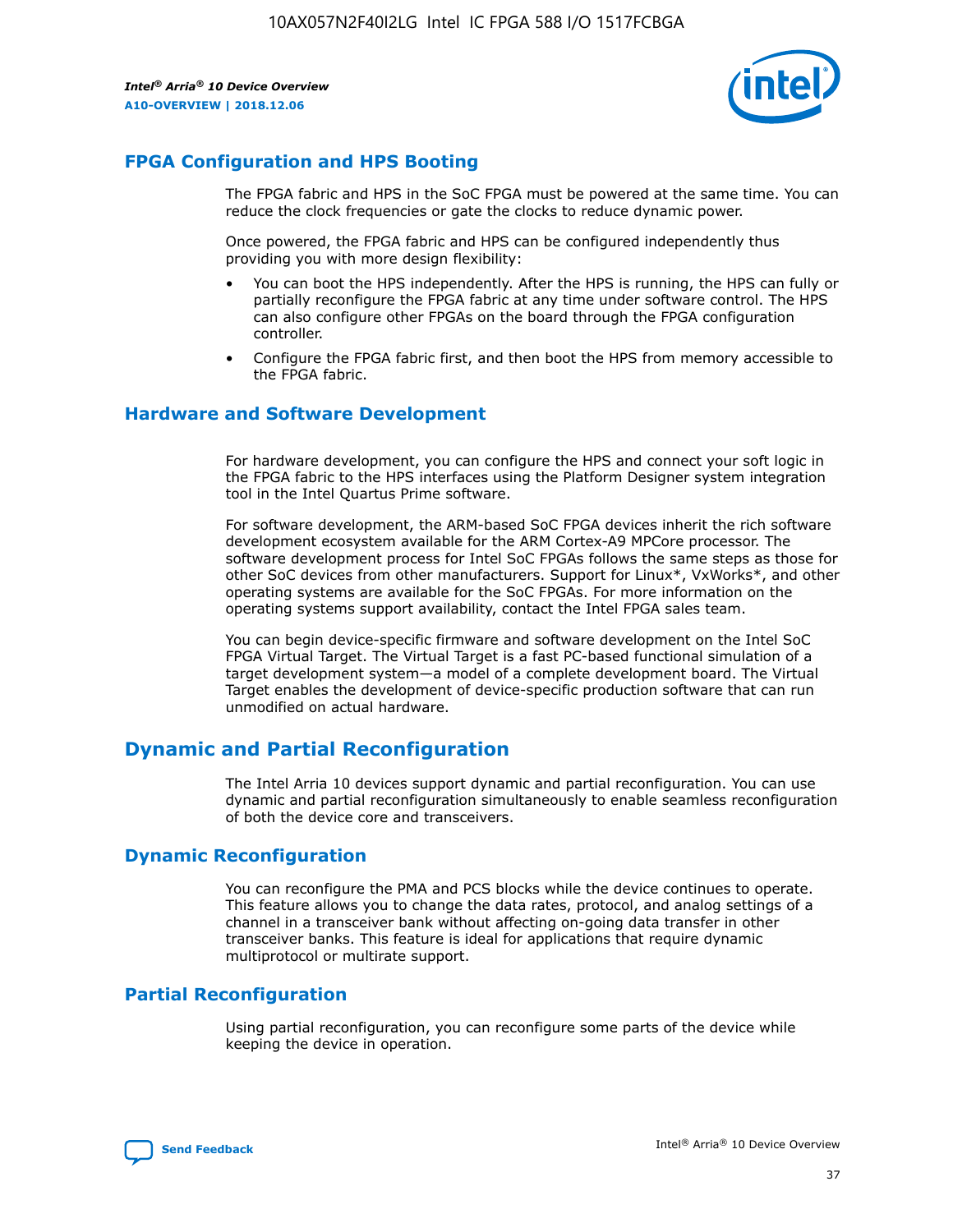

Instead of placing all device functions in the FPGA fabric, you can store some functions that do not run simultaneously in external memory and load them only when required. This capability increases the effective logic density of the device, and lowers cost and power consumption.

In the Intel solution, you do not have to worry about intricate device architecture to perform a partial reconfiguration. The partial reconfiguration capability is built into the Intel Quartus Prime design software, making such time-intensive task simple.

Intel Arria 10 devices support partial reconfiguration in the following configuration options:

- Using an internal host:
	- All supported configuration modes where the FPGA has access to external memory devices such as serial and parallel flash memory.
	- Configuration via Protocol [CvP (PCIe)]
- Using an external host—passive serial (PS), fast passive parallel (FPP) x8, FPP x16, and FPP x32 I/O interface.

# **Enhanced Configuration and Configuration via Protocol**

# **Table 25. Configuration Schemes and Features of Intel Arria 10 Devices**

Intel Arria 10 devices support 1.8 V programming voltage and several configuration schemes.

| <b>Scheme</b>                                                          | <b>Data</b><br><b>Width</b> | <b>Max Clock</b><br>Rate<br>(MHz) | <b>Max Data</b><br>Rate<br>(Mbps)<br>(13) | <b>Decompression</b> | <b>Design</b><br>Security <sup>(1</sup><br>4) | <b>Partial</b><br>Reconfiguration<br>(15) | <b>Remote</b><br><b>System</b><br><b>Update</b> |
|------------------------------------------------------------------------|-----------------------------|-----------------------------------|-------------------------------------------|----------------------|-----------------------------------------------|-------------------------------------------|-------------------------------------------------|
| <b>JTAG</b>                                                            | 1 bit                       | 33                                | 33                                        |                      |                                               | Yes(16)                                   |                                                 |
| Active Serial (AS)<br>through the<br>EPCO-L<br>configuration<br>device | 1 bit,<br>4 bits            | 100                               | 400                                       | Yes                  | Yes                                           | Yes(16)                                   | Yes                                             |
| Passive serial (PS)<br>through CPLD or<br>external<br>microcontroller  | 1 bit                       | 100                               | 100                                       | Yes                  | Yes                                           | Yes <sup>(16)</sup>                       | Parallel<br>Flash<br>Loader<br>(PFL) IP<br>core |
|                                                                        |                             |                                   |                                           |                      |                                               |                                           | continued                                       |

<sup>(13)</sup> Enabling either compression or design security features affects the maximum data rate. Refer to the Intel Arria 10 Device Datasheet for more information.

<sup>(14)</sup> Encryption and compression cannot be used simultaneously.

 $(15)$  Partial reconfiguration is an advanced feature of the device family. If you are interested in using partial reconfiguration, contact Intel for support.

 $(16)$  Partial configuration can be performed only when it is configured as internal host.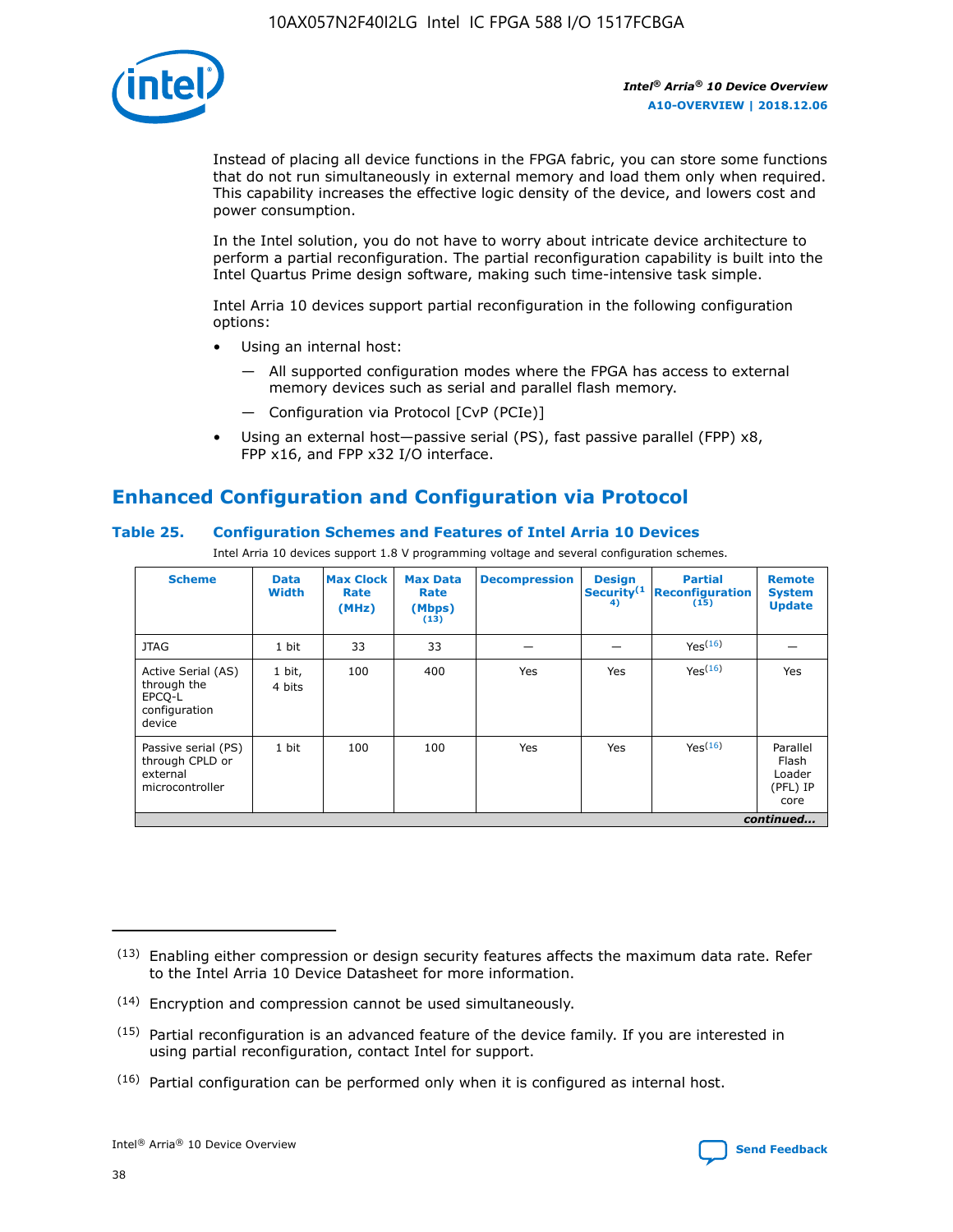

| <b>Scheme</b>                                   | <b>Data</b><br><b>Width</b> | <b>Max Clock</b><br>Rate<br>(MHz) | <b>Max Data</b><br>Rate<br>(Mbps)<br>(13) | <b>Decompression</b> | <b>Design</b><br>Security <sup>(1</sup><br>4) | <b>Partial</b><br><b>Reconfiguration</b><br>(15) | <b>Remote</b><br><b>System</b><br><b>Update</b> |
|-------------------------------------------------|-----------------------------|-----------------------------------|-------------------------------------------|----------------------|-----------------------------------------------|--------------------------------------------------|-------------------------------------------------|
| Fast passive                                    | 8 bits                      | 100                               | 3200                                      | Yes                  | Yes                                           | Yes(17)                                          | PFL IP                                          |
| parallel (FPP)<br>through CPLD or               | 16 bits                     |                                   |                                           | Yes                  | Yes                                           |                                                  | core                                            |
| external<br>microcontroller                     | 32 bits                     |                                   |                                           | Yes                  | Yes                                           |                                                  |                                                 |
| Configuration via                               | 16 bits                     | 100                               | 3200                                      | Yes                  | Yes                                           | Yes <sup>(17)</sup>                              |                                                 |
| <b>HPS</b>                                      | 32 bits                     |                                   |                                           | Yes                  | Yes                                           |                                                  |                                                 |
| Configuration via<br>Protocol [CvP<br>$(PCIe*)$ | x1, x2,<br>x4, x8<br>lanes  |                                   | 8000                                      | Yes                  | Yes                                           | Yes <sup>(16)</sup>                              |                                                 |

You can configure Intel Arria 10 devices through PCIe using Configuration via Protocol (CvP). The Intel Arria 10 CvP implementation conforms to the PCIe 100 ms power-up-to-active time requirement.

## **Related Information**

[Configuration via Protocol \(CvP\) Implementation in Intel FPGAs User Guide](https://www.intel.com/content/www/us/en/programmable/documentation/dsu1441819344145.html#dsu1442269728522) Provides more information about the CvP configuration scheme.

# **SEU Error Detection and Correction**

Intel Arria 10 devices offer robust and easy-to-use single-event upset (SEU) error detection and correction circuitry.

The detection and correction circuitry includes protection for Configuration RAM (CRAM) programming bits and user memories. The CRAM is protected by a continuously running CRC error detection circuit with integrated ECC that automatically corrects one or two errors and detects higher order multi-bit errors. When more than two errors occur, correction is available through reloading of the core programming file, providing a complete design refresh while the FPGA continues to operate.

The physical layout of the Intel Arria 10 CRAM array is optimized to make the majority of multi-bit upsets appear as independent single-bit or double-bit errors which are automatically corrected by the integrated CRAM ECC circuitry. In addition to the CRAM protection, the M20K memory blocks also include integrated ECC circuitry and are layout-optimized for error detection and correction. The MLAB does not have ECC.

(14) Encryption and compression cannot be used simultaneously.

<sup>(17)</sup> Supported at a maximum clock rate of 100 MHz.



 $(13)$  Enabling either compression or design security features affects the maximum data rate. Refer to the Intel Arria 10 Device Datasheet for more information.

 $(15)$  Partial reconfiguration is an advanced feature of the device family. If you are interested in using partial reconfiguration, contact Intel for support.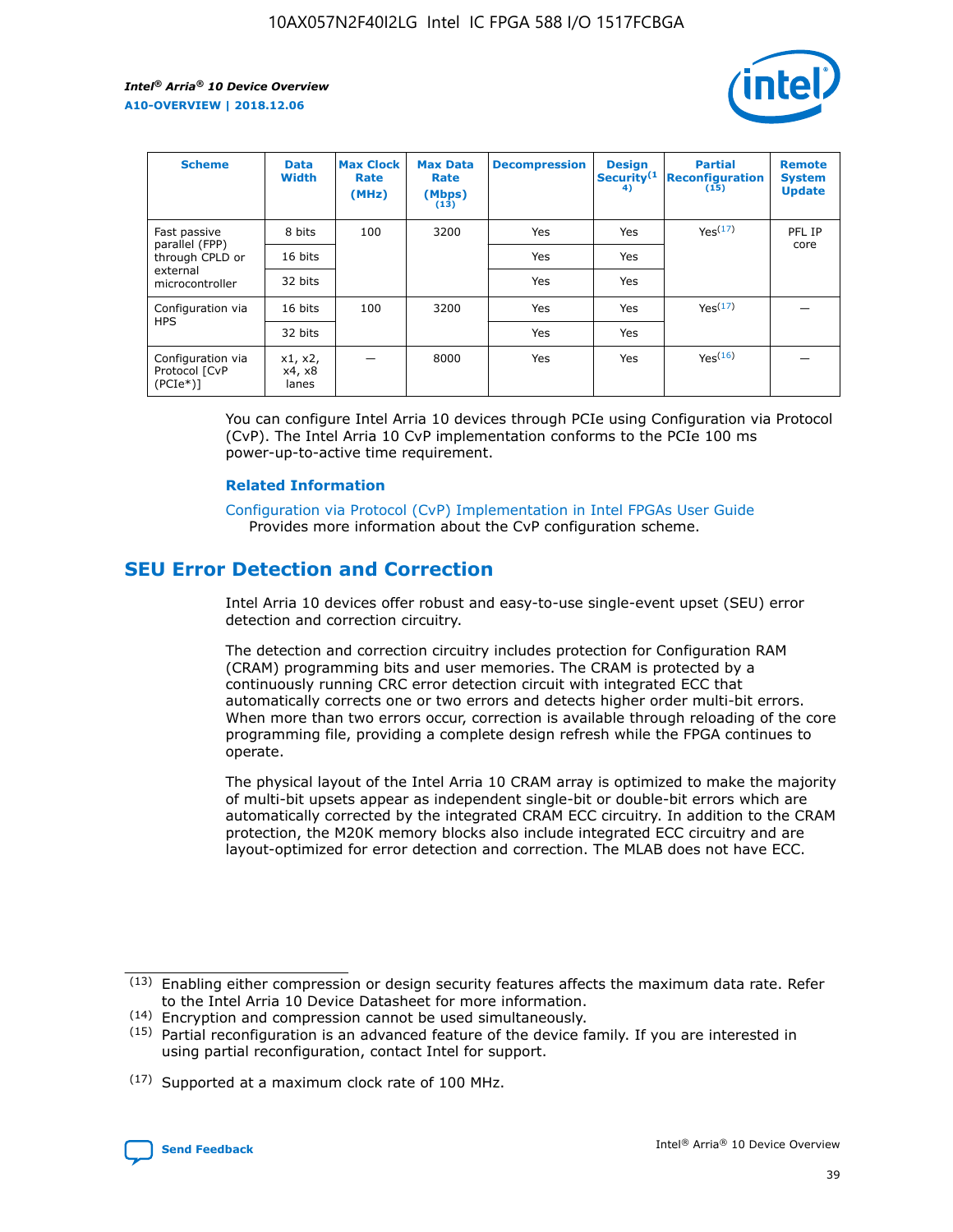

# **Power Management**

Intel Arria 10 devices leverage the advanced 20 nm process technology, a low 0.9 V core power supply, an enhanced core architecture, and several optional power reduction techniques to reduce total power consumption by as much as 40% compared to Arria V devices and as much as 60% compared to Stratix V devices.

The optional power reduction techniques in Intel Arria 10 devices include:

- **SmartVID**—a code is programmed into each device during manufacturing that allows a smart regulator to operate the device at lower core  $V_{CC}$  while maintaining performance
- **Programmable Power Technology**—non-critical timing paths are identified by the Intel Quartus Prime software and the logic in these paths is biased for low power instead of high performance
- **Low Static Power Options**—devices are available with either standard static power or low static power while maintaining performance

Furthermore, Intel Arria 10 devices feature Intel's industry-leading low power transceivers and include a number of hard IP blocks that not only reduce logic resources but also deliver substantial power savings compared to soft implementations. In general, hard IP blocks consume up to 90% less power than the equivalent soft logic implementations.

# **Incremental Compilation**

The Intel Quartus Prime software incremental compilation feature reduces compilation time and helps preserve performance to ease timing closure. The incremental compilation feature enables the partial reconfiguration flow for Intel Arria 10 devices.

Incremental compilation supports top-down, bottom-up, and team-based design flows. This feature facilitates modular, hierarchical, and team-based design flows where different designers compile their respective design sections in parallel. Furthermore, different designers or IP providers can develop and optimize different blocks of the design independently. These blocks can then be imported into the top level project.

# **Document Revision History for Intel Arria 10 Device Overview**

| <b>Document</b><br><b>Version</b> | <b>Changes</b>                                                                                                                                                                                                                                                              |
|-----------------------------------|-----------------------------------------------------------------------------------------------------------------------------------------------------------------------------------------------------------------------------------------------------------------------------|
| 2018.12.06                        | Added links to Intel Arria 10 device errata documents.<br>Removed automotive temperature option from the Intel Arria 10 GX devices.<br>Removed -3 fabric speed grade from the Intel Arria 10 GT devices.<br>Updated power options for the Intel Arria 10 GX and GT devices. |
| 2018.04.09                        | Updated the lowest $V_{CC}$ from 0.83 V to 0.82 V in the topic listing a summary of the device features.                                                                                                                                                                    |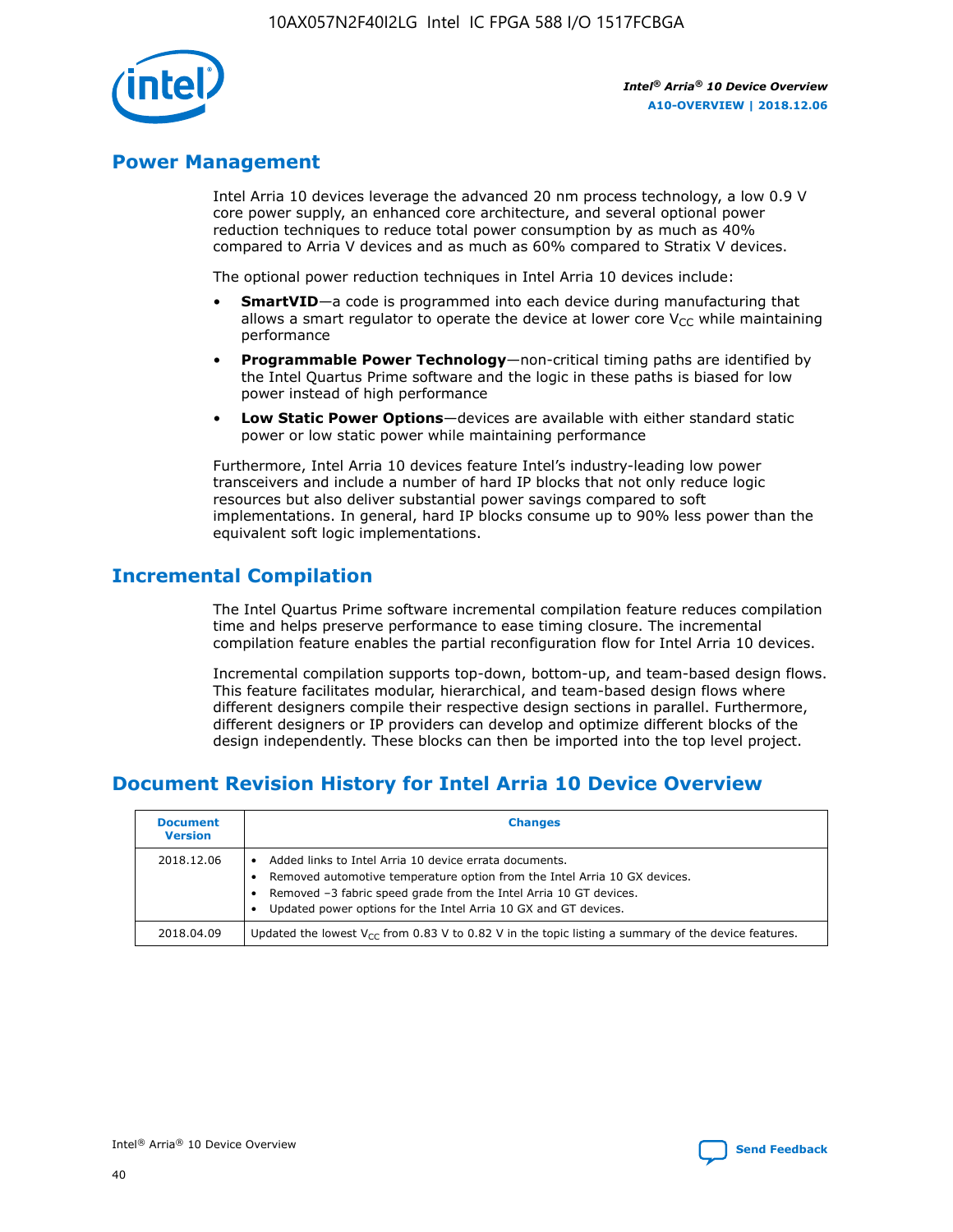*Intel® Arria® 10 Device Overview* **A10-OVERVIEW | 2018.12.06**



| <b>Date</b>    | <b>Version</b> | <b>Changes</b>                                                                                                                                                                                                                                                                                                                                                                                                                                                                                                                                                                                                                                                                                                                                                                                                                                                                                                                                                            |
|----------------|----------------|---------------------------------------------------------------------------------------------------------------------------------------------------------------------------------------------------------------------------------------------------------------------------------------------------------------------------------------------------------------------------------------------------------------------------------------------------------------------------------------------------------------------------------------------------------------------------------------------------------------------------------------------------------------------------------------------------------------------------------------------------------------------------------------------------------------------------------------------------------------------------------------------------------------------------------------------------------------------------|
| January 2018   | 2018.01.17     | Updated the maximum data rate for HPS (Intel Arria 10 SX devices<br>external memory interface DDR3 controller from 2,166 Mbps to 2,133<br>Mbps.<br>Updated maximum frequency supported for half rate QDRII and QDRII<br>+ SRAM to 633 MHz in Memory Standards Supported by the Soft<br>Memory Controller table.<br>Updated transceiver backplane capability to 12.5 Gbps.<br>$\bullet$<br>Removed transceiver speed grade 5 in Sample Ordering Core and<br>Available Options for Intel Arria 10 GX Devices figure.<br>Removed package code 40, low static power, SmartVID, industrial, and<br>military operating temperature support from Sample Ordering Core and<br>Available Options for Intel Arria 10 GT Devices figure.<br>Updated short reach transceiver rate for Intel Arria 10 GT devices to<br>25.8 Gbps.<br>Removed On-Die Instrumentation - EyeQ and Jitter Margin Tool<br>support from PMA Features of the Transceivers in Intel Arria 10 Devices<br>table. |
| September 2017 | 2017.09.20     | Updated the maximum speed of the DDR4 external memory interface from<br>1,333 MHz/2,666 Mbps to 1,200 MHz/2,400 Mbps.                                                                                                                                                                                                                                                                                                                                                                                                                                                                                                                                                                                                                                                                                                                                                                                                                                                     |
| July 2017      | 2017.07.13     | Corrected the automotive temperature range in the figure showing the<br>available options for the Intel Arria 10 GX devices from "-40°C to 100°C"<br>to "-40°C to 125°C".                                                                                                                                                                                                                                                                                                                                                                                                                                                                                                                                                                                                                                                                                                                                                                                                 |
| July 2017      | 2017.07.06     | Added automotive temperature option to Intel Arria 10 GX device family.                                                                                                                                                                                                                                                                                                                                                                                                                                                                                                                                                                                                                                                                                                                                                                                                                                                                                                   |
| May 2017       | 2017.05.08     | Corrected protocol names with "1588" to "IEEE 1588v2".<br>Updated the vertical migration table to remove vertical migration<br>between Intel Arria 10 GX and Intel Arria 10 SX device variants.<br>Removed all "Preliminary" marks.                                                                                                                                                                                                                                                                                                                                                                                                                                                                                                                                                                                                                                                                                                                                       |
| March 2017     | 2017.03.15     | Removed the topic about migration from Intel Arria 10 to Intel Stratix<br>10 devices.<br>Rebranded as Intel.<br>$\bullet$                                                                                                                                                                                                                                                                                                                                                                                                                                                                                                                                                                                                                                                                                                                                                                                                                                                 |
| October 2016   | 2016.10.31     | Removed package F36 from Intel Arria 10 GX devices.<br>Updated Intel Arria 10 GT sample ordering code and maximum GX<br>$\bullet$<br>transceiver count. Intel Arria 10 GT devices are available only in the<br>SF45 package option with a maximum of 72 transceivers.                                                                                                                                                                                                                                                                                                                                                                                                                                                                                                                                                                                                                                                                                                     |
| May 2016       | 2016.05.02     | Updated the FPGA Configuration and HPS Booting topic.<br>Remove V <sub>CC</sub> PowerManager from the Summary of Features, Power<br>Management and Arria 10 Device Variants and packages topics. This<br>feature is no longer supported in Arria 10 devices.<br>Removed LPDDR3 from the Memory Standards Supported by the HPS<br>Hard Memory Controller table in the Memory Standards Supported by<br>Intel Arria 10 Devices topic. This standard is only supported by the<br>FPGA.<br>Removed transceiver speed grade 5 from the Device Variants and<br>Packages topic for Arria 10 GX and SX devices.                                                                                                                                                                                                                                                                                                                                                                   |
| February 2016  | 2016.02.11     | Changed the maximum Arria 10 GT datarate to 25.8 Gbps and the<br>minimum datarate to 1 Gbps globally.<br>Revised the state for Core clock networks in the Summary of Features<br>$\bullet$<br>topic.<br>Changed the transceiver parameters in the "Summary of Features for<br>Arria 10 Devices" table.<br>• Changed the transceiver parameters in the "Maximum Resource Counts<br>for Arria 10 GT Devices" table.<br>• Changed the package availability for GT devices in the "Package Plan<br>for Arria 10 GT Devices" table.<br>Changed the package configurations for GT devices in the "Migration"<br>Capability Across Arria 10 Product Lines" figure.<br>continued                                                                                                                                                                                                                                                                                                  |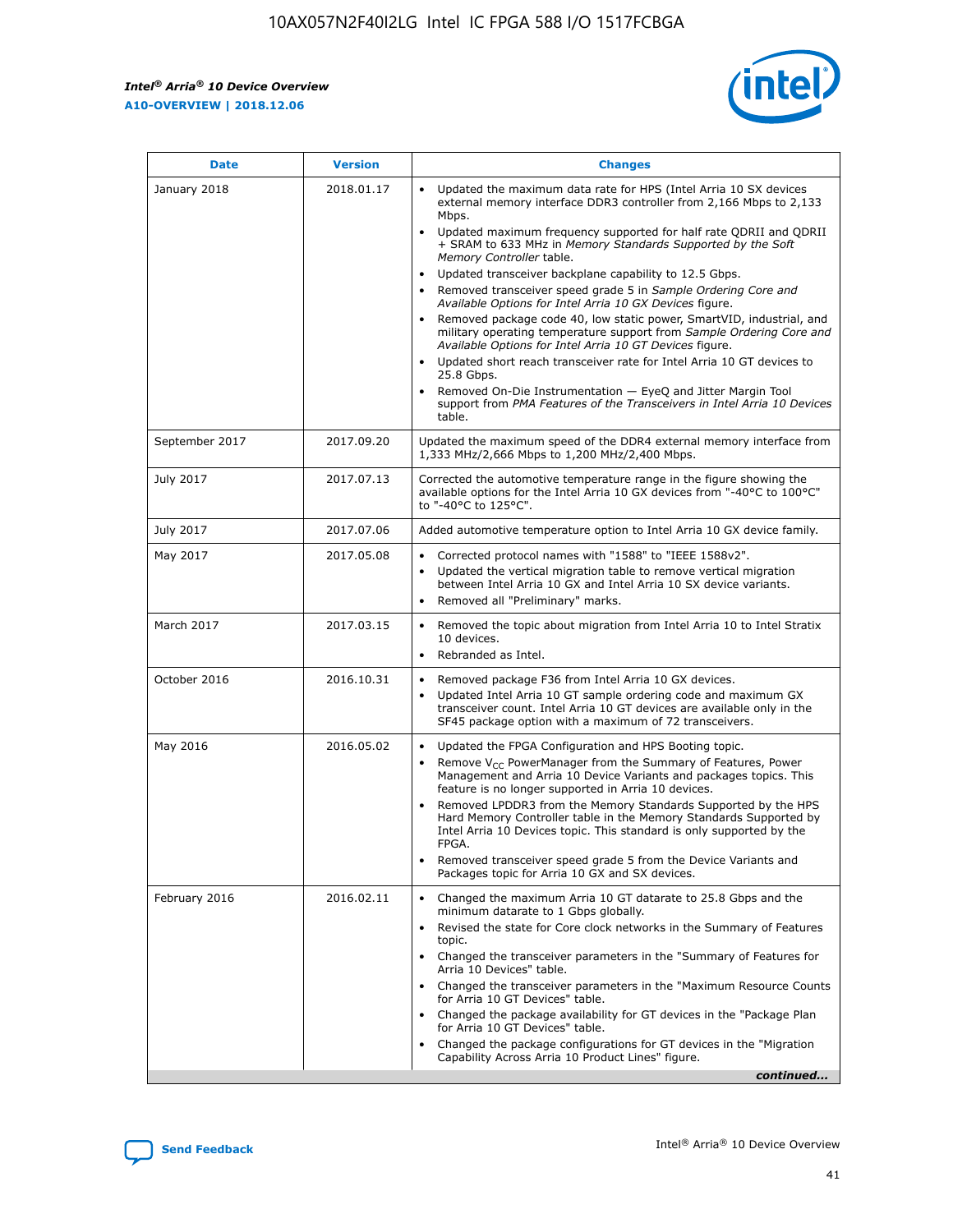

| <b>Date</b>   | <b>Version</b> | <b>Changes</b>                                                                                                                                                               |
|---------------|----------------|------------------------------------------------------------------------------------------------------------------------------------------------------------------------------|
|               |                | • Changed transceiver parameters in the "Low Power Serial Transceivers"<br>section.                                                                                          |
|               |                | • Changed the transceiver descriptions in the "Device Variants for the<br>Arria 10 Device Family" table.                                                                     |
|               |                | Changed the "Sample Ordering Code and Available Options for Arria 10<br>$\bullet$<br>GT Devices" figure.                                                                     |
|               |                | Changed the datarates for GT devices in the "PMA Features" section.                                                                                                          |
|               |                | Changed the datarates for GT devices in the "PCS Features" section.<br>$\bullet$                                                                                             |
| December 2015 | 2015.12.14     | Updated the number of M20K memory blocks for Arria 10 GX 660 from<br>2133 to 2131 and corrected the total RAM bit from 48,448 Kb to<br>48,408 Kb.                            |
|               |                | Corrected the number of DSP blocks for Arria 10 GX 660 from 1688 to<br>1687 in the table listing floating-point arithmetic resources.                                        |
| November 2015 | 2015.11.02     | Updated the maximum resources for Arria 10 GX 220, GX 320, GX 480,<br>$\bullet$<br>GX 660, SX 220, SX 320, SX 480, and SX 660.                                               |
|               |                | • Updated resource count for Arria 10 GX 320, GX 480, GX 660, SX 320,<br>SX 480, a SX 660 devices in Number of Multipliers in Intel Arria 10<br><b>Devices</b> table.        |
|               |                | Updated the available options for Arria 10 GX, GT, and SX.                                                                                                                   |
|               |                | Changed instances of Quartus II to Quartus Prime.<br>$\bullet$                                                                                                               |
| June 2015     | 2015.06.15     | Corrected label for Intel Arria 10 GT product lines in the vertical migration<br>figure.                                                                                     |
| May 2015      | 2015.05.15     | Corrected the DDR3 half rate and quarter rate maximum frequencies in the<br>table that lists the memory standards supported by the Intel Arria 10 hard<br>memory controller. |
| May 2015      | 2015.05.04     | • Added support for 13.5G JESD204b in the Summary of Features table.                                                                                                         |
|               |                | • Added a link to Arria 10 GT Channel Usage in the Arria 10 GT Package<br>Plan topic.                                                                                        |
|               |                | • Added a note to the table, Maximum Resource Counts for Arria 10 GT<br>devices.                                                                                             |
|               |                | • Updated the power requirements of the transceivers in the Low Power<br>Serial Transceivers topic.                                                                          |
| January 2015  | 2015.01.23     | • Added floating point arithmetic features in the Summary of Features<br>table.                                                                                              |
|               |                | • Updated the total embedded memory from 38.38 megabits (Mb) to<br>65.6 Mb.                                                                                                  |
|               |                | • Updated the table that lists the memory standards supported by Intel<br>Arria 10 devices.                                                                                  |
|               |                | Removed support for DDR3U, LPDDR3 SDRAM, RLDRAM 2, and DDR2.                                                                                                                 |
|               |                | Moved RLDRAM 3 support from hard memory controller to soft memory<br>controller. RLDRAM 3 support uses hard PHY with soft memory<br>controller.                              |
|               |                | Added soft memory controller support for QDR IV.<br>٠                                                                                                                        |
|               |                | Updated the maximum resource count table to include the number of<br>hard memory controllers available in each device variant.                                               |
|               |                | Updated the transceiver PCS data rate from 12.5 Gbps to 12 Gbps.<br>$\bullet$                                                                                                |
|               |                | Updated the max clock rate of PS, FPP x8, FPP x16, and Configuration<br>via HPS from 125 MHz to 100 MHz.                                                                     |
|               |                | Added a feature for fractional synthesis PLLs: PLL cascading.                                                                                                                |
|               |                | Updated the HPS programmable general-purpose I/Os from 54 to 62.<br>$\bullet$                                                                                                |
|               |                | continued                                                                                                                                                                    |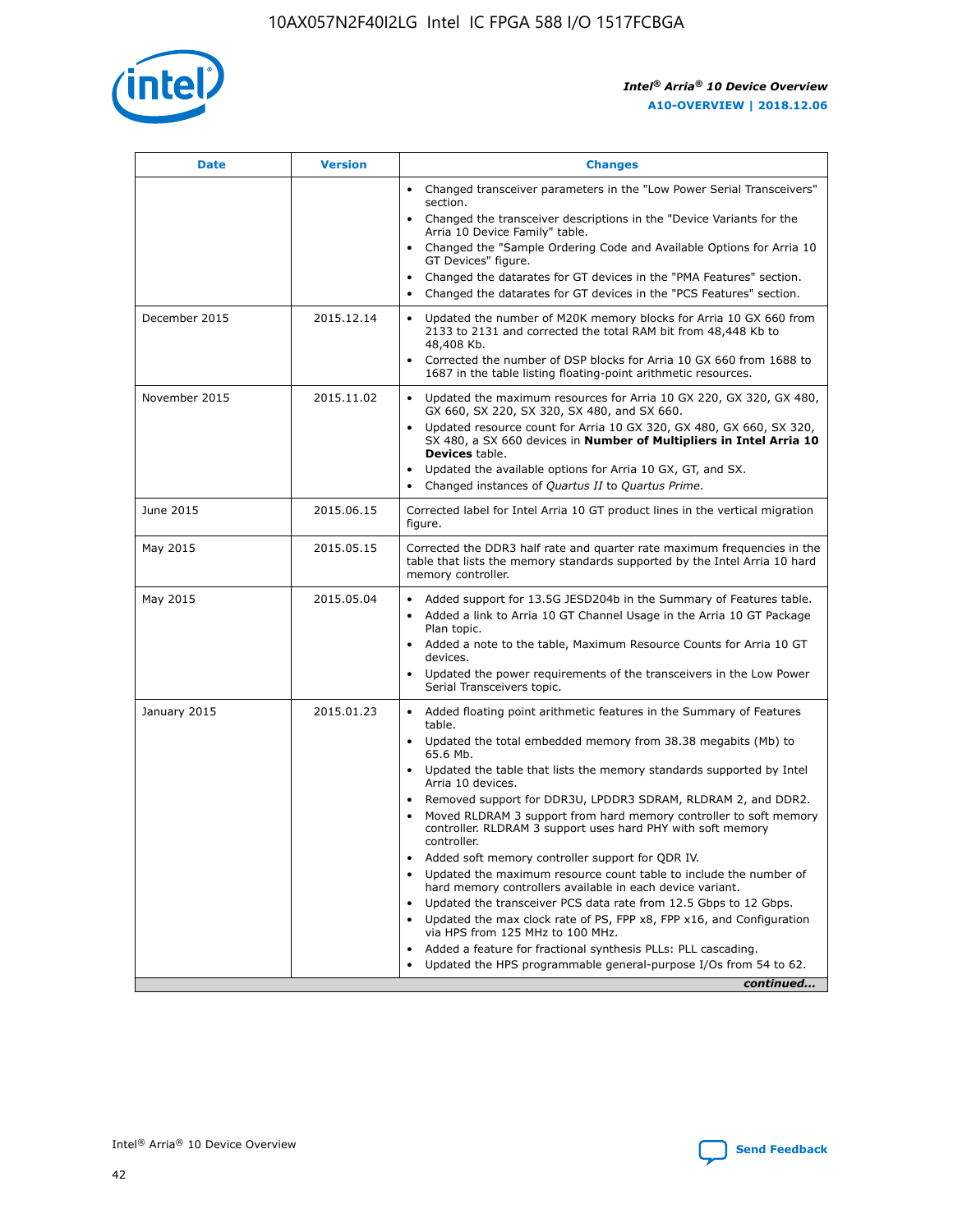r



| <b>Date</b>    | <b>Version</b> | <b>Changes</b>                                                                                                                                                                                                                                                                                                                                                                                                                                                                                                                         |
|----------------|----------------|----------------------------------------------------------------------------------------------------------------------------------------------------------------------------------------------------------------------------------------------------------------------------------------------------------------------------------------------------------------------------------------------------------------------------------------------------------------------------------------------------------------------------------------|
| September 2014 | 2014.09.30     | Corrected the 3 V I/O and LVDS I/O counts for F35 and F36 packages<br>of Arria 10 GX.<br>Corrected the 3 V I/O, LVDS I/O, and transceiver counts for the NF40<br>$\bullet$<br>package of the Arria GX 570 and 660.<br>Removed 3 V I/O, LVDS I/O, and transceiver counts for the NF40<br>package of the Arria GX 900 and 1150. The NF40 package is not<br>available for Arria 10 GX 900 and 1150.                                                                                                                                       |
| August 2014    | 2014.08.18     | Updated Memory (Kb) M20K maximum resources for Arria 10 GX 660<br>devices from 42,660 to 42,620.<br>Added GPIO columns consisting of LVDS I/O Bank and 3V I/O Bank in<br>$\bullet$<br>the Package Plan table.<br>Added how to use memory interface clock frequency higher than 533<br>$\bullet$<br>MHz in the I/O vertical migration.<br>Added information to clarify that RLDRAM3 support uses hard PHY with<br>$\bullet$<br>soft memory controller.<br>Added variable precision DSP blocks support for floating-point<br>arithmetic. |
| June 2014      | 2014.06.19     | Updated number of dedicated I/Os in the HPS block to 17.                                                                                                                                                                                                                                                                                                                                                                                                                                                                               |
| February 2014  | 2014.02.21     | Updated transceiver speed grade options for GT devices in Figure 2.                                                                                                                                                                                                                                                                                                                                                                                                                                                                    |
| February 2014  | 2014.02.06     | Updated data rate for Arria 10 GT devices from 28.1 Gbps to 28.3 Gbps.                                                                                                                                                                                                                                                                                                                                                                                                                                                                 |
| December 2013  | 2013.12.10     | Updated the HPS memory standards support from LPDDR2 to LPDDR3.<br>Updated HPS block diagram to include dedicated HPS I/O and FPGA<br>$\bullet$<br>Configuration blocks as well as repositioned SD/SDIO/MMC, DMA, SPI<br>and NAND Flash with ECC blocks.                                                                                                                                                                                                                                                                               |
| December 2013  | 2013.12.02     | Initial release.                                                                                                                                                                                                                                                                                                                                                                                                                                                                                                                       |